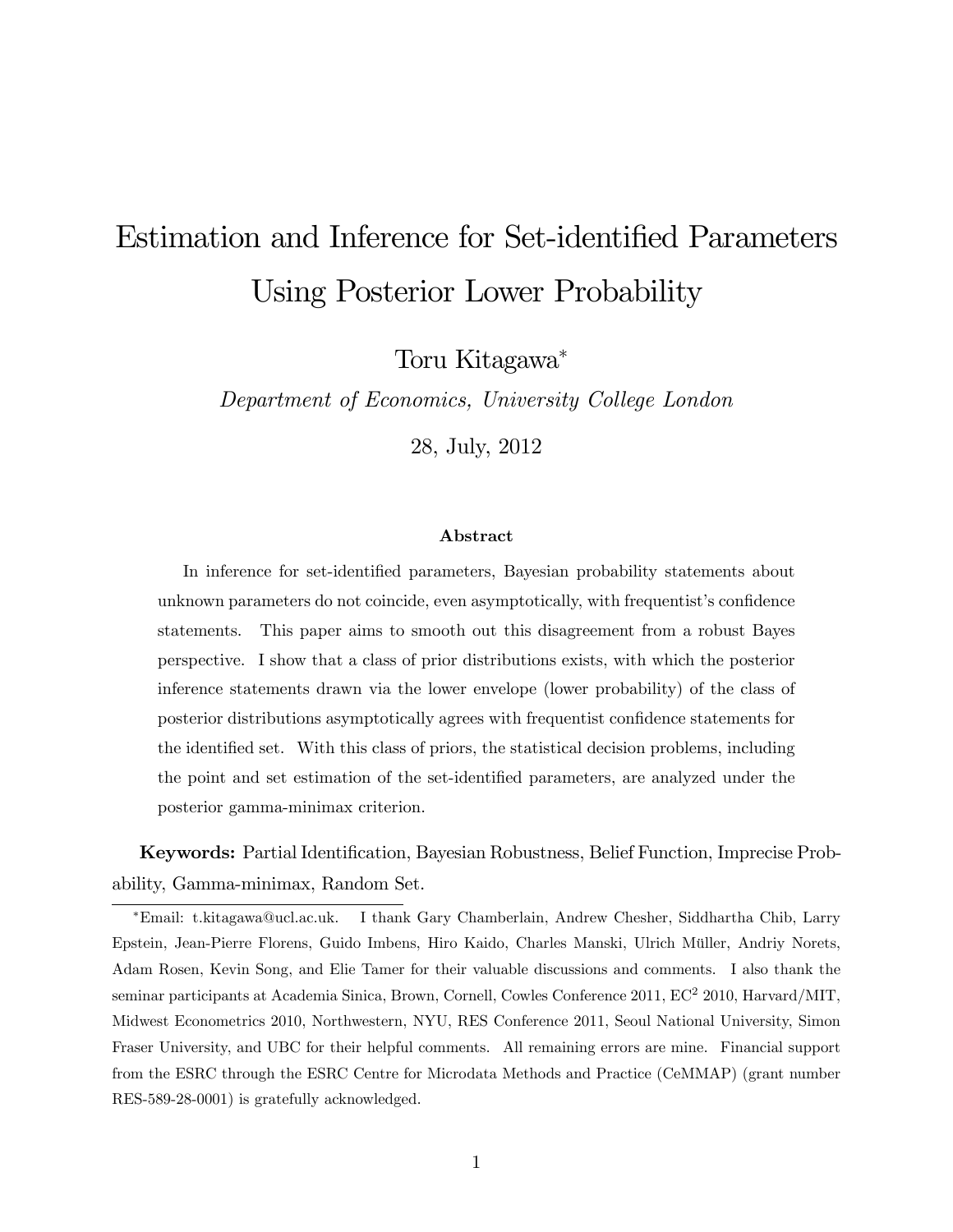# 1 Introduction

In inferring *identified* parameters in a parametric setup, the Bayesian probability statements about unknown parameters are found to be similar, at least asymptotically, to the frequentist confidence statements about the true value of the parameters. In partial identification analyses initiated by Manski (1989, 1990, 2003, 2007), such asymptotic harmony between the two inference paradigms breaks down (Moon and Schorfheide (2011)). The Bayesian interval estimates for the set-identified parameter are shorter, even asymptotically, than the frequentist ones, and they asymptotically lie inside the frequentist confidence intervals. Frequentists might interpret this phenomenon, Bayesian over-confidence in their inferential statements, as being fictitious. Bayesians, on the other hand, might consider that the frequentist confidence statements, which apparently lack posterior probability interpretation, raise some interpretative difficulty once data are observed.

The primary aim of this paper is to smooth out the disagreement between the two schools of statistical inference by applying the perspective of a robust Bayes inference, where one can incorporate partial prior knowledge into posterior inference. While there is a variety of robust Bayes approaches, this paper focuses on a multiple prior Bayes analysis, where the partial prior knowledge, or the robustness concern against prior misspecification, is modeled with a class of priors (ambiguous belief). The Bayes rule is applied to each prior to form a class of posteriors. The posterior inference procedures considered in this paper operate on the class of posteriors by focusing on their lower and upper envelopes, the so-called posterior lower and upper probabilities.

When the parameters are not identified, the prior distribution of the model parameters can be decomposed into two components: one that can be updated by data (revisable prior knowledge) and one that can never be updated by data (unrevisable prior knowledge). Given that the ultimate goal of the partially identification analysis is to establish a "domain of consensus" (Manski (2007)) among the set of assumptions that data are silent about, a natural way to incorporate this agenda into the robust Bayes framework is to design a prior class in such a way that it shares a single prior distribution for the revisable prior knowledge, but allows for arbitrary prior distributions for the unrevisable prior knowledge. Using this prior class as a prior input, this paper derives the posterior lower probability and investigates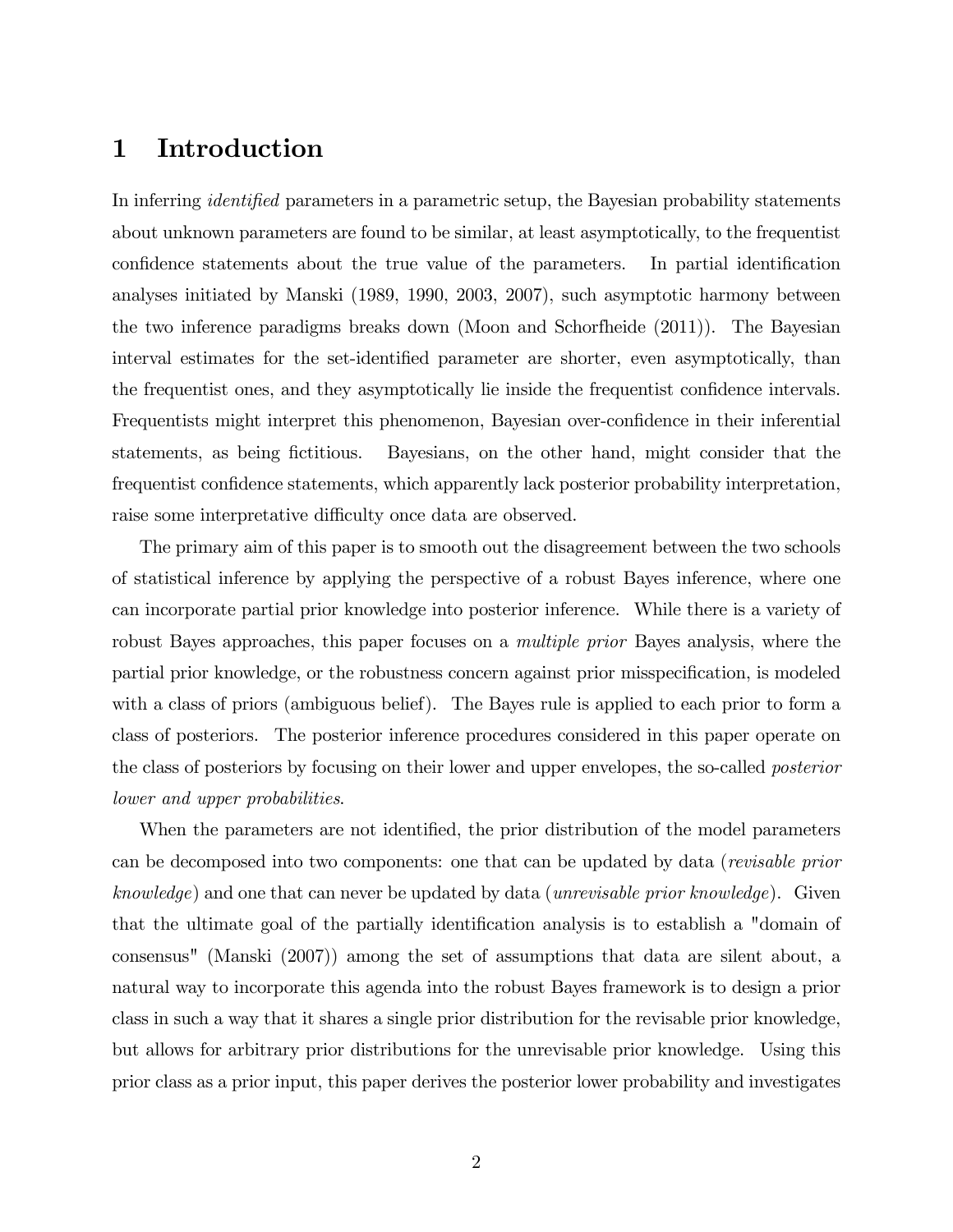its analytical property. For an interval-identified parameter case, I also examine whether the inferential statements drawn via the posterior lower probability can asymptotically have any type of valid frequentist coverage probability in the partially identified setting.

Another question this paper examines is, with such class of priors, how to formulate and solve statistical decision problems including point estimation of the set-identified parameters. I approach this question by adapting the posterior gamma-minimax analysis, which can be seen as a minimax analysis with the multiple posteriors, and demonstrate that the proposed prior class leads to an analytically tractable and numerically solvable formulation of the posterior gamma-minimax decision problem, provided that the identified set for the parameter of interest can be computed for each possible distribution of data.

#### 1.1 Related Literature

Estimation and inference in partially identified models are a growing research area in the field of econometrics. From the frequentist perspective, Horowitz and Manski (2000) construct confidence intervals for an interval identified set. Imbens and Manski (2004) propose uniformly asymptotically valid confidence sets for an interval-identified parameter, which are further extended by Stoye (2009). Chernozhukov, Hong, and Tamer (2007) develop a way to construct asymptotically valid confidence sets for an identified set based on the criterion function approach, which can be applied to a wide range of partially identified models including moment inequality models. In relation to the criterion function approach, the literature on the construction of confidence sets by inverting test statistics includes, but is not limited to, Andrews and Guggenberger (2009), Andrews and Soares (2010), and Romano and Shaikh (2010).

From the Bayesian perspective, Neath and Samaniego (1997), Poirier (1998), and Gustafson  $(2009, 2010)$  analyze how Bayesian updating performs when a model lacks identification. Liao and Jiang (2010) conduct a Bayesian inference for moment inequality models, based on the pseudo-likelihood. Moon and Schorfheide (2011) compare the asymptotic properties of frequentist and Bayesian inferences for set-identified models. My robust Bayes analysis is motivated by Moon and Schorfheide's important findings on the asymptotic disagreement between the frequentist and Bayesian inferences. Epstein and Seo (2012) focus on a set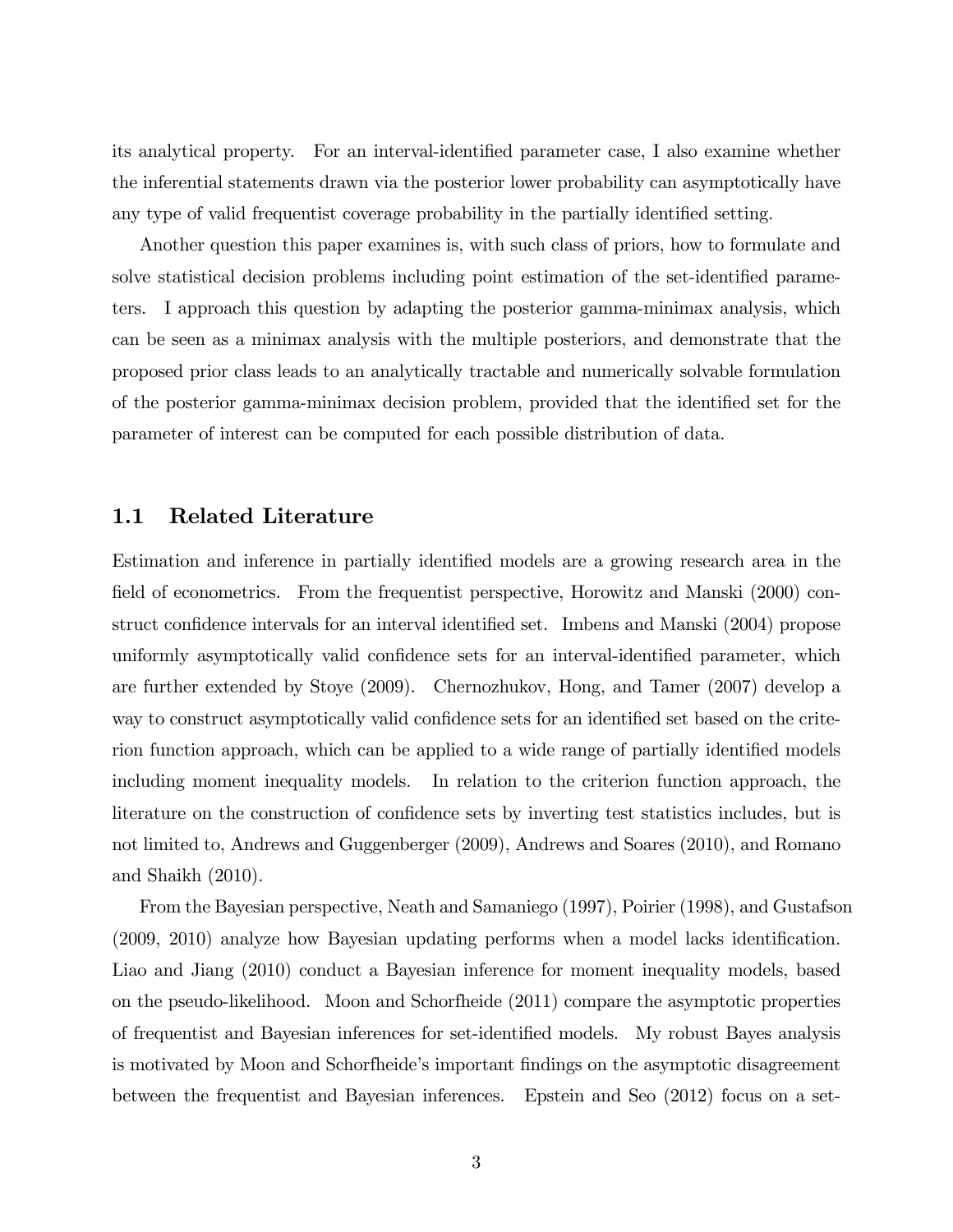identified model of entry games with multiple equilibria, and provide an axiomatic argument that justifies a single-prior Bayesian inference for a set-identified parameter. The current paper does not intend to provide any normative argument as to whether one should proceed with a single prior or multiple priors in inferring non-identified parameters.

The analysis of lower and upper probabilities originates with Dempster (1966, 1967a, 1967b, 1968), in his Öducial argument of drawing posterior inferences without specifying a prior distribution. The influence of Dempster's appears in the belief function analysis of Shafer (1976, 1982) and the imprecise probability analysis of Walley (1991). In the context of robust Bayes analysis, the lower and upper probabilities have been playing important roles in measuring the global sensitivity of the posterior (Berger (1984), Berger and Berliner (1986)) and also in characterizing a class of priors/posteriors (DeRobertis and Hartigan (1981), Wasserman (1989, 1990), and Wasserman and Kadane (1990)). In econometrics, pioneering work using multiple priors was carried out by Chamberlain and Leamer (1976), and Leamer  $(1982)$ , who obtained the bounds for the posterior mean of the regression coefficients when a prior varies over a certain class. All of these previous studies did not explicitly consider non-identified models. This paper, in contrast, focuses on non-identified models, and aims to clarify a link between the early idea of the lower and upper probabilities and a recent issue on inferences in set-identified models.

The posterior lower probability to be obtained in this paper is an infinite-order monotone capacity, or equivalently, a containment functional in the random set theory. Beresteanu and Molinari (2008) and Beresteanu, Molchanov, and Molinari (2012) show the usefulness and wide applicability of the random set theory to a class of partially identified models by viewing observations as random sets, and the estimand (identified set) as its Aumann expectation. They propose an asymptotically valid frequentist inference procedure for the identified set by employing the central limit theorem applicable to the properly defined sum of random sets. Galichon and Henry (2006, 2009) and Beresteanu, Molchanov, and Molinari  $(2011)$  propose a use of infinite-order capacity in defining and inferring the identified set in the structural econometric model with multiple equilibria. The robust Bayes analysis of this paper closely relates to the literature of non-additive measures and random sets, but the way that these theories enter to the analysis differs from these previous works in the following ways. First, the class of models to be considered is assumed to have well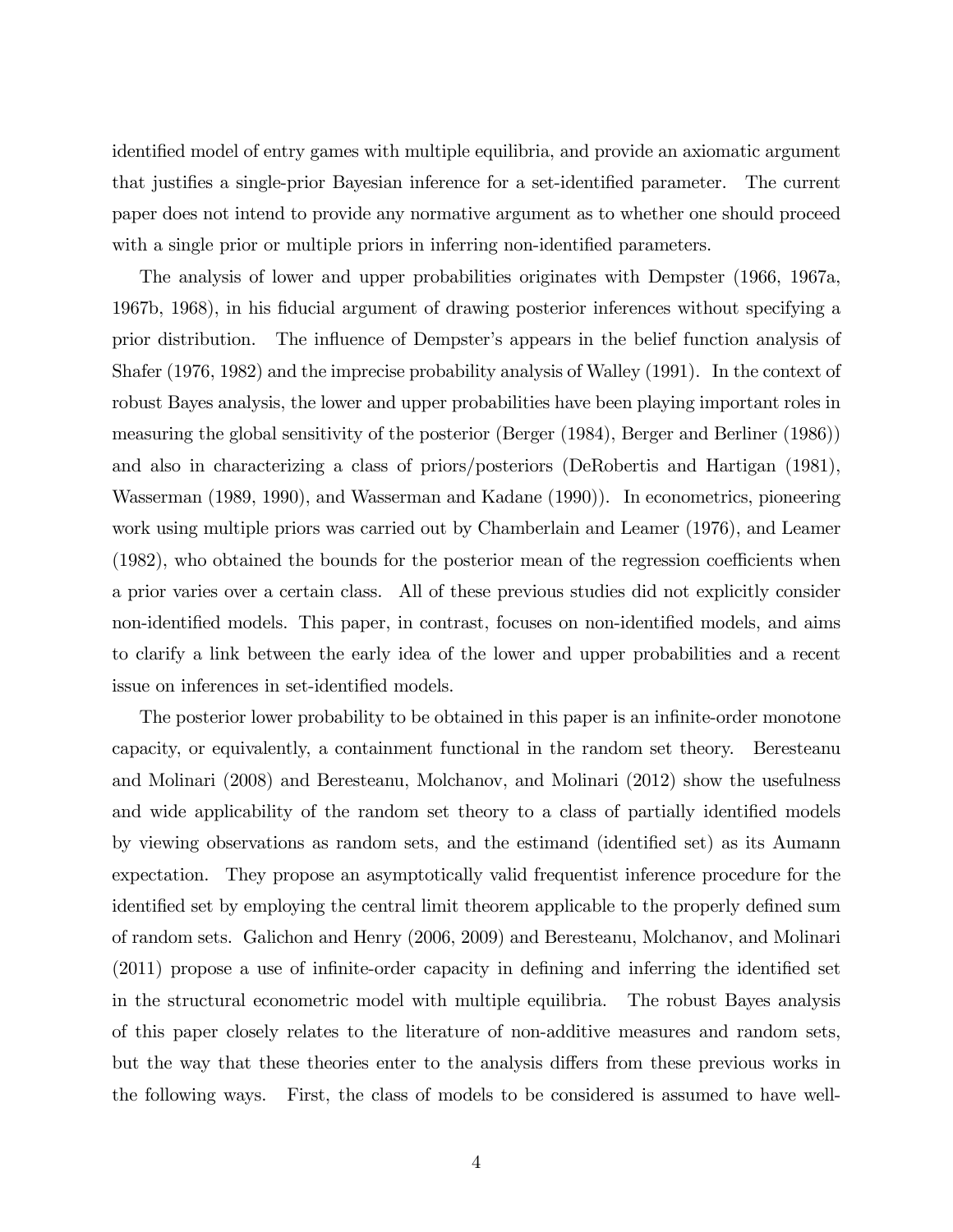defined likelihood functions, and the lack of identification is modeled in terms of the "dataindependent áat regions" of the likelihood. Ambiguity is not explicitly modeled at the level of observations, but instead ambiguity for the parameters is introduced through the absence of prior knowledge on each flat region of the likelihood. Second, I obtain the identified set as random sets, whose probability law is represented by the posterior lower probability. Here, the source of probability that induces the random identified set is the posterior uncertainty for the identifiable parameters, not the sampling probability of the observations. Third, the inferential statements to be proposed in the paper are made conditional on data, and they do not invoke any large-sample approximations.

The decision theoretic analysis in this paper employs the posterior gamma-minimax criterion, which leads to a decision that minimizes the worst case posterior risk over the class of posteriors. The gamma-minimax decision analysis often becomes challenging, both analytically and numerically, and the existing analyses are limited to rather simple parametric models with a certain choice of prior class (Betro and Ruggeri (1992), Chamberlain (2000), and Vidakovic  $(2000)$ ). The specified prior class, in contrast, offers a general and feasible way to solve the posterior gamma-minimax decision problem, provided that the identified set for the parameter of interest can be computed for each of the identified parameter values. In a recent study by Song  $(2012)$ , point estimation for an interval-identified parameter from the local asymptotic minimax approach is considered.

## 1.2 Plan of the Paper

The rest of the paper is organized as follows. In Section 2, the main results of this paper are presented using a simple example of missing data. Section 3 introduces the general framework, where I construct a class of prior distributions that can contain arbitrary unrevisable prior knowledge. I then derive the posterior lower and upper probabilities. Statistical decision analyses with multiple priors are examined in Section 4. In Section 5, how to construct the posterior credible regions based on the posterior lower probability is discussed and their large-sample behaviors are examined in an interval-identified parameter case. Proofs and lemmas are provided in Appendix A.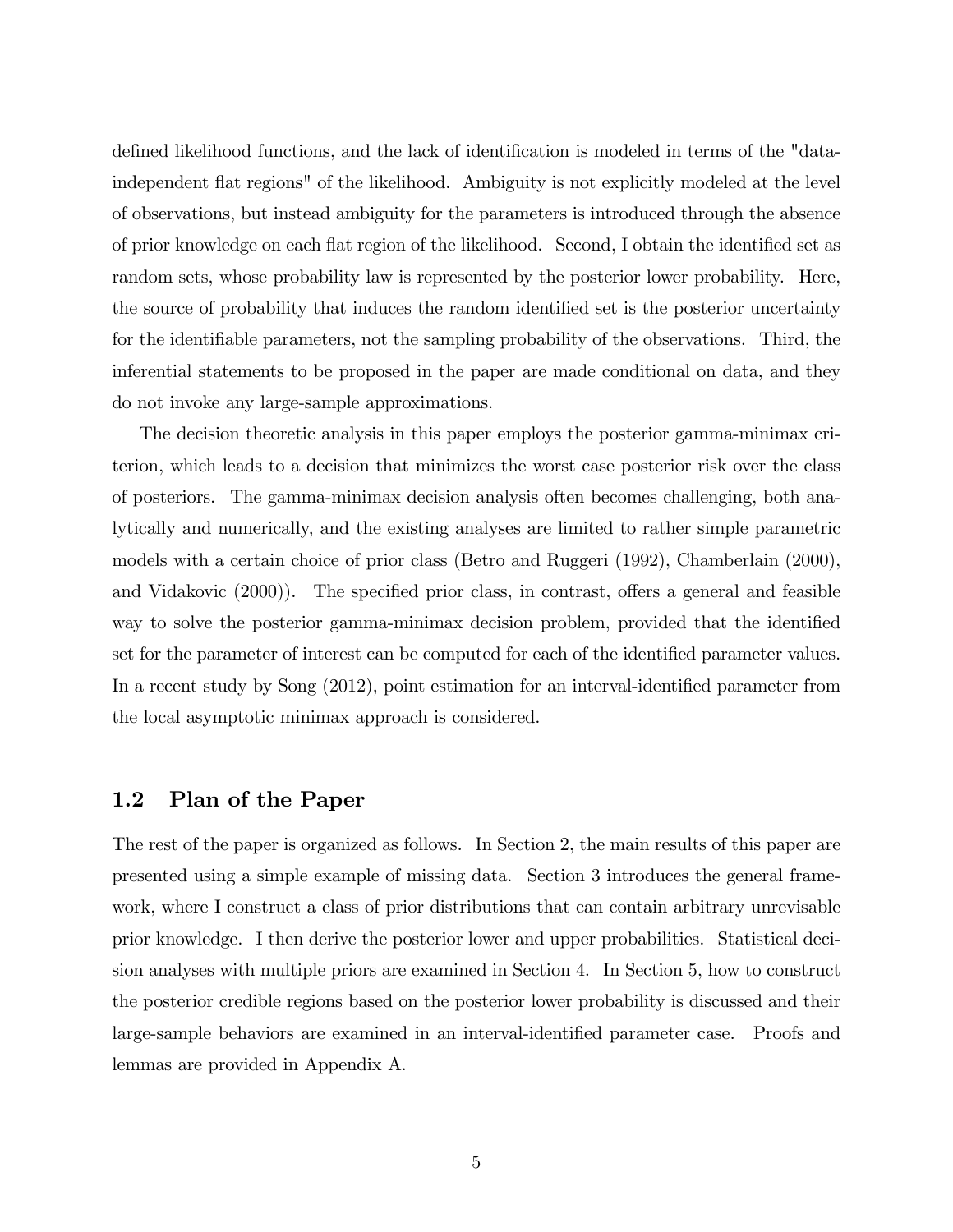# 2 An Illustration: A Missing Data Example

This section illustrates the main results of the paper using an example of missing data (Manski (1989)). Let  $Y \in \{1, 0\}$  be the binary outcome of interest (e.g., a worker is employed or not). Let  $W \in \{1, 0\}$  be an indicator of whether Y is observed  $(W = 1)$  or not  $(W = 0)$ , (i.e., the subject responded or not). Data are given by a random sample of size  $n, x = \{(Y_i W_i, W_i) : i = 1, \ldots, n\}.$ 

The starting point of the analysis is to specify a parameter vector  $\theta \in \Theta$  that pins down the distribution of the data and the parameter of interest. Here,  $\theta$  can be specified by a vector of four probability masses:  $(\theta_{yd})$ ,  $\theta_{yd} \equiv \Pr(Y = y, D = d)$ ,  $y = 1, 0$ , and  $d = 1, 0$ . The observed data likelihood for  $\theta$  is written as

$$
p(x|\theta) = \theta_{11}^{n_{11}} \theta_{01}^{n_{01}} [\theta_{10} + \theta_{00}]^{n_{mis}},
$$

where  $n_{11} = \sum_{i=1}^{n} Y_i W_i$ ,  $n_{01} = \sum_{i=1}^{n} (1 - Y_i) W_i$ ,  $n_{mis} = \sum_{i=1}^{n} (1 - W_i)$ . This likelihood function depends on  $\theta$  only through the three probability masses,  $\phi = (\phi_{11}, \phi_{01}, \phi_{mis}) \equiv$  $(\theta_{11}, \theta_{01}, \theta_{10} + \theta_{00}), \phi \in \Phi$ , no matter what the observations are, so that the likelihood for  $\theta$ has "data-independent" flat regions, which are expressed as a set-valued map of  $\phi$ ,

$$
\Gamma(\phi) \equiv \{ \theta \in \Theta : \theta_{11} = \phi_{11}, \ \theta_{01} = \phi_{01}, \ \theta_{10} + \theta_{00} = \phi_{mis} \}.
$$

The parameter of interest is the mean of Y, which is written as a function of  $\theta$ ,  $\eta \equiv Pr(Y =$ 1) =  $\theta_{11} + \theta_{10}$ . The identified set of  $\eta$ , H( $\phi$ ), as the set-valued map of  $\phi$  is defined by the range of  $\eta$  when  $\theta$  varies over  $\Gamma(\phi)$ ,

$$
H(\phi) = [\phi_{11}, \phi_{11} + \phi_{mis}],
$$

which are the Manski (1989)'s bounds of  $Pr(Y = 1)$ .

The standard Bayes inference for  $\eta$  would proceed as follows; specify a prior of  $\theta$ , update it using the Bayes rule, and marginalize the posterior of  $\theta$  to  $\eta$ . If the likelihood for  $\theta$  has dataindependent flat regions as represented by  $\{\Gamma(\phi): \phi \in \Phi\}$ , then the prior for  $\theta$  conditional on  $\{\theta \in \Gamma(\phi)\}\$  (i.e., belief on how the proportion of missing observations,  $\phi_{mis}$ , is divided into  $\theta_{10}$  and  $\theta_{00}$ ) will never be updated by data. Consequently, the posterior of  $\theta$  and possibly that of  $\eta$  become sensitive to the specification of such conditional priors of  $\theta$  given  $\phi$ . The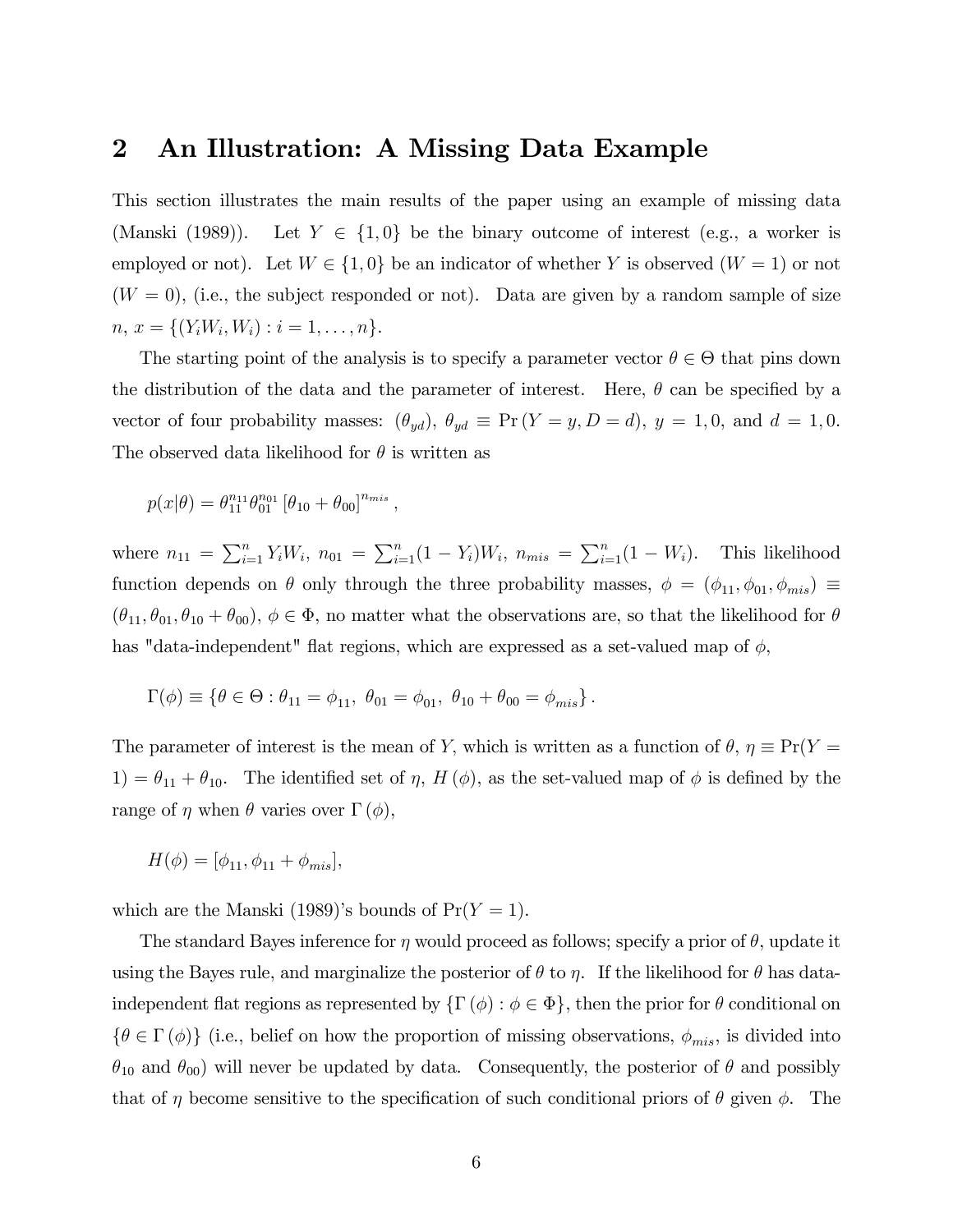robust Bayes procedure considered in this paper aims to make the posterior inference free from such sensitivity concerns by introducing multiple priors for  $\theta$ . The way to construct a prior class is as follows. I first specify a single prior  $\mu_{\phi}$  for the identified parameters  $\phi$ . In view of  $\theta$ , prior  $\mu_{\phi}$  specifies how much prior belief should be assigned to each flat region of the  $\theta$ 's likelihood  $\Gamma(\phi)$ , whereas, depending on ways to allocate the assigned belief over  $\theta \in \Gamma(\phi)$ (for each  $\phi$ ), the implied prior for  $\theta$  may differ. Therefore, by collecting all the possible ways of allocate the assigned belief over  $\{\theta \in \Gamma(\phi)\}\$  for each  $\phi$ , I can construct the following class of prior distributions of  $\theta$ ,  $\mathcal{M}(\mu_{\phi}) = \{ \mu_{\theta} : \mu_{\theta}(\Gamma(B)) = \mu_{\phi}(B) \text{ for all } B \subset \Phi \}$ , where  $\mu_{\theta}$  denotes a prior distribution for  $\theta$ .

By applying the Bayes rule to each  $\mu_{\theta} \in \mathcal{M}(\mu_{\phi})$  and marginalizing each posterior of  $\theta$ for  $\eta$ , I obtain the class of posteriors of  $\eta$ ,  $\{F_{\eta|X} : \mu_{\theta} \in \mathcal{M}(\mu_{\phi})\}$ . I now summarize the class of posteriors of  $\eta$  by its lower envelope (lower probability),  $F_{\eta|X^*}(D) = \inf_{\mu_{\theta} \in \mathcal{M}(\mu_{\phi})} F_{\eta|X}(D)$ , which maps subset D in the parameter space of  $\eta$  to [0,1]. In words, the posterior lower probability evaluated at D says that the posterior belief allocated for  $\{\eta \in D\}$  is at least  $F_{\eta|X^*}(D)$ , no matter which  $\mu_{\theta} \in \mathcal{M}(\mu_{\phi})$  is used.

The main theorem of this paper shows that the posterior lower probability satisfies

$$
F_{\eta|X*}(D) = F_{\phi|X}(\{\phi: H(\phi) \subset D\}),
$$

where  $F_{\phi|X}$  denotes the posterior distribution of  $\phi$  implied from the prior  $\mu_{\phi}$ . . The key insight of this equality is that, with prior class  $\mathcal{M}(\mu_{\phi})$ , drawing inference for  $\eta$  based on its posterior lower probability is done by analyzing the probability law of random sets  $H(\phi)$ ,  $\phi \sim F_{\phi|X}$ .

Leaving their formal analysis to the later sections of this paper, I now outline the implementation of the posterior lower probability inference for  $\eta$  proposed in this paper.

- 1. Specify a prior for  $\phi$  and update it by the Bayes rule. When a credible prior for  $\phi$  is not available, a reasonably "non-informative" prior may be used as far as the posterior of  $\phi$  is proper.<sup>1</sup>
- 2. Let  $\{\phi_s : s = 1, \ldots, S\}$  be random draws of  $\phi$  from the posterior of  $\phi$ . The mean and median of the posterior lower probability of  $\eta$  can be defined via the gamma-minimax

<sup>&</sup>lt;sup>1</sup>See Kass and Wasserman (1996) for a survey of "reasonably" non-informative priors.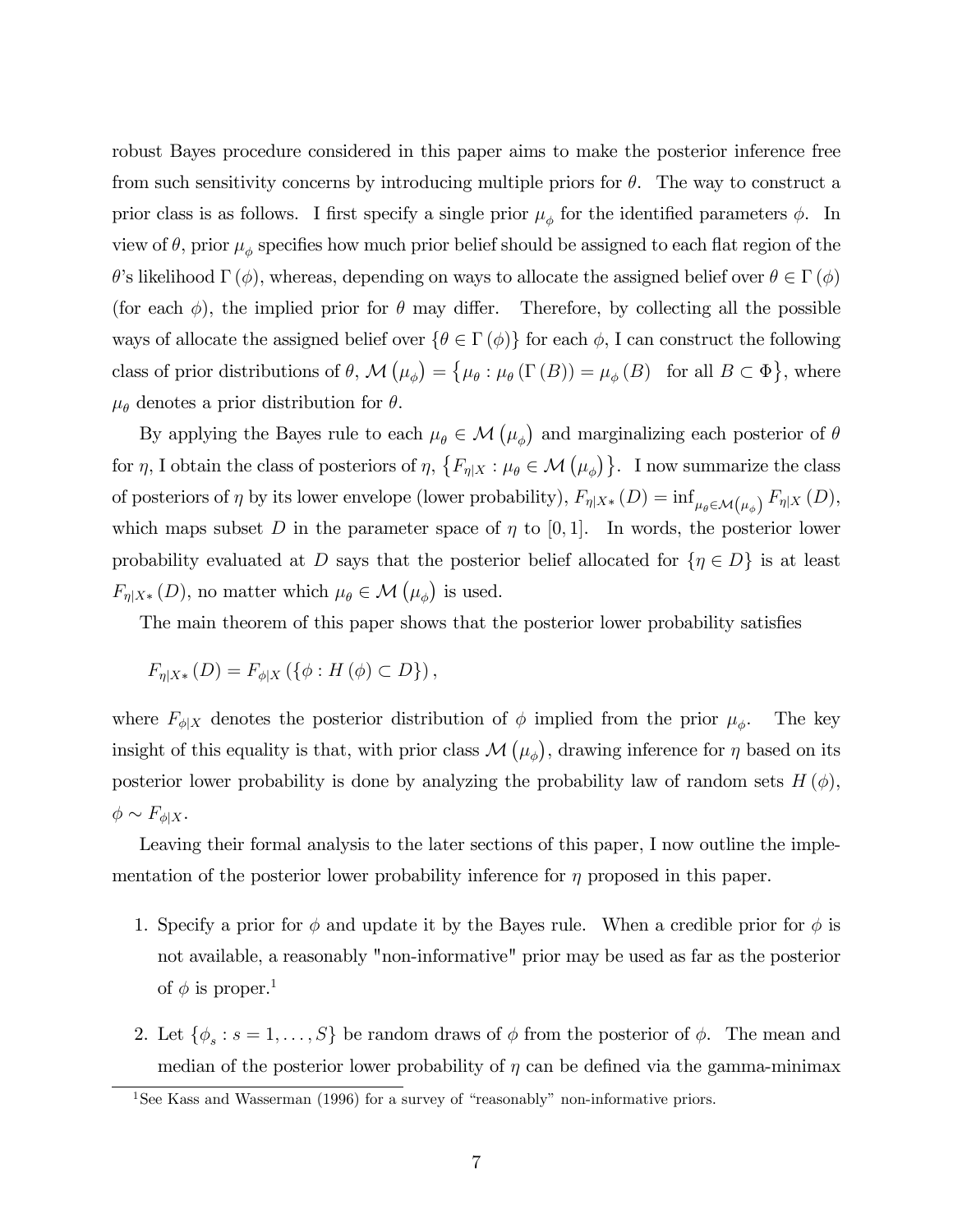decision criterion, and they can be approximated by

$$
\arg\min_{a} \frac{1}{S} \sum_{s=1}^{S} \sup_{\eta \in H(\phi_s)} (a - \eta)^2 \quad \text{and} \quad \arg\min_{a} \frac{1}{S} \sum_{s=1}^{S} \sup_{\eta \in H(\phi_s)} |a - \eta|,
$$

respectively.

3. The posterior lower credible region of  $\eta$  at credibility level  $1 - \alpha$ , which can be interpreted as a  $(1 - \alpha)$ - level set of the posterior lower probability of  $\eta$ , is defined by the smallest interval that contains  $H(\phi)$  with posterior probability  $1 - \alpha$  (Proposition 5.1) in this paper proposes an algorithm to compute the posterior lower credible region for interval-identified cases). Under certain regularity conditions that are satisfied in the current missing data example, the posterior lower credible region of  $\eta$  asymptotically attains the frequentist coverage probability  $1 - \alpha$  for the true identified set  $H(\phi_0)$ . where  $\phi_0$  is the value of  $\phi$  corresponding to the sampling distribution of data.

# 3 Multiple-prior Analysis and the Lower and Upper **Probabilities**

## 3.1 Likelihood and Set Identification: The General Framework

Let  $(X, \mathcal{X})$  and  $(\Theta, \mathcal{A})$  be measurable spaces of a sample  $X \in \mathbf{X}$  and a parameter vector  $\theta \in \Theta$ , respectively. The analytical framework of this paper covers both a parametric model  $\Theta = \mathcal{R}^d$ ,  $d < \infty$ , and a non-parametric model where  $\Theta$  is a separable Banach space. The sample size is implicit in the notation. Let  $\mu_{\theta}$  be a marginal probability distribution on the parameter space  $(\Theta, \mathcal{A})$ , referred to as a *prior distribution* for  $\theta$ . Assume that the conditional distribution of X given  $\theta$  exists and has the probability density  $p(x|\theta)$  at every  $\theta \in \Theta$  with respect to a  $\sigma$ -finite measure on  $(\mathbf{X}, \mathcal{X})$ .

The parameter vector  $\theta$  may consist of parameters that determine the behaviors of the economic agents, as well as those that characterize the distribution of the unobserved heterogeneities in the population. In the context of the missing data or counterfactual causal models,  $\theta$  indexes the distribution of the underlying population outcomes or the potential outcomes. In all of these cases, the parameter  $\theta$  should be distinguished from the parameters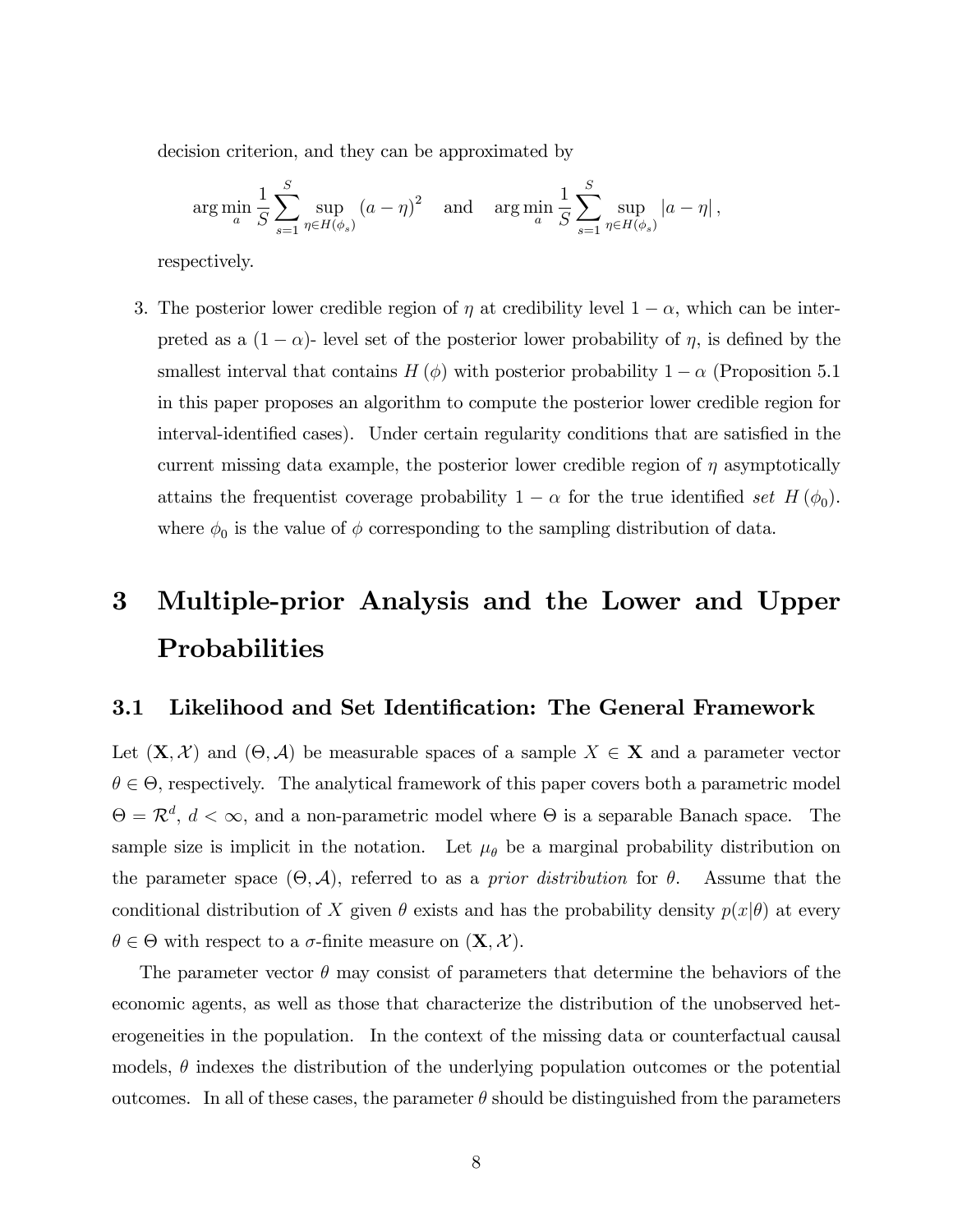that are solely used to index the sampling distribution of observations. The identification problem of  $\theta$  typically arises in this context. If multiple values of  $\theta$  generate the same distribution of data, then these  $\theta$ 's are *observationally equivalent* and the identification of  $\theta$  fails. In terms of the likelihood function  $p(x|\theta)$ , the observational equivalence of  $\theta$  and  $\theta' \neq \theta$  means that the values of the likelihood at  $\theta$  and  $\theta'$  are equal for every possible sample, i.e.,  $p(x|\theta) = p(x|\theta')$  for every  $x \in \mathbf{X}$  (Rothenberg (1971), Drèze (1974), and Kadane (1974)). I represent the observational equivalence relation of  $\theta$ 's by a many-to-one function  $g: (\Theta, \mathcal{A}) \rightarrow (\Phi, \mathcal{B})$ :

$$
g(\theta) = g(\theta')
$$
 if and only if  $p(x|\theta) = p(x|\theta')$  for all  $x \in \mathbf{X}$ .

The equivalence relationship partitions the parameter space  $\Theta$  into equivalent classes, in each of which the likelihood of  $\theta$  is "flat", irrespective of observations, and  $\phi = g(\theta)$  maps each of these equivalent classes to a point in another parameter space  $\Phi$ . In the language of structural models in econometrics (Hurwicz (1950), and Koopman and Reiersol (1950)),  $\phi = g(\theta)$  is interpreted as the reduced-form parameter that carries all the information for the structural parameters  $\theta$  through the value of the likelihood function. In the literature of Bayesian statistics,  $\phi = g(\theta)$  is referred to as the minimally sufficient parameter (sufficient parameter for short), and the range space of  $g(\cdot)$ ,  $(\Phi, \mathcal{B})$ , is called the *sufficient parameter* space (Barankin (1960), Dawid (1979), Florens and Mouchart (1977), Picci (1977), and Florens, Mouchart, and Rolin (1990)).<sup>2</sup>

In the presence of sufficient parameters, the likelihood depends on  $\theta$ , only through the function  $g(\theta)$ , i.e., there exists a B-measurable function  $\hat{p}(x|\cdot)$  such that

$$
p(x|\theta) = \hat{p}(x|g(\theta)) \quad \forall x \in \mathbf{X} \text{ and } \theta \in \Theta
$$
\n(3.1)

holds (Lemma 2.3.1 of Lehmann and Romano  $(2005)$ ).

Denote the inverse image of  $g(\cdot)$  by  $\Gamma$ :

 $\Gamma(\phi) = \{ \theta \in \Theta : g(\theta) = \phi \},\,$ 

<sup>&</sup>lt;sup>2</sup>Florens and Simoni (2011) provide comprehensive discussions on the relationship between frequentist and Bayesian identification.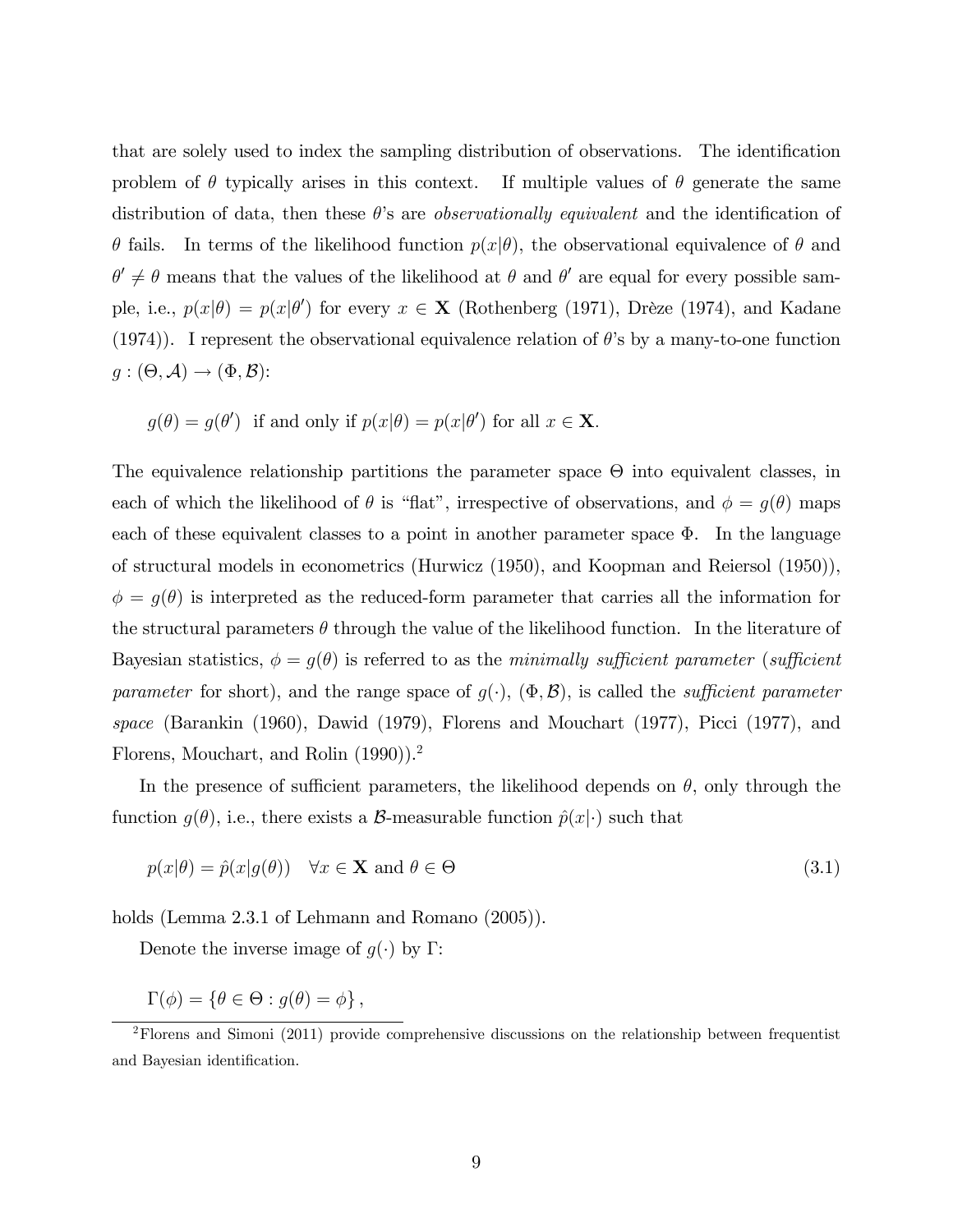where  $\Gamma(\phi)$  and  $\Gamma(\phi')$  for  $\phi \neq \phi'$  are disjoint, and  $\{\Gamma(\phi) ; \phi \in \Phi\}$  constitutes a partition of  $\Theta$ . I assume  $g(\Theta) = \Phi$ , so  $\Gamma(\phi)$  is non-empty for every  $\phi \in \Phi$ .<sup>3</sup>

In the set-identified model, the parameter of interest  $\eta \in \mathcal{H}$  is a subvector or a transformation of  $\theta$  denoted by  $\eta = h(\theta), h : (\Theta, \mathcal{A}) \to (\mathcal{H}, \mathcal{D})$ . The formal definition of the identified set of  $\eta$  is given as follows.

#### Definition 3.1 (Identified Set of  $\eta$ )

(i) The identified set of  $\eta$  is a set-valued map  $H : \Phi \rightrightarrows H$  defined by the projection of  $\Gamma(\phi)$ onto H through  $h(\cdot), H(\phi) \equiv \{h(\theta) : \theta \in \Gamma(\phi)\}\.$ 

(ii) The parameter  $\eta = h(\theta)$  is point-identified at  $\phi$  if  $H(\phi)$  is a singleton, and  $\eta$  is setidentified at  $\phi$  if  $H(\phi)$  is not a singleton.

Note that the identification of  $\eta$  is defined in the pre-posterior sense because it is based on the likelihood evaluated at every possible realization of a sample, not only for the observed one.

#### 3.2 Examples

I now provide some examples, in addition to the illustrating example of Section 2, both to illustrate the above concepts and notations, and to provide a concrete focus for the later development.

Example 3.1 (Bounding ATE by Linear Programming) Consider the treatment effect model with incompliance and a binary instrument  $Z \in \{1, 0\}$ , as considered in Imbens and Angrist (1994), and Angrist, Imbens, and Rubin (1996). Assume that the treatment status and the outcome of interest are both binary. Let  $(W_1, W_0) \in \{1, 0\}^2$  be the potential treatment status in response to the instrument, and  $W = ZW_1 + (1 - Z)W_0$  be the observed treatment status.  $(Y_1, Y_0) \in \{1, 0\}^2$  is a pair of treated and control outcomes and

<sup>&</sup>lt;sup>3</sup> In an observationally restrictive model, in the sense of Koopman and Reiersol (1950),  $\hat{p}(x|\cdot)$  likelihood function for the sufficient parameters, is well defined for a domain larger than  $g(\Theta)$  (see Example 3.1 in Section 3.2). In this case, the model possesses the falisifiability property, and  $\Gamma(\phi)$  can be empty for some  $\phi \in \Phi$ .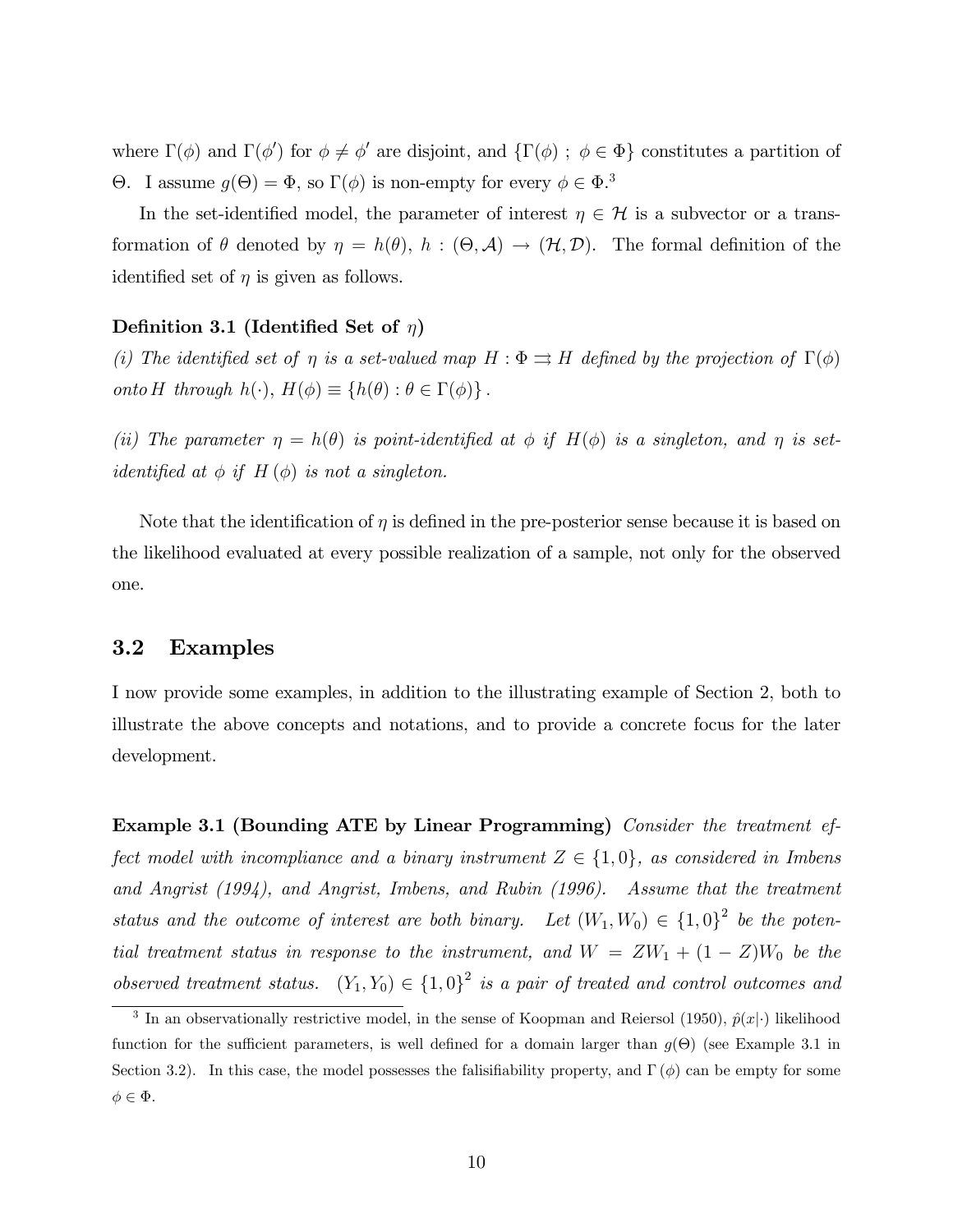$Y = WY_1 + (1 - W)Y_0$  is the observed outcome. Data is a random sample of  $(Y_i, W_i, Z_i)$ . Following Imbens and Angrist (1994), consider partitioning the population into four subpopulations defined in terms of the potential treatment-selection responses:

$$
T_i = \begin{cases} c & \text{if } W_{1i} = 1 \quad and \quad W_{0i} = 0 \quad : \text{ compiler,} \\ at & \text{if } W_{1i} = W_{0i} = 1 \quad & \text{if } \text{always-taker,} \\ nt & \text{if } W_{1i} = W_{0i} = 0 \quad & \text{if } \text{never-taker,} \\ d & \text{if } W_{1i} = 0 \quad and \quad W_{0i} = 1 \quad : \text{define,} \end{cases}
$$

where  $T_i$  is the indicator for the types of selection responses.

Assume a randomized instrument,  $Z \perp (Y_1, Y_0, W_1, W_0)$ . Then, the distribution of observables and the distribution of potential outcomes satisfy the following equalities for  $y \in \{1, 0\}$ :

$$
\Pr(Y = y, W = 1 | Z = 1) = \Pr(Y_1 = y, T = c) + \Pr(Y_1 = y, T = at),
$$
\n
$$
\Pr(Y = y, W = 1 | Z = 0) = \Pr(Y_1 = y, T = d) + \Pr(Y_1 = y, T = at),
$$
\n
$$
\Pr(Y = y, W = 0 | Z = 1) = \Pr(Y_0 = y, T = d) + \Pr(Y_1 = y, T = nt),
$$
\n
$$
\Pr(Y = y, W = 0 | Z = 0) = \Pr(Y_0 = y, T = c) + \Pr(Y_1 = y, T = nt).
$$
\n(3.2)

Ignoring the marginal distribution of  $Z$ , a full parameter vector of the model can be specified by a joint distribution of  $(Y_1, Y_0, T)$ :

$$
\theta = (\Pr(Y_1 = y, Y_0 = y', T = t) : y = 1, 0, y' = 1, 0, t = c, nt, at, d) \in \Theta,
$$

where  $\Theta$  is the 16-dimensional probability simplex. Let ATE be the parameter of interest.

$$
\eta \equiv E(Y_1 - Y_0) = \sum_{t=c, nt, at, d} [\Pr(Y_1 = 1, T = t) - \Pr(Y_0 = 1, T = t)]
$$
  
= 
$$
\sum_{t=c, nt, at, d} \sum_{y=1, 0} [\Pr(Y_1 = 1, Y_0 = y, T = t) - \Pr(Y_1 = y, Y_0 = 1, T = t)]
$$
  

$$
\equiv h(\theta).
$$

The likelihood conditional on Z depends on  $\theta$  only through the distribution of  $(Y, W)$  given  $Z$ , so the sufficient parameter vector consists of eight probability masses:

$$
\phi = (\Pr(Y = y, W = w | Z = z) : y = 1, 0, d = 1, 0, z = 1, 0).
$$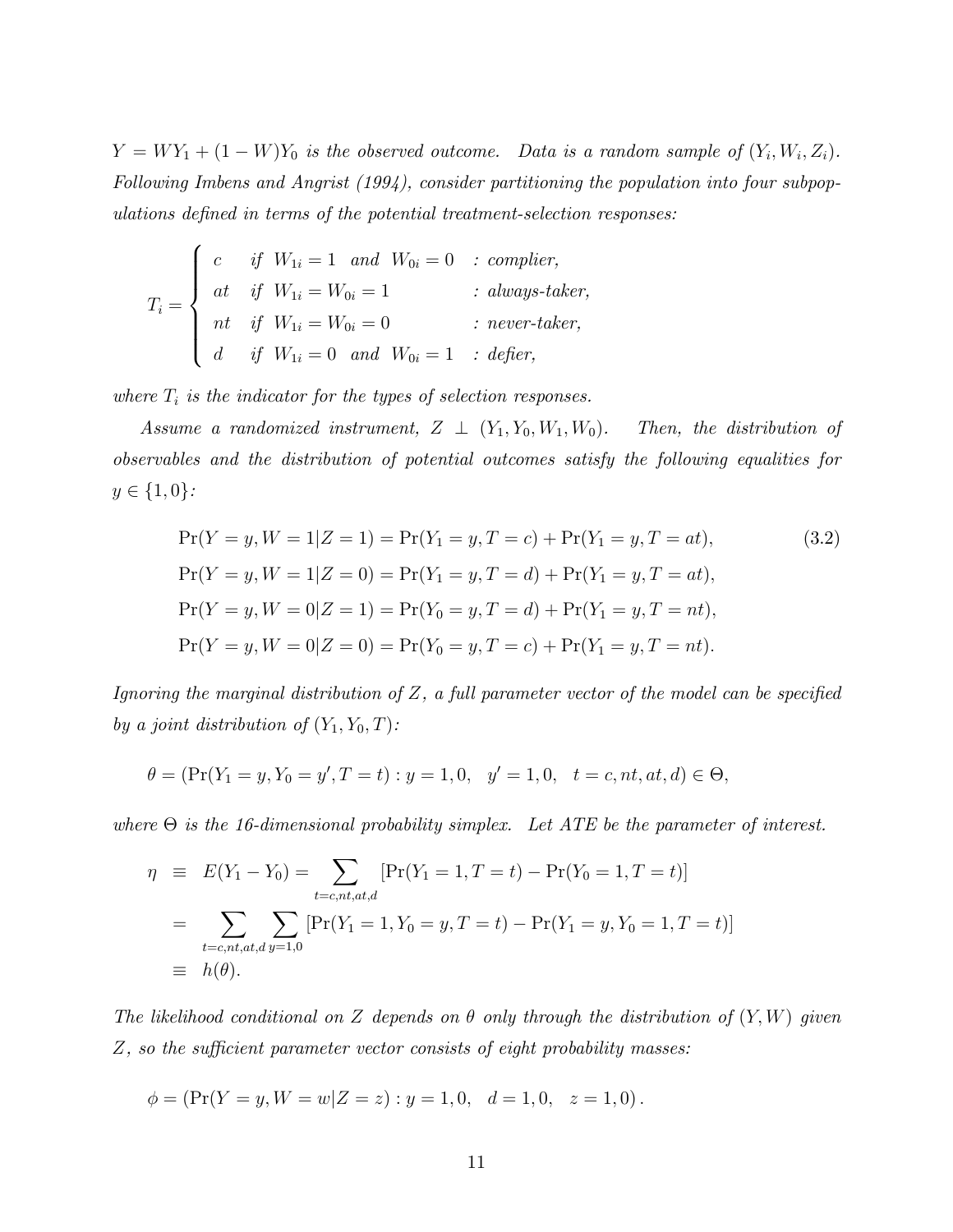The set of equations (3.2) defines  $\Gamma(\phi)$  the set of observationally equivalent distributions of  $(Y_1, Y_0, T)$ , when the data distribution is given at  $\phi$ . Balke and Pearl (1997) derive the identified set of ATE,  $H(\phi) = h(\Gamma(\phi))$ , by maximizing or minimizing  $h(\theta)$ , subject to  $\theta \in \Theta$ and constraints (3.2). This optimization can be solved by linear programming and  $H(\phi)$  is obtained as a convex interval.

Note that, in this model, special attention is needed for the sufficient parameter space  $\Phi$  to ensure that  $\Gamma(\phi)$  is non-empty. Pearl (1995) shows that the distribution of data is compatible with the instrument exogeneity condition,  $Z \perp (Y_1, Y_0, W_1, W_0)$ , if and only if

$$
\max_{w} \sum_{y} \max_{z} \{ \Pr(Y = y, W = w) | Z = z \} \le 1.
$$
\n(3.3)

This implies that in order to guarantee  $\Gamma(\phi) \neq \emptyset$ , a prior distribution for  $\phi$  puts probability one for  $\phi$  that fulfill (3.3).

Example 3.2 (Linear Moment Inequality Model) Consider the model where the parameter of interest  $\eta \in \mathcal{H}$  is characterized by linear moment inequalities,

$$
E(m(X) - A\eta) \ge 0,
$$

where the parameter space H is a subset of  $\mathcal{R}^L$ ,  $m(X)$  is a J-dimensional vector of known functions of an observation, and A is a  $J \times L$  known constant matrix. By augmenting the J-dimensional parameter  $\lambda \in [0,\infty)^J$ , these moment inequalities can be written as the J-moment equalities, $4$ 

$$
E(m(X) - A\eta - \lambda) = 0.
$$

To obtain a likelihood function for the current moment equality model, specify the full parameter vector to be  $\theta = (\eta, \lambda) \in \mathcal{H} \times [0, \infty)^J$ , and consider the exponentially tilted empirical likelihood for  $\theta$  as considered in Schennach (2005). Let  $x = (x_1, \ldots, x_n)$  be a size n random sample of observations, and define  $g(\theta) = A\eta + \lambda$ . If the convex hull of  $\cup_i \{m(x_i) - g(\theta)\}\$ contains the origin, then the exponentially tilted empirical likelihood is written as

 $p(x|\theta) = \prod w_i(\theta),$ 

<sup>&</sup>lt;sup>4</sup>I owe the Bayesian formulation of the moment inequality model shown here to Tony Lancaster (personal communication 2006).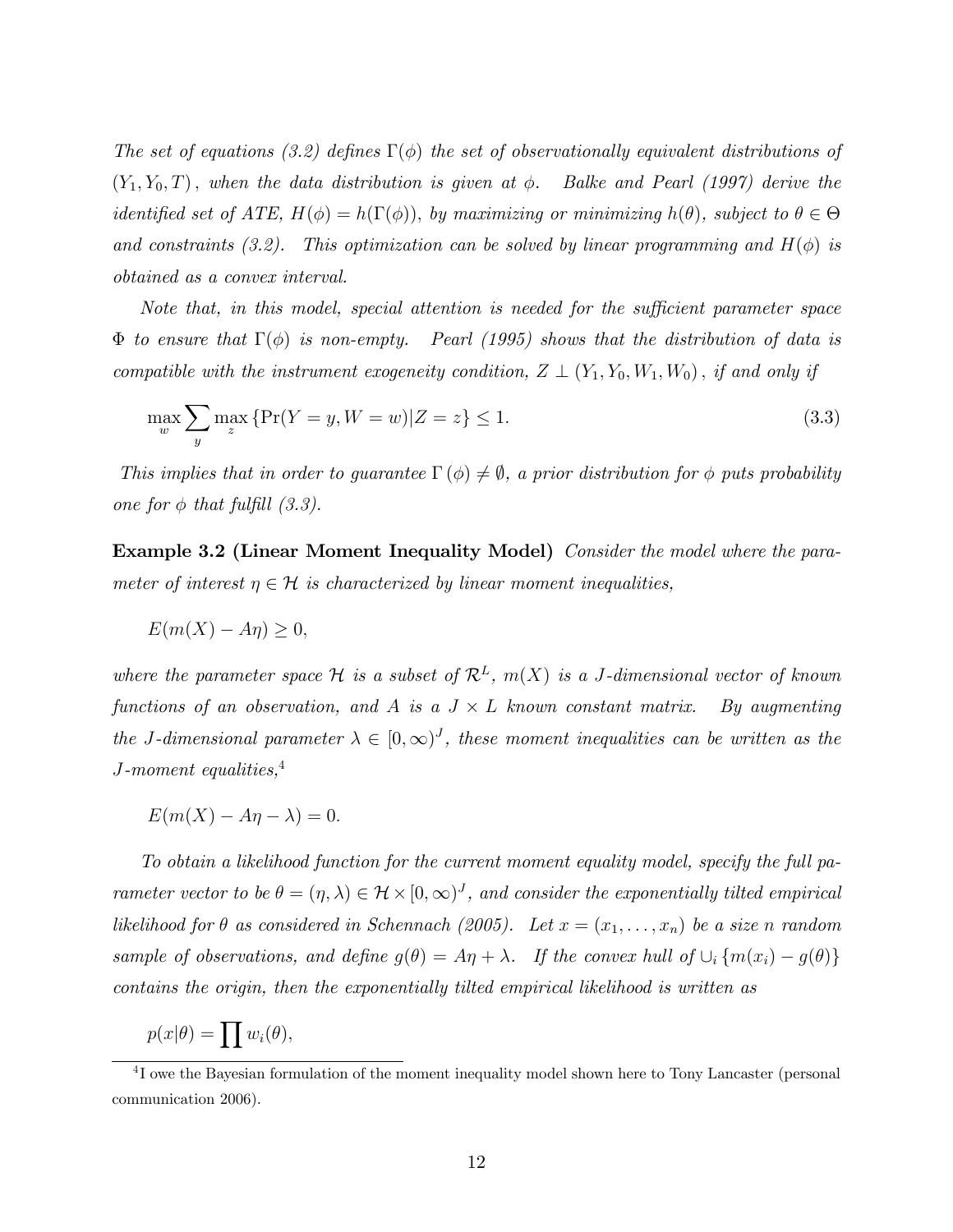where

$$
w_i(\theta) = \frac{\exp\left\{\gamma(g(\theta))'\left(m(x_i) - g(\theta)\right)\right\}}{\sum_{i=1}^n \exp\left\{\gamma(g(\theta))'\left(m(x_i) - g(\theta)\right)\right\}},
$$

$$
\gamma(g(\theta)) = \arg\min_{\gamma \in R_+^J} \left\{\sum_{i=1}^n \exp\left\{\gamma'\left(m(x_i) - g(\theta)\right)\right\}\right\}.
$$

Thus, the parameter  $\theta = (\eta, \lambda)$  enters the likelihood only through  $g(\theta) = A\eta + \lambda$ . Consequently, I take  $\phi = g(\theta)$  to be the sufficient parameters. The identified set for  $\theta$  is given by

$$
\Gamma(\phi) = \left\{ (\eta, \lambda) \in \mathcal{H} \times [0, \infty)^L : A\eta + \lambda = \phi \right\}.
$$

The coordinate projection of  $\Gamma(\phi)$  onto H yields  $H(\phi)$ , the identified set for  $\eta$  (Bertsimas and Tsitsiklis (1997, Chap.2) for an algorithm for projecting a polyhedron).

### 3.3 Unrevisable Prior Knowledge and a Class of Priors

Let  $\mu_{\theta}$  be a prior of  $\theta$  and  $\mu_{\phi}$  be the marginal probability measure on the sufficient parameter space  $(\Phi, \mathcal{B})$  induced by  $\mu_{\theta}$  and  $g(\cdot)$ :

$$
\mu_{\phi}(B) = \mu_{\theta}(\Gamma(B)) \quad \text{ for all } B \in \mathcal{B}.
$$

Let  $x \in \mathbf{X}$  be sampled data. The posterior distribution of  $\theta$ , denoted by  $F_{\theta|X}(\cdot)$ , is obtained as

$$
F_{\theta|X}(A) = \int_{\Phi} \mu_{\theta|\phi}(A|\phi) dF_{\phi|X}(\phi), \quad A \in \mathcal{A}, \tag{3.4}
$$

where  $\mu_{\theta|\phi}(A|\phi)$  denotes the conditional distribution of  $\theta$  given  $\phi$ , and  $F_{\phi|X}(\cdot)$  is the posterior distribution of  $\phi$ .

The posterior distribution of  $\theta$  given in (3.4) shows that the prior distribution for  $\theta$ marginalized to  $\phi$  can be updated by data, while the conditional prior of  $\theta$  given  $\phi$  is never be updated by the data because the likelihood is flat on  $\Gamma(\phi) \subset \Theta$  for any realizations of the sample. In this sense, the prior information marginalized to the sufficient parameter  $\mu_{\phi}$ can be interpreted as the *revisable prior knowledge*, and the conditional priors of  $\theta$  given  $\phi$ ,  $\{\mu_{\theta|\phi}(\cdot|\phi):\phi\in\Phi\}$  can be interpreted as the *unrevisable prior knowledge*. If one wants to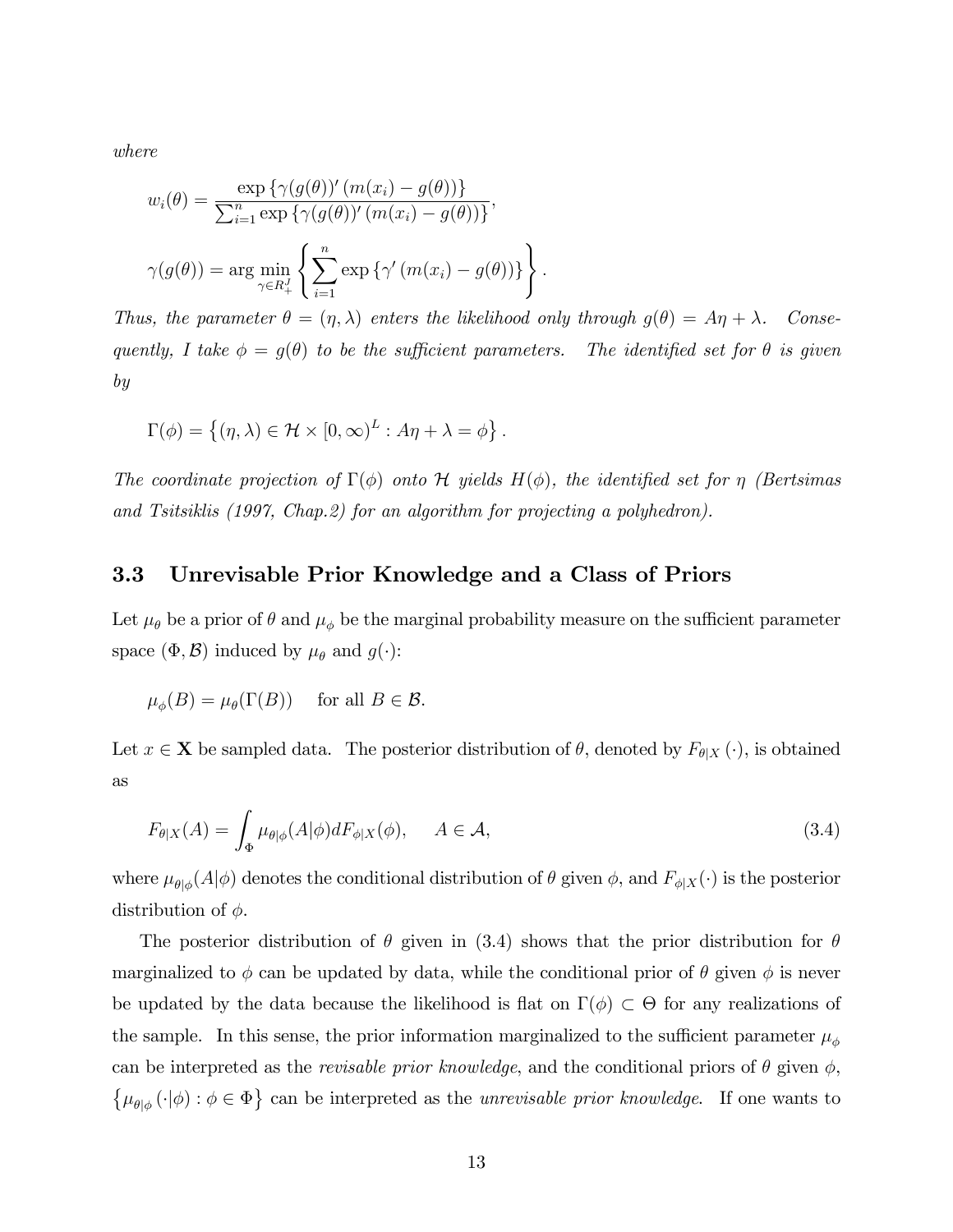summarize the posterior uncertainty of  $\theta$  in the form of a probability distribution on  $(\Theta, \mathcal{A})$ , as recommended in the Bayesian paradigm, he needs to have a single prior distribution of  $\theta$ , which necessarily induces unique unrevisable prior knowledge  $\mu_{\theta|\phi}$ . If he could justify his choice of  $\mu_{\theta|\phi}$  by any credible prior information, the standard Bayesian updating (3.4) would yield a valid posterior distribution of  $\theta$ . A challenging situation would arise if one is short of a credible prior distribution of  $\theta$ . In this case, the researcher, who is aware that  $\mu_{\theta|\phi}$ will never be updated by data, might feel anxious in implementing the Bayesian inference procedure, because an unconfidently specified  $\mu_{\theta|\phi}$  can have a significant influence to the subsequent posterior inference.

The robust Bayes analysis in this paper specifically focuses on such a situation, and introduce ambiguity for the conditional prior  $\{\mu_{\theta|\phi}(\cdot|\phi):\phi\in\Phi\}$  in the form of multiple priors. Specifically, given  $\mu_{\phi}$  a prior on  $(\Phi, \mathcal{B})$  specified by the researcher, consider the class of prior distributions of  $\theta$  defined by:

$$
\mathcal{M}(\mu_{\phi}) = \{ \mu_{\theta} : \mu_{\theta}(\Gamma(B)) = \mu_{\phi}(B) \text{ for every } B \in \mathcal{B} \}.
$$

 $\mathcal{M}(\mu_{\phi})$  consists of prior distributions of  $\theta$  whose marginal distribution for the sufficient parameters coincides with the prespecified  $\mu_{\phi}$ <sup>5</sup>. This paper proposes to use  $\mathcal{M}(\mu_{\phi})$  as a prior input for the posterior analysis, meaning that, with accepting to specify a single prior distribution for the sufficient parameters  $\phi$ , I leave the conditional priors  $\mu_{\theta|\phi}$  unspecified and allow for arbitrary ones as long as  $\mu_{\theta}(\cdot) = \int_{\Phi} \mu_{\theta|\phi}(\cdot|\phi) d\mu_{\phi}$  yields a probability measure on  $(\Theta, \mathcal{A})$ .<sup>6</sup>

In the subsequent analysis, I shall not discuss how to select  $\mu_{\phi}$ , and shall treat  $\mu_{\phi}$  as given. The influence of  $\mu_{\phi}$  on the posterior of  $\phi$  will diminish as the sample size increases, so the sensitivity issue of the posterior of  $\phi$  is expected to be less severe when the sample size is moderate or large.

<sup>5</sup> I thank Jean-Pierre Florens for suggesting this representation of the prior class.

<sup>&</sup>lt;sup>6</sup>Sufficient parameters  $\phi$  are defined by examining the entire model  $\{p(x|\theta): x \in \mathcal{X}, \theta \in \Theta\}$ , so that the prior class  $\mathcal{M}(\mu_{\phi})$  is, by construction, model dependent. This distinguishes the current approach from the standard robust Bayes analysis where a prior class represents the researcher's subjective assessment of his imprecise prior knowledge (Berger (1985)).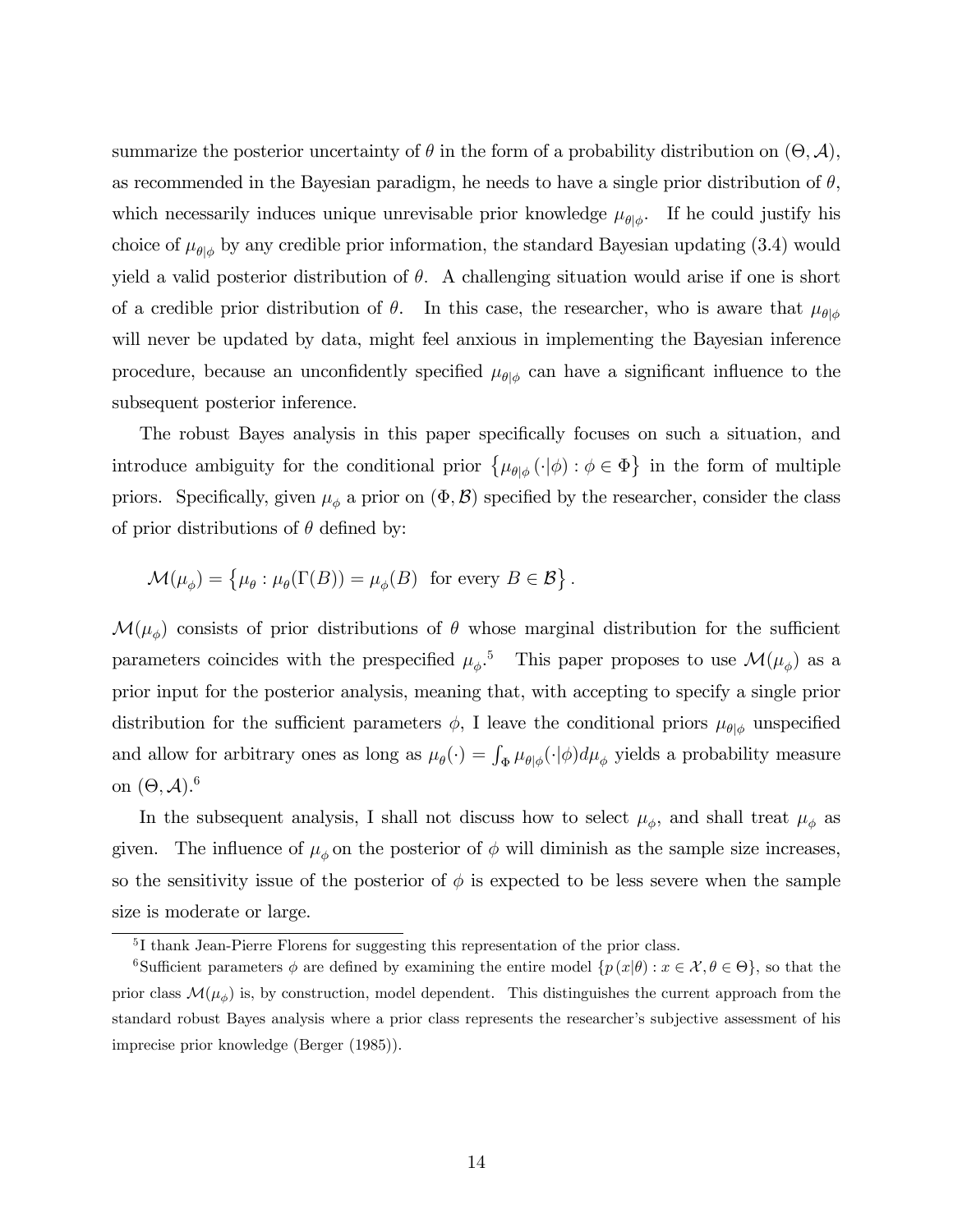#### 3.4 Posterior Lower and Upper Probabilities

The Bayes rule is applied to each prior in  $\mathcal{M}(\mu_{\phi})$  to generate the class of posterior distributions of  $\theta$ . Consider summarizing the posterior class by the posterior lower probability  $F_{\theta|X^*}(\cdot) : \mathcal{A} \to [0,1]$  and the posterior upper probability  $F_{\theta|X}^*(\cdot) : \mathcal{A} \to [0,1]$ , defined as

$$
F_{\theta|X*}(A) \equiv \inf_{\mu_{\theta} \in \mathcal{M}(\mu_{\phi})} F_{\theta|X}(A),
$$
  

$$
F_{\theta|X}^*(A) \equiv \sup_{\mu_{\theta} \in \mathcal{M}(\mu_{\phi})} F_{\theta|X}(A).
$$

Note that the posterior lower probability and the upper probability have a conjugate property,  $F_{\theta|X^*}(A) = 1 - F_{\theta|X}^*(A^c)$ , so it suffices to focus on one of them in deriving their analytical form. In order to obtain  $F_{\theta|X^*}(\cdot)$ , the following regularity conditions are assumed.

#### Condition 3.1

(i) A prior for  $\phi$ ,  $\mu_{\phi}$ , is proper and absolutely continuous with respect to a  $\sigma$ -finite measure on  $(\Phi, \mathcal{B})$ .

(ii)  $g : (\Theta, \mathcal{A}) \to (\Phi, \mathcal{B})$  is measurable and its inverse image  $\Gamma(\phi)$  is a closed set in  $\Theta$ ,  $\mu_{\phi}$ -almost every  $\phi \in \Phi$ .

(iii)  $h: (\Theta, \mathcal{A}) \to (\mathcal{H}, \mathcal{D})$  is measurable and  $H(\phi) = h(\Gamma(\phi))$  is a closed set in H,  $\mu_{\phi}$ -almost every  $\phi \in \Phi$ .

These conditions are imposed for  $\Gamma(\phi)$  and H ( $\phi$ ) to be interpreted as random closed sets induced by a probability measure on  $(\Phi, \mathcal{B})$ .<sup>7</sup> The closedness of  $\Gamma(\phi)$  and H  $(\phi)$  are implied. for instance, by continuity of  $g(\cdot)$  and  $h(\cdot)$ .

#### Theorem 3.1 Assume Condition 3.1.

<sup>&</sup>lt;sup>7</sup>The inference procedure proposed in this paper can be implemented as long as the posterior of  $\phi$  is proper. However, how to accommodate an improper prior for  $\phi$  in the development of the analytical results is beyond the scope of this paper.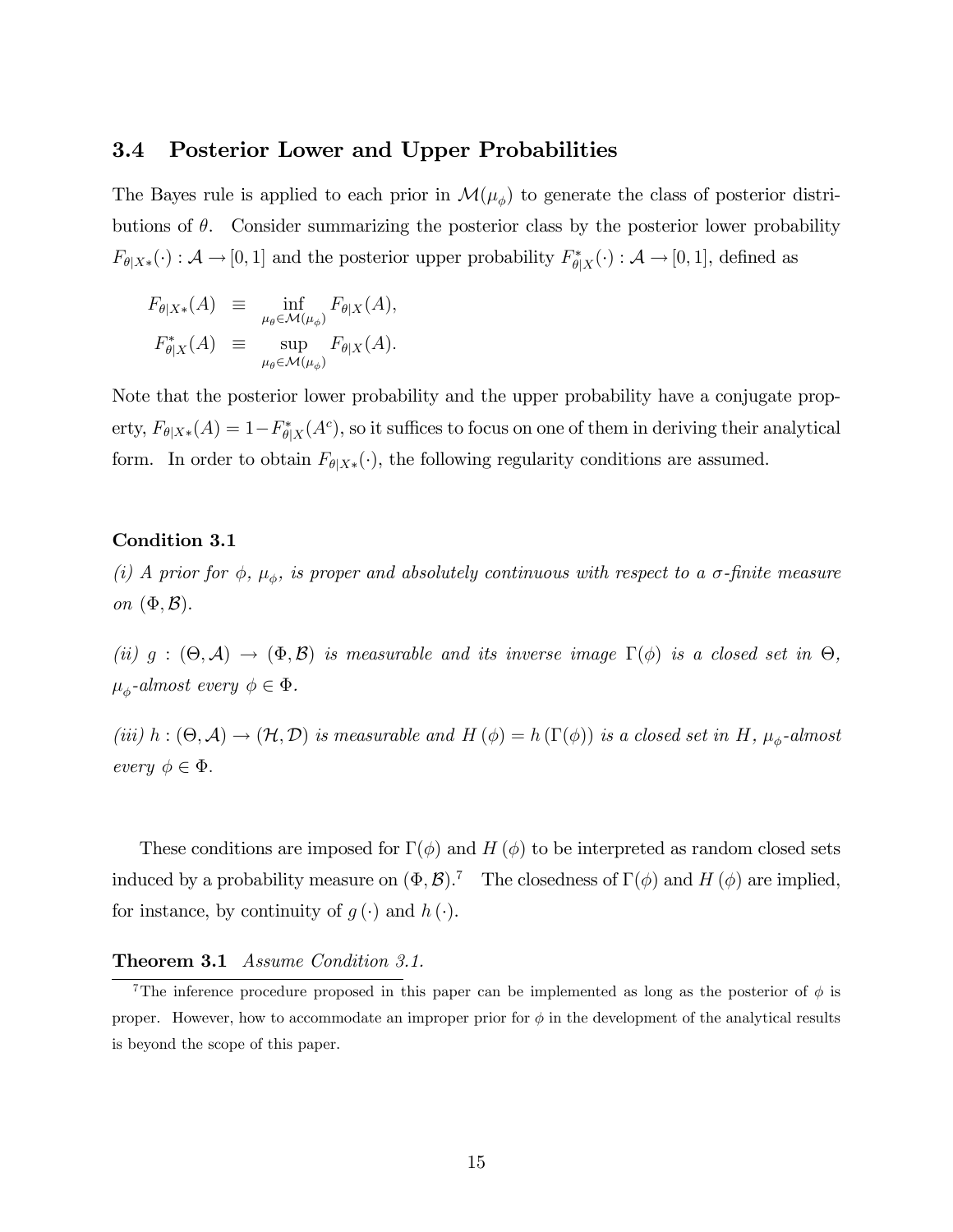(i) For each  $A \in \mathcal{A}$ ,

$$
F_{\theta|X*}(A) = F_{\phi|X}(\{\phi : \Gamma(\phi) \subset A\}),
$$
  
\n
$$
F_{\theta|X}^*(A) = F_{\phi|X}(\{\phi : \Gamma(\phi) \cap A \neq \emptyset\}),
$$
\n(3.6)

where  $F_{\phi|X}(B)$ ,  $B \in \mathcal{B}$ , is the posterior probability measure of  $\phi$ .

(ii) Define the posterior lower and upper probabilities of  $\eta = h(\theta)$  by

$$
F_{\eta|X^*}(D) \equiv \inf_{\mu_{\theta} \in \mathcal{M}(\mu_{\phi})} F_{\theta|X}(h^{-1}(D)),
$$
  

$$
F_{\eta|X}^*(D) \equiv \sup_{\mu_{\theta} \in \mathcal{M}(\mu_{\phi})} F_{\theta|X}(h^{-1}(D)), \text{ for } D \in \mathcal{D}.
$$

It holds

$$
F_{\eta|X*}(D) = F_{\phi|X}(\{\phi : H(\phi) \subset D\}),
$$
  

$$
F_{\eta|X}^*(D) = F_{\phi|X}(\{\phi : H(\phi) \cap D \neq \emptyset\}).
$$

**Proof.** For a proof of (i), see Appendix A. For a proof of (ii), see equation (3.7).

The expression for  $F_{\theta|X*}(A)$  implies that the posterior lower probability on A calculates the probability that the set  $\Gamma(\phi)$  is contained in subset A in terms of the posterior probability law of  $\phi$ . On the other hand, the upper probability is interpreted as the posterior probability that the set  $\Gamma(\phi)$  hits subset A. The second statement of the theorem provides a procedure for marginalizing the lower and upper probabilities of  $\theta$  into those of the parameter of interest  $\eta$ . The expressions of  $F_{\eta|X^*}(D)$  and  $F_{\eta|X}^*(D)$  are simple and easy to interpret: the lower and upper probabilities of  $\eta = h(\theta)$  are the containment and hitting probabilities of the random sets obtained by projecting  $\Gamma(\phi)$  through  $h(\cdot)$ . This marginalization rule of the lower probability follows from

$$
F_{\eta|X*}(D) = F_{\theta|X*}(h^{-1}(D))
$$
  
=  $F_{\phi|X}(\{\phi : \Gamma(\phi) \subset h^{-1}(D)\})$   
=  $F_{\phi|X}(\{\phi : H(\phi) \subset D\}).$  (3.7)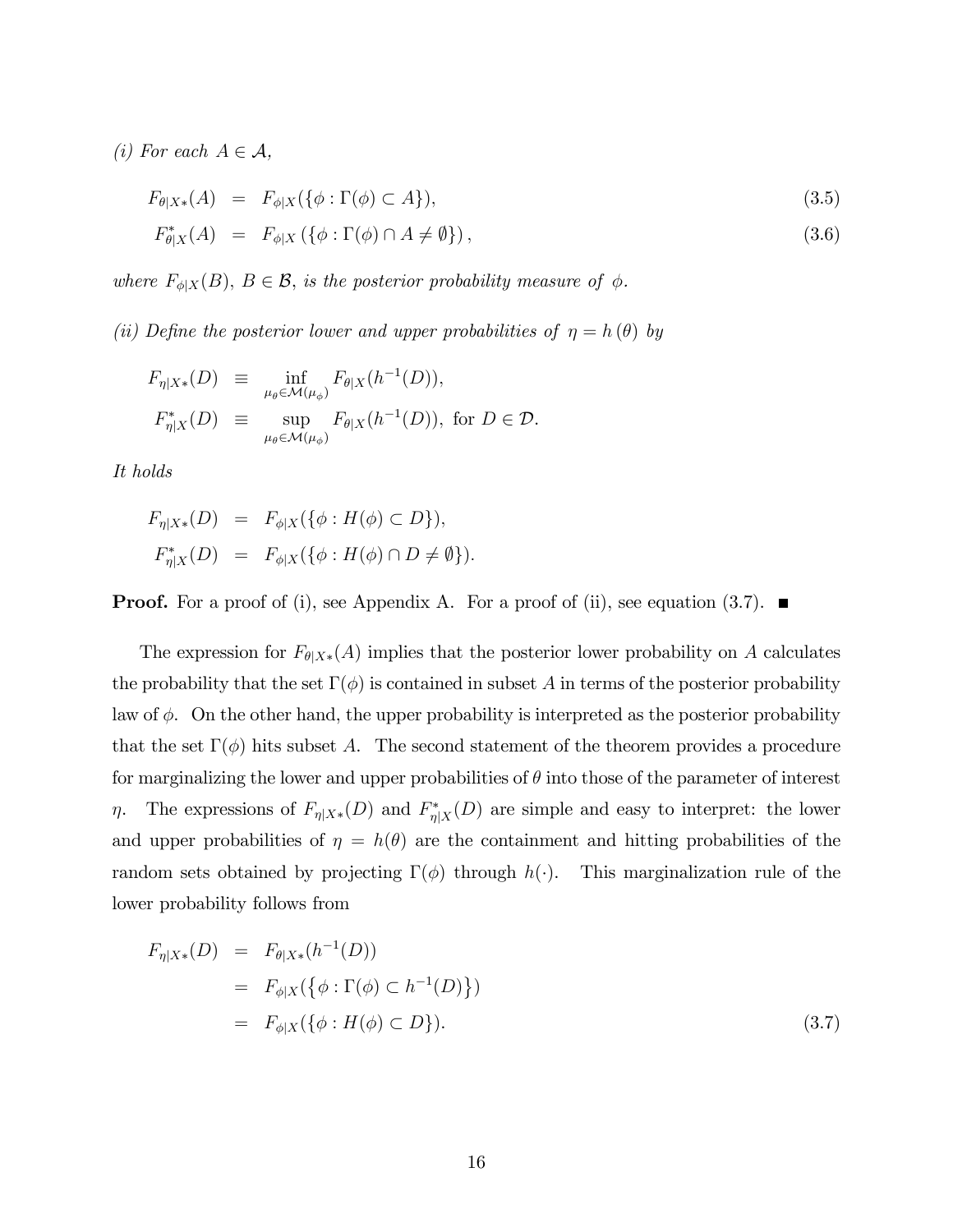Note that, In the standard Bayesian inference, marginalization of the posterior of  $\theta$  to  $\eta$ is conducted by integrating the posterior probability measure of  $\theta$  for  $\eta$ , while in the lower probability inference, marginalization for  $\eta$  corresponds to projecting random sets  $\Gamma(\phi)$  via  $\eta = h(\cdot)$ . This stark contrast between the standard Bayes and the multiple prior robust Bayes inference highlights how the introduction of ambiguity changes the way of eliminating the nuisance parameters in the posterior inference.

As is known in the literature (e.g., Huber (1973)), the lower probability of a set of probability measures is a monotone nonadditive measure (capacity). Furthermore, in the current specification of the prior class, the representation of the lower probability obtained in Theorem 3.1 implies that the resulting posterior lower and upper probabilities are *supermodular* and submodular, respectively.

**Corollary 3.1** Assume Condition 3.1. The posterior lower and upper probabilities of  $\theta$  are supermodular and submodular, respectively. For  $A_1, A_2 \in \mathcal{A}$  subsets in  $\Theta$ ,

$$
F_{\theta|X*}(A_1 \cup A_2) + F_{\theta|X*}(A_1 \cap A_2) \geq F_{\theta|X*}(A_1) + F_{\theta|X*}(A_2),
$$
  

$$
F_{\theta|X}^*(A_1 \cup A_2) + F_{\theta|X}^*(A_1 \cap A_2) \leq F_{\theta|X}^*(A_1) + F_{\theta|X}^*(A_2).
$$

Also, the posterior lower and upper probabilities of  $\eta$  are supermodular and submodular, respectively. For  $D_1$ ,  $D_2 \in \mathcal{D}$  subsets in  $\mathcal{H}$ ,

$$
F_{\eta|X*}(D_1 \cup D_2) + F_{\eta|X*}(D_1 \cap D_2) \ge F_{\eta|X*}(D_1) + F_{\eta|X*}(D_2),
$$
  

$$
F_{\eta|X}^*(D_1 \cup D_2) + F_{\eta|X}^*(D_1 \cap D_2) \le F_{\eta|X}^*(D_1) + F_{\eta|X}^*(D_2).
$$

The results of Theorem 3.1 (i) can be seen as a special case of Wassermanís (1990) general construction of the posterior lower and upper probabilities. Whereas, one notable difference from Wasserman's analysis is that, with prior class  $\mathcal{M}(\mu_{\phi})$ , the lower probability of the posterior class becomes an  $\infty$ -order monotone capacity (a containment functional of random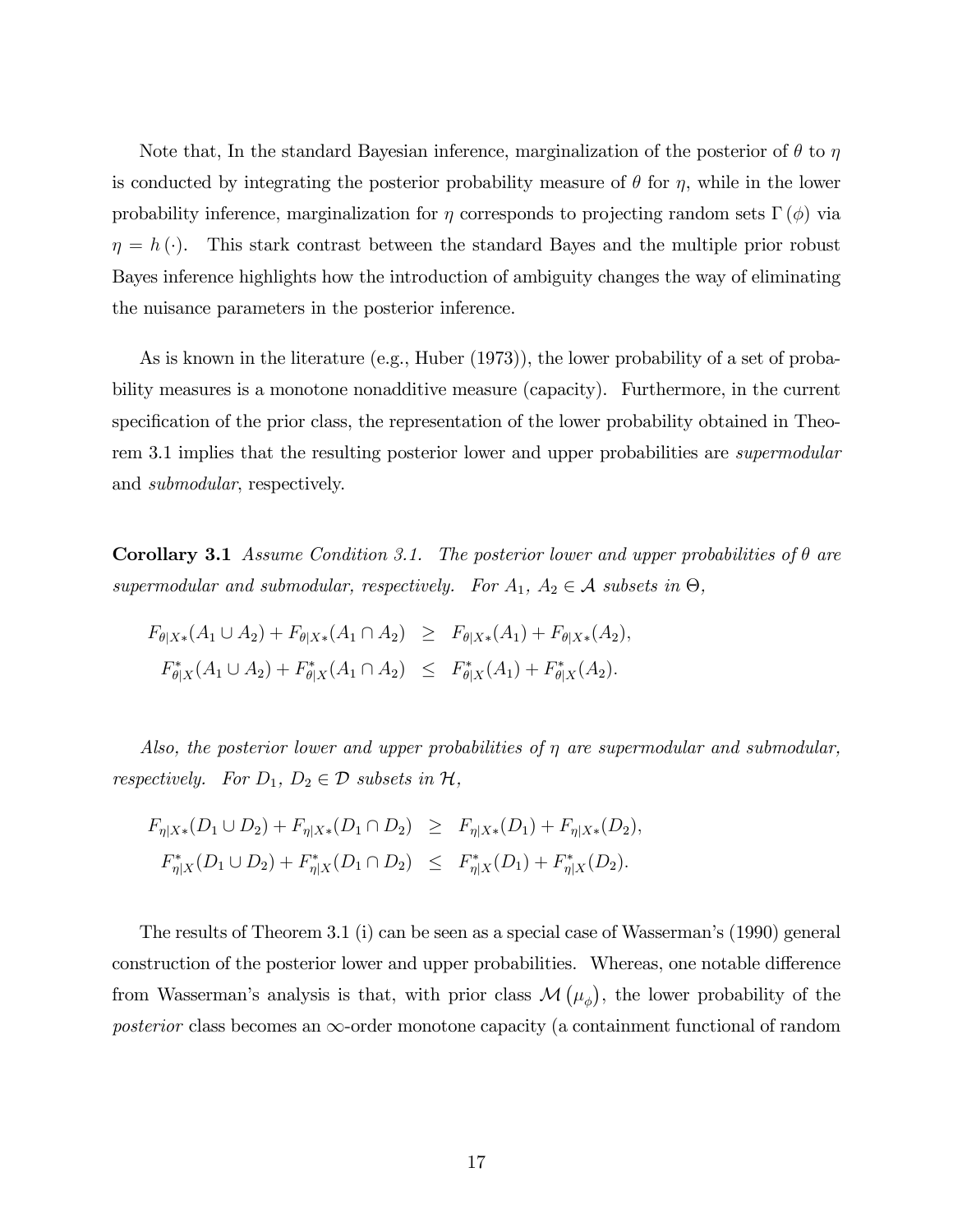sets).<sup>8</sup> This plays a crucial role in simplifying the gamma minimax analysis considered in the next section.

# 4 Posterior Gamma-minimax Analysis for  $\eta = h(\theta)$

In the standard Bayesian posterior analysis, a statistical decision problem involving  $\eta$  (e.g., point estimation for  $\eta$ ) is straightforward, minimizing the posterior risk. When the posterior information of  $\eta$  is summarized by the class of posteriors, how should the optimal statistical action be solved? This section studies this problem by adapting the posterior gammaminimax analysis.

Let  $a \in \mathcal{H}_a$  be an action, where  $\mathcal{H}_a$  is an action space. In the case of the point estimation problem for  $\eta$ , an action is interpreted as reporting a non-randomized point estimate for  $\eta$ , where action space  $\mathcal{H}_a$  is a subset of  $\mathcal{H}$ . Given an action a to be taken, and  $\eta$  being the true state of nature, a loss function  $L(\eta, a) : \mathcal{H} \times \mathcal{H}_a \to \mathcal{R}_+$  yields the cost to the decision maker of taking action a. I assume that the loss function  $L(\eta, a)$  is non-negative.

If a single prior for  $\theta$ ,  $\mu_{\theta}$ , were given, the *posterior risk* would be defined by

$$
\rho(\mu_{\theta}, a) \equiv \int_{\mathcal{H}} L(\eta, a) dF_{\eta|X}(\eta), \qquad (4.1)
$$

where the first argument  $\mu_{\theta}$  in the posterior risk represents the dependence of the posterior of  $\eta$  on the specification of the prior for  $\theta$ . Our analysis involves multiple priors, so the class of posterior risks  $\{\rho(\mu_{\theta}, a) : \mu_{\theta} \in \mathcal{M}(\mu_{\phi})\}$  is considered. The posterior gamma-minimax  $criterion<sup>9</sup>$  ranks actions in terms of the worst case posterior risk (upper posterior risk):

$$
\rho^*(\mu_{\phi}, a) \equiv \sup_{\mu_{\theta} \in \mathcal{M}(\mu_{\phi})} \rho(\mu_{\theta}, a),
$$

<sup>8</sup>Wasserman (1990, p.463) posed an open question asking which class of priors can assure the posterior lower probability to be a containment functional of random sets. Theorem 3.1 provides an answer to his open question in the situation where the model lacks identifiability.

<sup>&</sup>lt;sup>9</sup>In the robust Bayes literature, the class of prior distributions is often denoted by  $\Gamma$ . This is why it is called the gamma-minimax criterion. Unfortunately, in the literature of belief functions and lower and upper probabilities,  $\Gamma$  often denotes a set-valued mapping that generates the lower and upper probabilities. In this paper, we adopt the latter notational convention, but still refer to the decision criterion as the gamma-minimax criterion.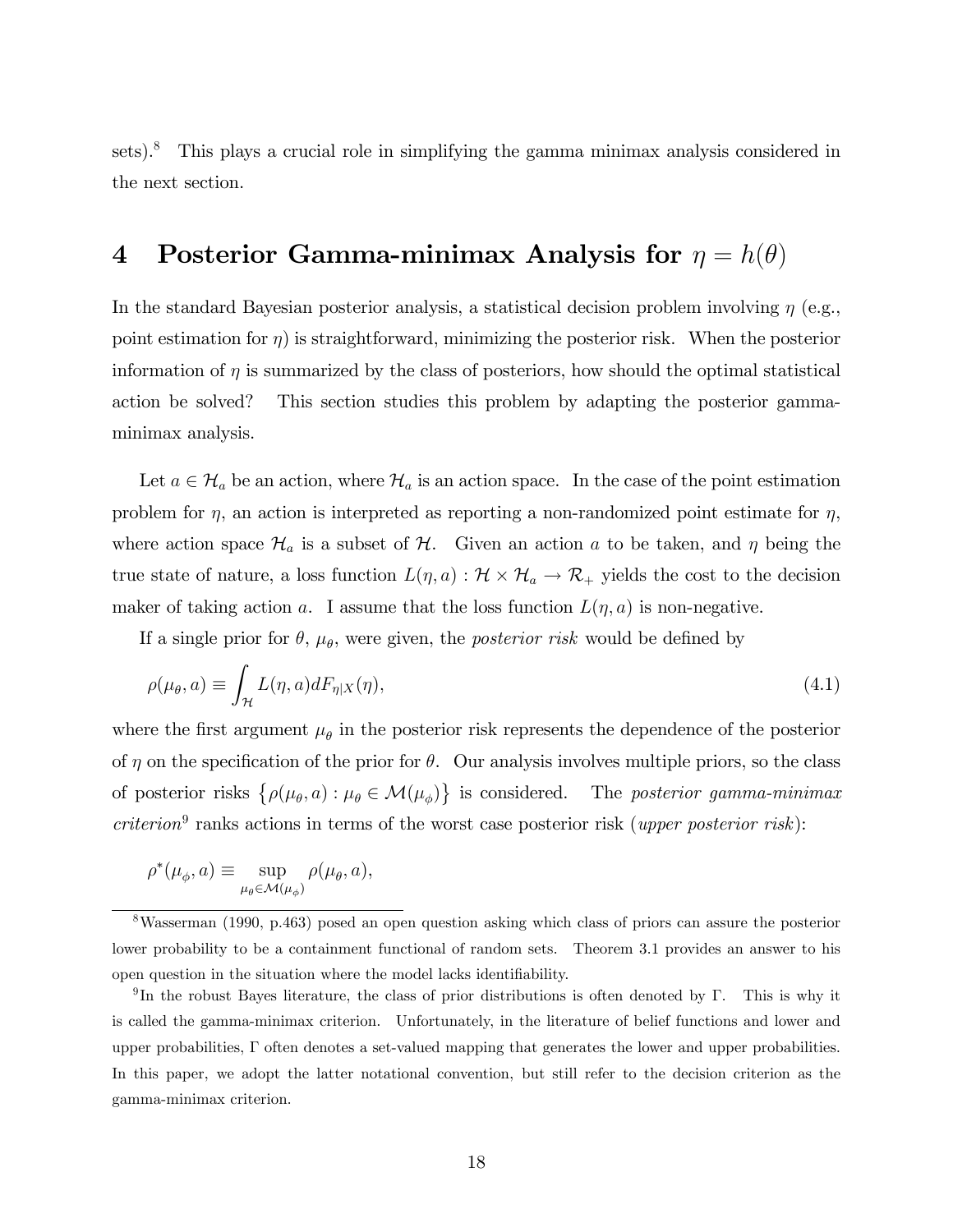where the first argument in the upper posterior risk represents the dependence of the prior class on a prior for  $\phi$ .

**Definition 4.1** A posterior gamma-minimax action  $a_x^*$  with respect to prior class  $\mathcal{M}(\mu_{\phi})$ is an action that minimizes the upper posterior risk, i.e.,

$$
\rho^*(\mu_{\phi}, a_x^*) = \inf_{a \in \mathcal{H}_a} \rho^*(\mu_{\phi}, a) = \inf_{a \in \mathcal{H}_a} \sup_{\mu_{\theta} \in \mathcal{M}(\mu_{\phi})} \rho(\mu_{\theta}, a).
$$

The gamma-minimax decision approach involves a favor for a conservative action that guards against the least favorable prior within the class, and it can be seen as a compromise of the Bayesian decision principle and the minimax decision principle.

The next proposition shows that the upper posterior risk  $\rho^*(\mu_\phi, a)$  equals the Choquet expected loss with respect to the posterior upper probability.

**Proposition 4.1** Under Condition 3.1, the upper posterior risk satisfies

$$
\rho^*(\mu_\phi, a) = \int L(\eta, a) dF_{\eta|X}^*(\eta) = \int_{\Phi} \sup_{\eta \in H(\phi)} L(\eta, a) dF_{\phi|X}(\phi), \tag{4.2}
$$

whenever  $\int L(\eta, a)dF_{\eta|X}^*(\eta) < \infty$ , where  $\int L(\eta, a)dF_{\eta|X}^*(\eta)$  is the Choquet integral.

**Proof.** See Appendix A.  $\blacksquare$ 

The third expression in (4.2) shows that the posterior gamma-minimax criterion is written as the expectation of the worst-case loss function,  $\sup_{\eta \in H(\phi)} L(\eta, a)$ , with respect to the posterior of  $\phi$ . The supremum part stems from the ambiguity of  $\eta$ : given  $\phi$ , what the researcher knows about  $\eta$  is only that it lies within the identified set  $H(\phi)$ , and, following the minimax principle, he forms the loss by supposing that the nature chooses the worst case in response to his/her action a. On the other hand, the expectation in  $\phi$  represents the posterior uncertainty of the identified set  $H(\phi)$ : with the finite number of observations, the identified set of  $\eta$  is known with some uncertainty as summarized by the posterior of  $\phi$ . The posterior gamma-minimax criterion combines such ambiguity of  $\eta$  with the posterior uncertainty of the identified set  $H(\phi)$  to yield a single objective function to be minimized.<sup>10</sup>

<sup>&</sup>lt;sup>10</sup>The posterior gamma minimax action  $a_x^*$  can be interpreted as a Bayes action for some *posterior* distributions in the class. For instance, in case of the quadratic loss, the saddle-point argument implies that the gamma-minimax action  $a_x^*$  corresponds to the mean of a posterior distribution (Bayes action) that has maximal posterior variance in the class.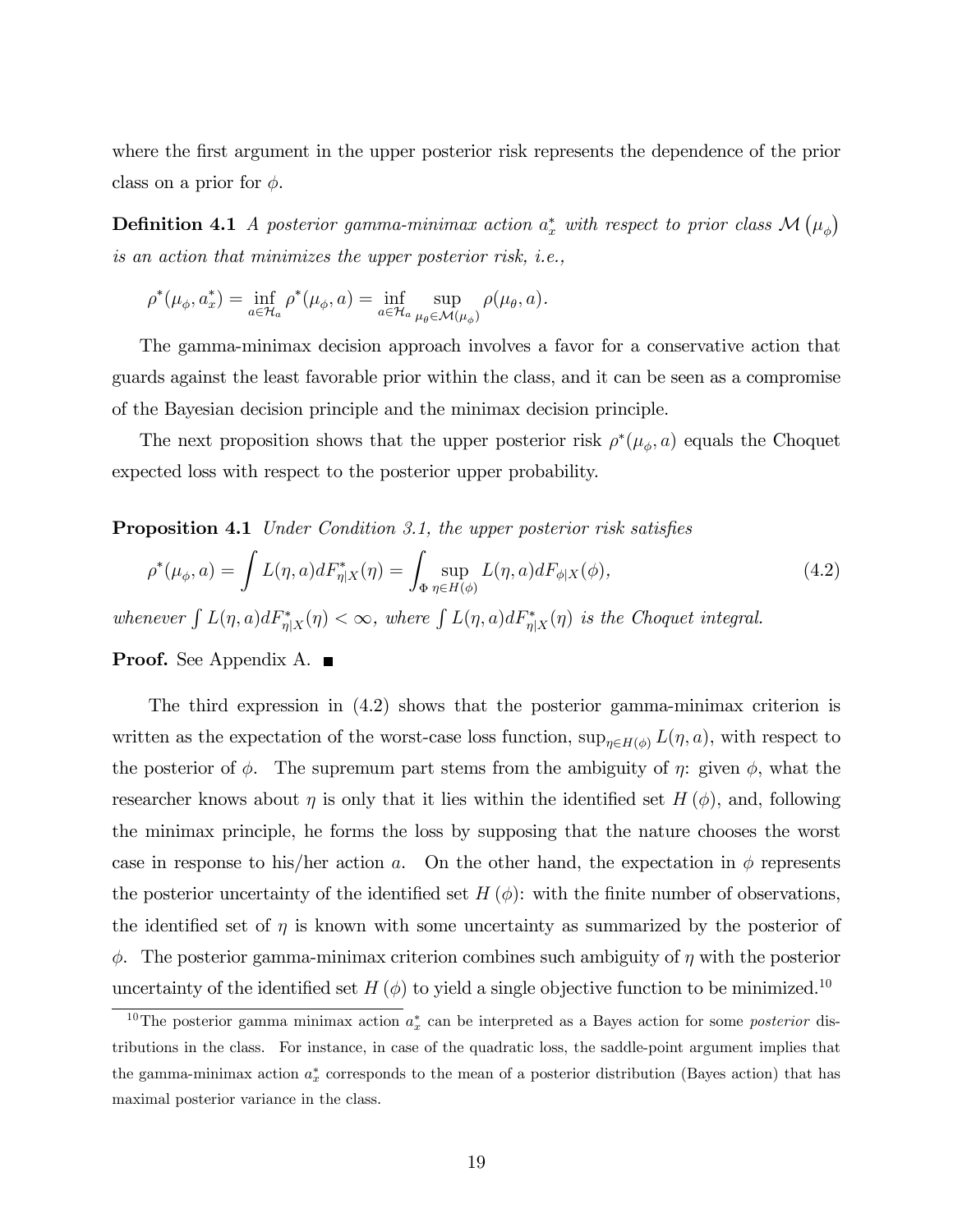Although a closed-form expression of  $a_x^*$  is not, in general, available, this proposition suggests a simple numerical algorithm for approximating  $a_x^*$  using a random sample of  $\phi$ from its posterior  $F_{\phi|X}$ . Let  ${\lbrace \phi_s \rbrace}_{s=1}^S$  be S random draws of  $\phi$  from posterior  $F_{\phi|X}$ . Then,  $a_x^*$  can be approximated by

$$
\hat{a}_x^* \equiv \arg\min_{a \in \mathcal{H}_a} \frac{1}{S} \sum_{s=1}^S \sup_{\eta \in H(\phi_s)} L(\eta, a).
$$

The gamma minimax decisions are usually dynamically inconsistent; a *posteriori* optimal gamma-minimax action does not coincide with an unconditional optimal gamma-minimax decision. This is also the case with out prior class, and this will imply that  $a_x^*$  fails to be a Bayes decision with respect to any single prior in the class  $\mathcal{M}(\mu_{\phi})$ . See Appendix B for an example and further discussion.

As an alternative to the posterior gamma-minimax action, the gamma-minimax regret criterion may be considered (Berger (1985, p. 218), and Rios Insua, Ruggeri, and Vidakovic (1995)). Appendix B provides some analytical results of the posterior gamma-minimax regret analysis where the parameter of interest  $\eta$  is a scalar and the loss function is quadratic,  $L(\eta, a) = (\eta - a)^2$ . There, it is shown that the posterior gamma-minimax regret decision can differ from the posterior gamma-minimax decision derived above, but that they converge to the same limit asymptotically.

# 5 Set Estimation of  $\eta$

In the standard Bayesian inference, set estimation is often conducted by reporting the contour sets of the posterior probability density of  $\eta$  (highest posterior density region). If the posterior information for  $\eta$  is summarized by the lower and upper probabilities, how should we conduct set estimation of  $\eta$ ?

## 5.1 Posterior Lower Credible Region

For  $\alpha \in (0, 1)$ , consider a subset  $C_{1-\alpha} \subset \mathcal{H}$  such that the posterior lower probability  $F_{\eta|X*}(C_{1-\alpha})$  is greater than or equal to  $1-\alpha$ :

$$
F_{\eta|X*}(C_{1-\alpha}) = F_{\phi|X}(H(\phi) \subset C_{1-\alpha}) \ge 1 - \alpha. \tag{5.1}
$$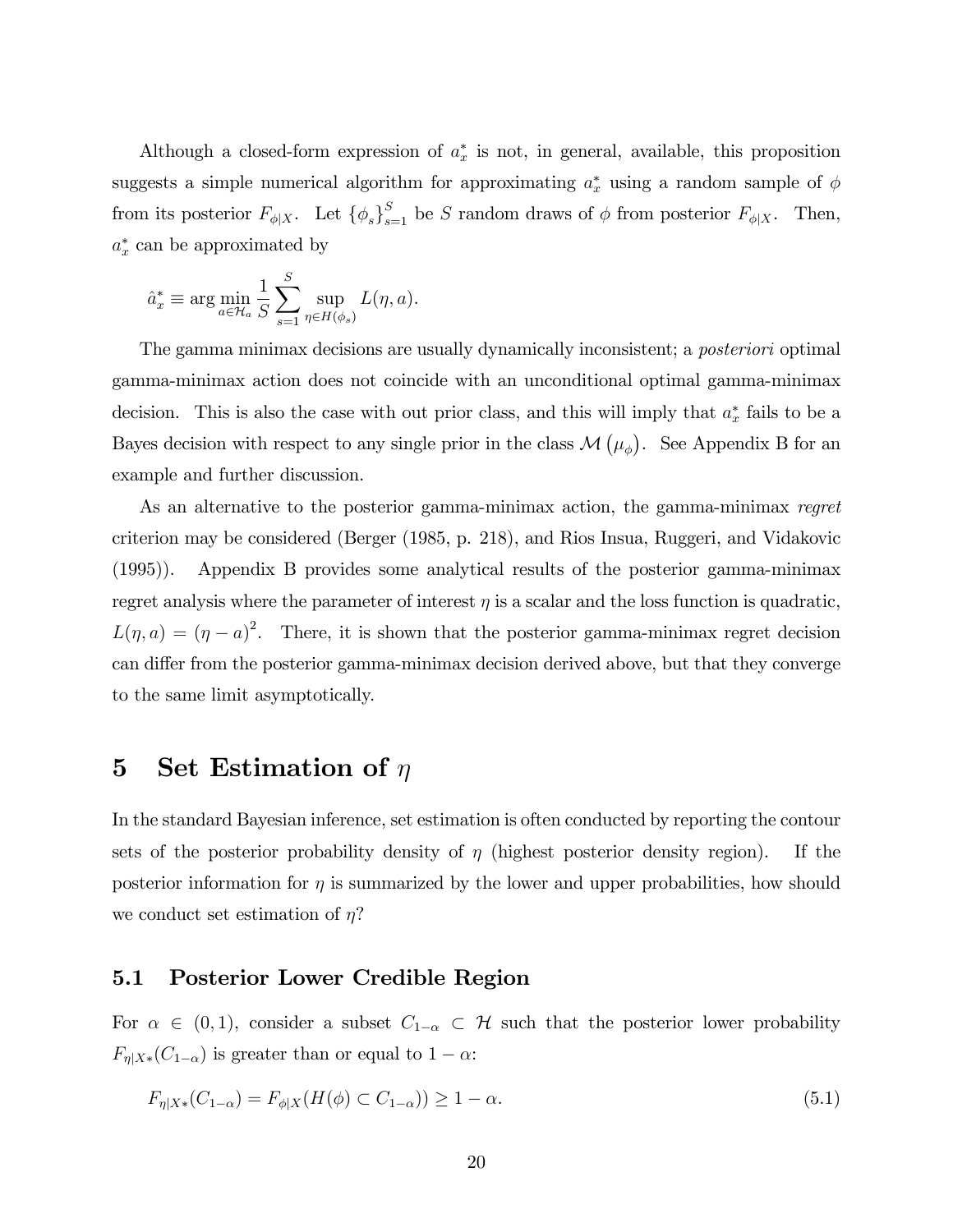$C_{1-\alpha}$  is interpreted as "a set on which the posterior credibility of  $\eta$  is at least  $1-\alpha$ , no matter which posterior is chosen within the class". If I drop the italicized part from this statement, I obtain the usual interpretation of the posterior credible region, so  $C_{1-\alpha}$  defined in this way seems to be a natural extension of the Bayesian posterior credible regions to those of the posterior lower probability. Analogous to the Bayesian posterior credible region, there are multiple  $C_{1-\alpha}$ 's that satisfy (5.1). For instance, given a posterior credibility region of  $\phi$  with credibility  $1 - \alpha$ ,  $B_{1-\alpha} \subset \Phi$ ,  $C_{1-\alpha} = \bigcup_{\phi \in B_{1-\alpha}} H(\phi)$  considered in the 2009 working paper version of Moon and Schorfheide  $(2011)$  satisfies  $(5.1)$ .

In proposing set inference for  $\eta$ , I resolve the multiplicity issue of set estimates by focusing on the smallest one,

$$
C_{1-\alpha*} \equiv \arg\min_{C \in \mathcal{C}} Leb(C)
$$
  
s.t.  $F_{\phi|X}(H(\phi) \subset C)) \ge 1 - \alpha$ , (5.2)

where  $Leb(C)$  is the volume of subset C in terms of the Lebesgue measure and C is a family of subsets in  $H$  over which the volume-minimizing lower credible region is searched. I thereafter refer to  $C_{1-\alpha*}$  defined in this way as a *posterior lower credible region* with credibility  $1-\alpha$ . Note that focusing on the smallest set estimate has a decision theoretic justification;  $C_{1-\alpha*}$ can be supported as a posterior gamma minimax action:

$$
C_{1-\alpha*} = \arg\min_{C \in \mathcal{C}} \left[ \sup_{\mu_{\theta} \in \mathcal{M}\left(\mu_{\phi}\right)} \int L\left(\eta, C\right) dF_{\eta|x}\right]
$$

with a loss function that penalizes the volume and non-coverage,

$$
L(\eta, C) = Leb(C) + b(\alpha) [1 - 1_C(\eta)],
$$

where  $b(\alpha)$  is a positive constant that depends on credibility level  $1 - \alpha$ , and  $1_C(\cdot)$  is the indicator function for subset C. Here, the loss function is written in terms of parameter  $\eta$ , so the object of interest is  $\eta$ , rather than identified set  $H(\phi)$ .

Finding  $C_{1-\alpha*}$  is challenging if  $\eta$  is multi-dimensional and no restriction is placed on class of subsets C. I therefore restrict our analysis to scalar  $\eta$  and constrain C to the class of closed connected intervals. The next proposition shows how to obtain  $C_{1-\alpha*}$ .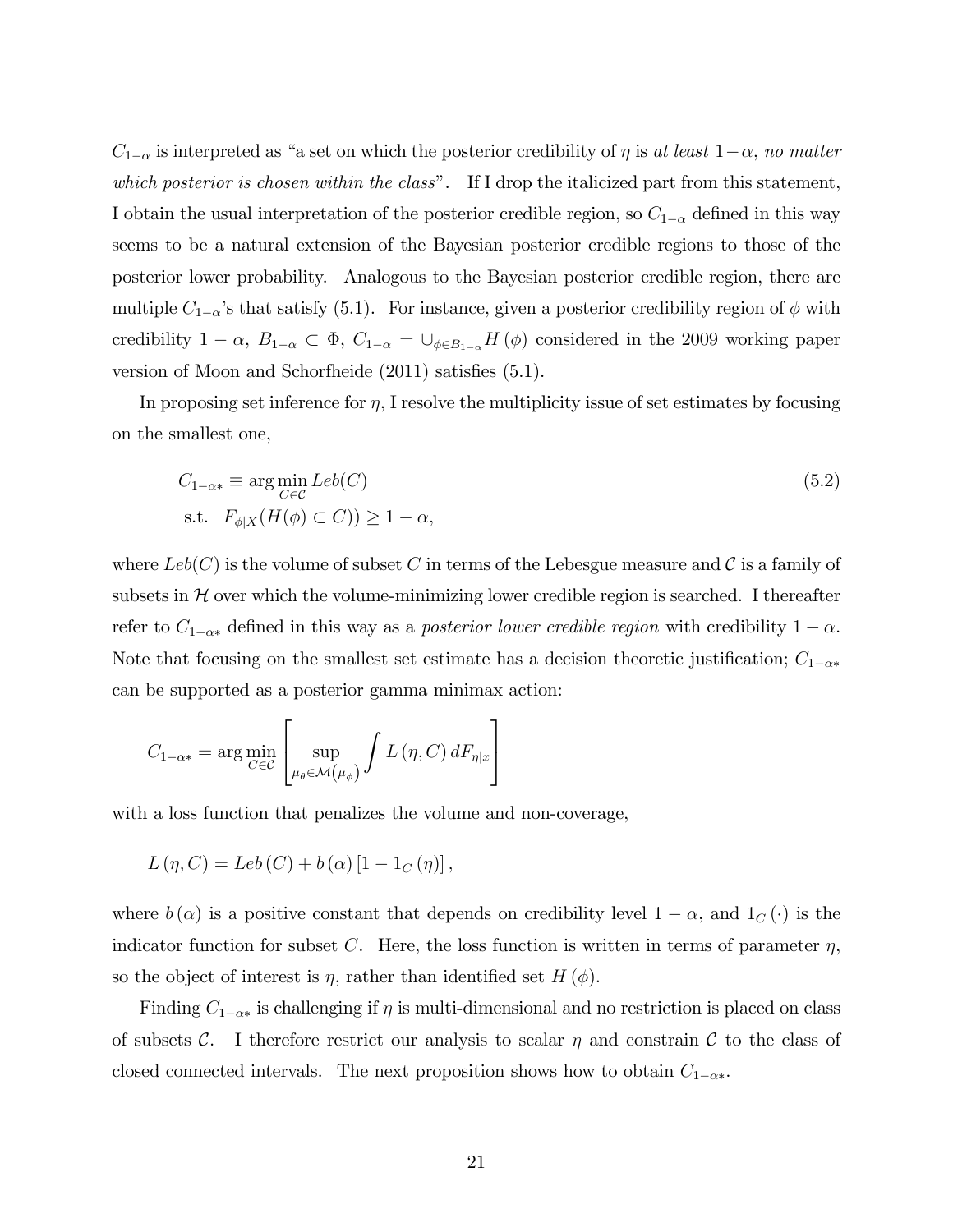**Proposition 5.1** Let  $d : \mathcal{H} \times \mathcal{D} \to \mathcal{R}_+$  measures distance from  $\eta_c \in \mathcal{H}$  to set  $H(\phi)$  in terms of

$$
\bar{d}(\eta_c, H(\phi)) \equiv \sup_{\eta \in H(\phi)} \{ ||\eta_c - \eta|| \} .
$$

For each  $\eta_c \in \mathcal{H}$ , let  $r_{1-\alpha}(\eta_c)$  be the  $(1-\alpha)$ -th quantile of the distribution of  $\bar{d}(\eta_c, H(\phi))$ induced by the posterior distribution of  $\phi$ , i.e.,

$$
r_{1-\alpha}(\eta_c) \equiv \inf \left\{ r: F_{\phi|X}\left( \left\{ \phi: \bar{d}(\eta_c, H(\phi)) \leq r \right\} \right) \geq 1-\alpha \right\}.
$$

Then,  $C_{1-\alpha*}$  is a closed interval centered at  $\eta_c^* = \arg\min_{\eta_c \in \mathcal{H}} r_{1-\alpha}(\eta_c)$  with radius  $r_{1-\alpha}^* =$  $r_{1-\alpha}(\eta_c^*).$ 

**Proof.** See Appendix A. ■

# 5.2 Asymptotic Properties of the Posterior Lower Credible Region

In this section, I examine the large-sample behavior of the posterior lower probability in an intervally identified case, where  $H(\phi) \subset \mathcal{R}$  is a closed bounded interval for almost all  $\phi \in \Phi$ . From now on, I make the sample size explicit in the notation: a size n sample  $X^n$  is generated from its sampling distribution  $P_{X^n|\phi_0}$ , where  $\phi_0$  denotes the value of the sufficient parameters that corresponds to the true data-generating process. The maximum likelihood estimator for  $\phi$  is denoted by  $\phi$ .

Provided that the posterior of  $\phi$  is consistent<sup>11</sup> to  $\phi_0$  and the set-valued map  $H(\phi_0)$  is continuous at  $\phi = \phi_0$  in terms of the Hausdorff metric  $d_H$ , it can be shown that random sets  $H(\phi)$ , represented by the posterior lower probability  $F_{\eta|X^n}(\cdot)$ , converges to true identified set  $H(\phi_0)$  in the sense of  $\lim_{n\to\infty} F_{\phi|X^n} (\{\phi : d_H(H(\phi), H(\phi_0)) > \epsilon\}) = 0$  for almost

<sup>&</sup>lt;sup>11</sup>Posterior consistency of  $\phi$  means that  $\lim_{n\to\infty} F_{\phi|X^n}(G) = 1$  for every G open neighborhood of  $\phi_0$  for almost every sampling sequence. For finite dimensional  $\phi$ , this posterior consistency for  $\phi$  is implied by a set of higher-level conditions for the likelihood of  $\phi$ . We do not list up all those conditions here for the sake of brevity. See Section 7.4 of Schervish (1995) for details.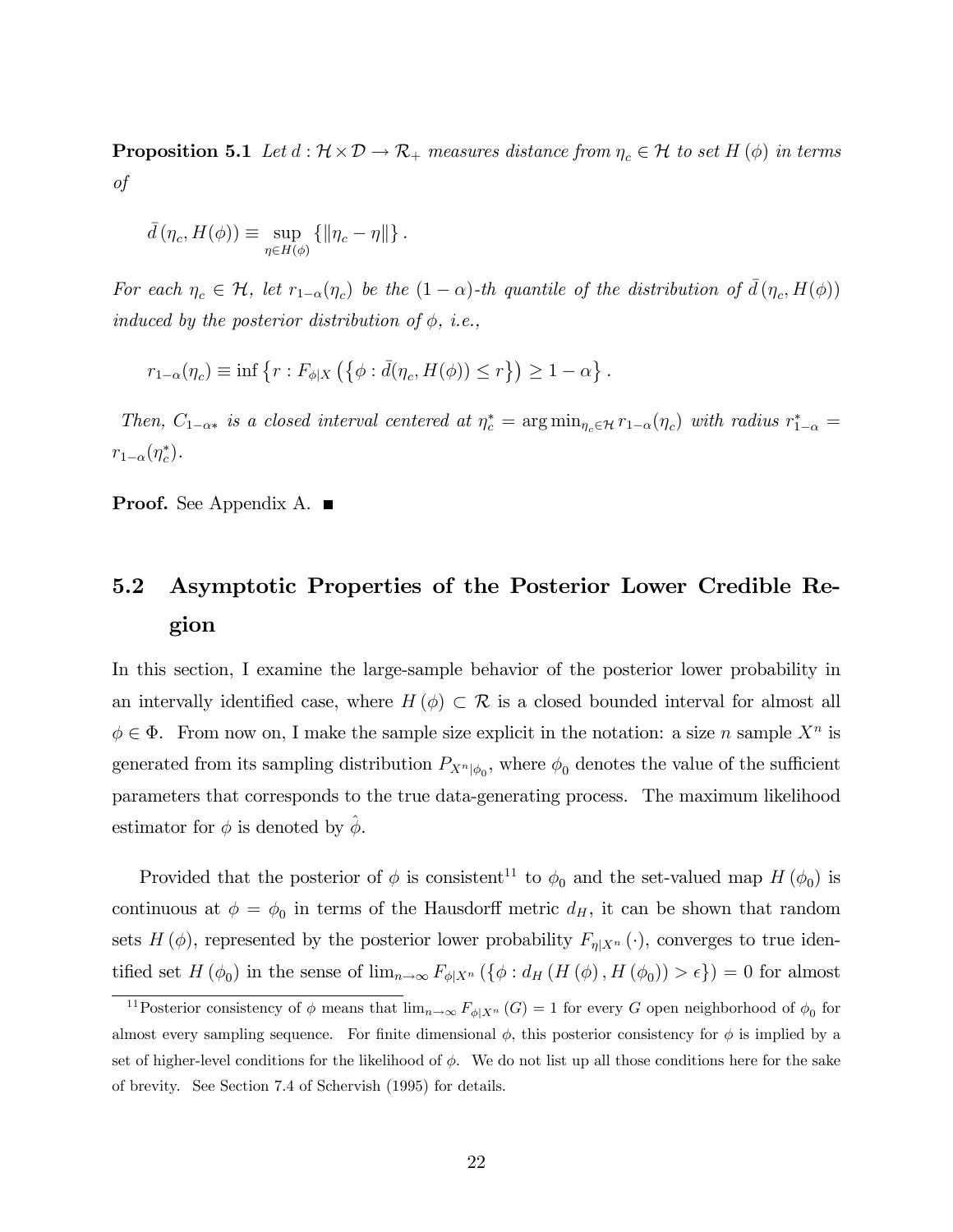every sampling sequences of  $\{X^n\}$ . Given such posterior consistency of  $\phi$ , we analyze the asymptotic coverage property of the lower credible region  $C_{1-\alpha*}$ .

The following set of regularity conditions are imposed to show the asymptotic correct coverage property of  $C_{1-\alpha*}$ .

#### Condition 5.1

(i) The parameter of interest  $\eta$  is a scalar and the identified set  $H(\phi)$  is  $\mu_{\phi}$ -almost surely a non-empty and connected interval,  $H(\phi) = [\eta_l(\phi), \eta_u(\phi)]$ ,  $-\infty \le \eta_l(\phi) \le \eta_u(\phi) \le \infty$ , and the true identified set  $H(\phi_0) = [\eta_l(\phi_0), \eta_u(\phi_0)]$  is a bounded interval.

(ii) For sequence  $a_n \to \infty$ , random variables  $\hat{L} = -a_n \left( \eta_l(\phi_0) - \eta_l(\hat{\phi}) \right)$  and  $\hat{U} =$  $a_n\left(\eta_u(\phi_0)-\eta_u(\hat{\phi})\right)$  converges in distribution to bivariate random variables  $(L, U)$ , whose cumulative distribution function  $J(\cdot)$  on  $\mathcal{R}^2$  is Lipschitz continuous and monotonically increasing in the sense of  $J(c_l, c_u) < J(c_l + \epsilon, c_u + \epsilon)$  for any  $\epsilon > 0$ .

(iii) Define random variables  $L^n(\phi) = -a_n \left( \eta_l(\phi) - \eta_l(\hat{\phi}) \right)$  and  $U^n(\phi) = a_n \left( \eta_u(\phi) - \eta_u(\hat{\phi}) \right)$ , whose distribution is induced by the posterior distribution of  $\phi$  given sample  $X^n$ . The cumulative distribution function of  $(L^n(\phi), U^n(\phi))$  given  $X^n$  denoted by  $J^n(\cdot)$  is continuous almost surely under  $\hat{p}(x^n | \phi_0)$  for all n.

(iv) At each  $c \equiv (c_l, c_u) \in R^2$ , the cumulative distribution function of  $(L^n(\phi), U^n(\phi))$ given  $X^n$ ,  $J^n(c)$ , converges in probability under  $P_{X^n|\phi_0}$  to  $J(c)$ .

Conditions 5.1 (ii) and (iv) imply that the estimators for the lower and upper bounds of  $H(\phi)$  attain the Bernstein–von Mises property: the sampling distribution of the bound estimators and the posterior distribution of the bounds coincide asymptotically in the sense of Theorem 7.101 in Schervish (1995). In case of finite dimensional  $\phi$ , Condition 5.1 (ii) and (iv), with  $a_n = \sqrt{n}$  and bivariate normal  $(L, U)$ , are implied from the following set of assumptions: (a) the regularity of the likelihood of  $\phi$  and the asymptotic normality of  $\sqrt{n} (\phi - \hat{\phi})$ , (b)  $\mu_{\phi}$  puts a positive probability on every open neighborhood of  $\phi_0$  and  $\mu_{\phi}$ 's density is smooth at  $\phi_0$ , and (c) the applicability of the delta method to  $\eta_l(\cdot)$  and  $\eta_u(\cdot)$  at  $\phi = \phi_0$  with non-zero first derivatives.<sup>12</sup>

 $12$ See Schervish (1995, Section 7.4) for further detail on these assumptions.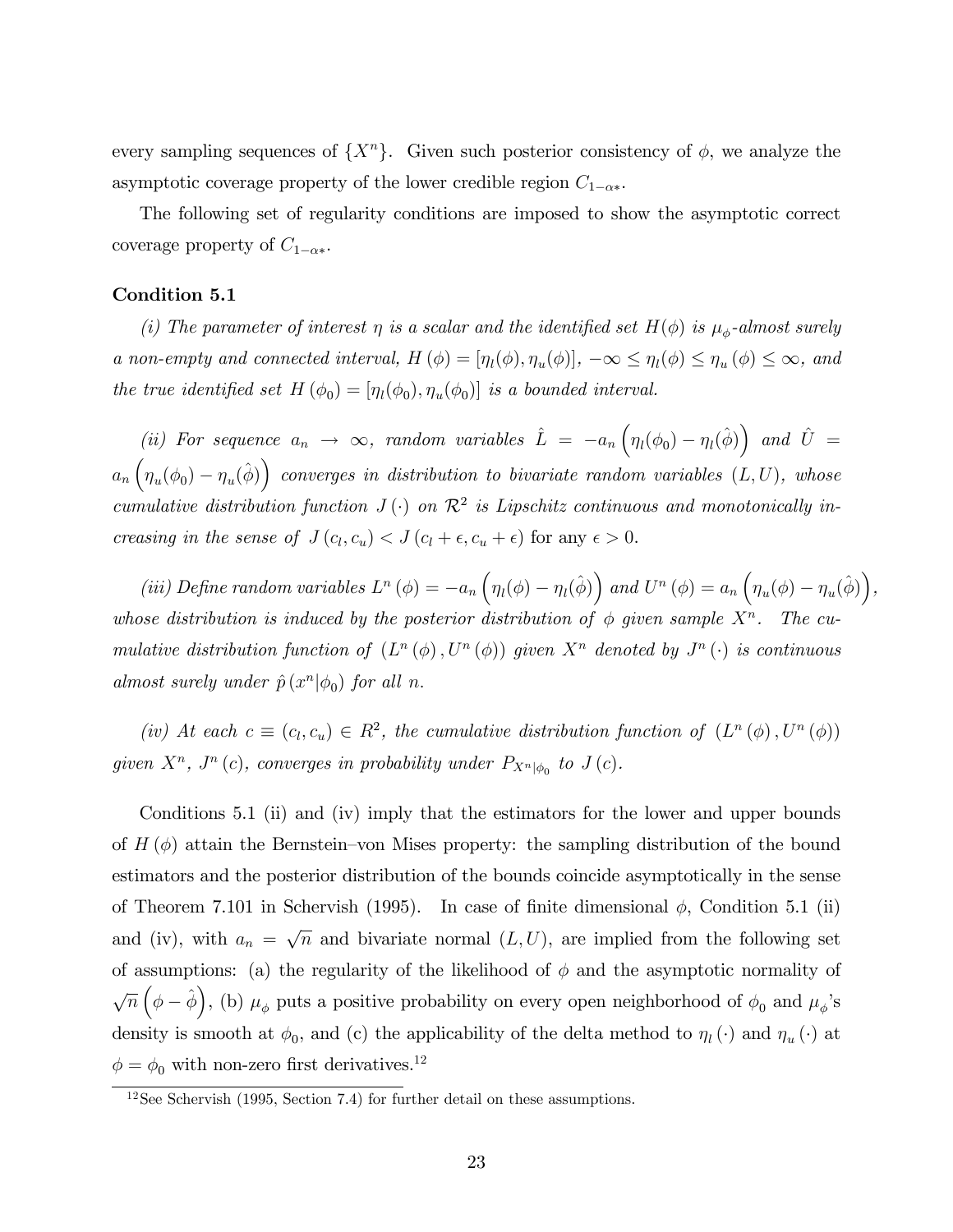The next proposition establishes the large-sample coverage property of the posterior lower credible region  $C_{1-\alpha*}$ .

**Theorem 5.1 (Asymptotic Coverage Property)** Assume Conditions 3.1 and 5.1.  $C_{1-\alpha*}$ can be interpreted as frequentist confidence intervals for the true identified set  $H(\phi_0)$  with a pointwise asymptotic coverage probability  $(1 - \alpha)$ ,

 $\lim_{n\to\infty} P_{X^n|\phi_0} (H(\phi_0) \subset C_{1-\alpha*}) = 1-\alpha.$ 

**Proof.** See Appendix A. ■

This result shows that, for the interval-identified  $\eta$ , the posterior lower credible region  $C_{1-\alpha*}$  achieves the exact desired frequentist coverage for the *identified set* asymptotically (Horowitz and Manski (2000), Chernozhukov, Hong, and Tamer (2007), and Romano and Shaikh (2010)). It is worth noting that the posterior lower credible region  $C_{1-\alpha*}$  differs from the confidence intervals for the *parameter of interest*, as considered in Imbens and Manski (2004) and Stoye (2009); in case  $H(\phi_0)$  is an interval,  $C_{1-\alpha*}$  will be asymptotically wider than the frequentist confidence interval for  $\eta$ . This implies that the set of priors  $\mathcal{M}(\mu_{\phi})$  is too large to interpret  $C_{1-\alpha*}$  as the frequentist's confidence interval for  $\eta$ .

It is also worth noting that the asymptotic coverage probability presented in Theorem 5.1 is in the sense of pointwise asymptotic coverage rather than an asymptotic uniform coverage over  $\phi_0$ . The frequentist literature has stressed the importance of the uniform coverage property of interval estimates in order to ensure that the intervals estimates can have an accurate coverage probability in a finite sample situation (Imbens and Manski (2004), Andrew and Guggenberger (2009), Stoye (2009), Romano and Shaikh (2010), Andrew and Soares (2010), among many others). Examining whether or not the posterior lower credible region constructed above can attain a uniformly valid coverage probability for the identified set is beyond the scope of this paper and is left for future research.

We note that Condition 5.1 (iv) is a quite delicate condition as illistrated by the following counterexample.

**Example 5.1** Let the identified set be given by  $H(\phi) = [\max{\phi_1, \phi_2}, \min{\phi_3, \phi_4}]$ . This type of bound commonly appears in the intersection bound analysis (Manski (1990)), and has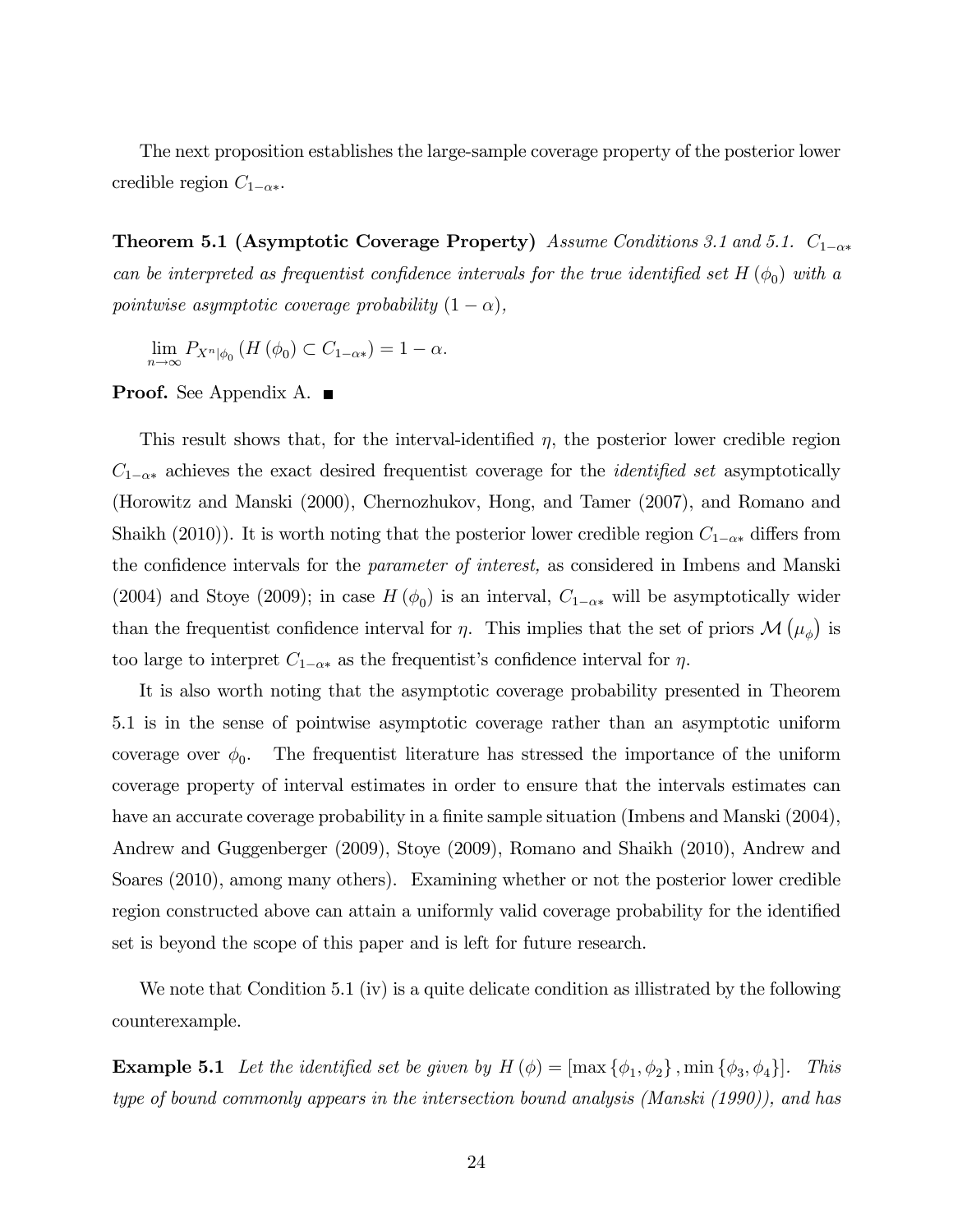attracted considerable attention in the literature (Hirano and Porter (2011), Chernozhukov, Lee, and Rosen (2011)). Condition 5.1 (iv) does not hold in this class of models when the true values of the arguments in the minimum or maximum happen to be equal.

Let us focus on the lower bound  $\eta_l(\phi) = \max{\{\phi_1, \phi_2\}}$ . Assume that the maximum likelihood estimators  $\hat{\phi}_1$  and  $\hat{\phi}_2$  are independent and  $\hat{\phi}_1 \sim N(\phi_{10}, \frac{1}{n})$  $\frac{1}{n}$  and  $\hat{\phi}_2 \sim N(\phi_{20}, \frac{1}{n})$  $\frac{1}{n}$ with  $\phi_{10} = \phi_{20}$ . As for the posterior of  $\phi_1$  and  $\phi_2$ , assume that  $\phi_1 | x^n \sim N(\hat{\phi}_1, \frac{1}{n})$ n  $\big)$  and  $\phi_2 | x^n \sim N\left(\hat{\phi}_2, \frac{1}{n}\right)$ n ). In this case, the sampling distribution of  $L = -\sqrt{n} \left( \eta_l(\phi_0) - \eta_l(\hat{\phi}) \right)$ and the posterior distribution of  $L^n(\phi) = -\sqrt{n} \left( \eta_l(\phi) - \eta_l(\hat{\phi}) \right)$  are obtained as

$$
L \sim \max \left\{ \begin{array}{c} Z_1 \\ Z_2 \end{array} \right\}, \qquad L^n(\phi) \left| x^n \sim \min \left\{ \begin{array}{c} Z_1 + \left| \hat{Z} \right|_+ \\ Z_2 + \left| \hat{Z} \right|_+ \end{array} \right\},
$$

where  $(Z_1, Z_2)$  are independent standard normal variables,  $\hat{Z} = \sqrt{n} \left( \hat{\phi}_1 - \hat{\phi}_2 \right)$  $\Big), |a|_-\ =$  $-\min\{0, a\}$ , and  $|a|_+ = \max\{0, a\}$ . The posterior distribution of  $L^n(\phi)$  fails to converge to the sampling distribution of  $\sqrt{n} \left( \eta_l(\hat{\phi}) - \eta_l(\phi_0) \right)$  due to the non-vanishing  $\hat{Z}$ . Note that, even when  $\hat{Z}$  happens to be zero,  $L^n(\phi)$ 's posterior distribution differs from the sampling distribution of L.  $C_{1-\alpha*}$  will estimate  $H(\phi_0)$  with inward bias, and the coverage probability for  $H(\phi_0)$  will be lower than the nominal coverage. A lesson from this example is that, despite the explicit introduction of ambiguity in the form of prior class  $\mathcal{M}(\mu_{\phi})$  and the decision theoretic justification behind the construction of  $C_{1-\alpha*}$ , the robust Bayes posterior inference procedure based on  $C_{1-\alpha*}$  does not correct the frequentist bias issue in the intersection bounds analysis. In contrast, the correct coverage will be attained if  $C_{1-\alpha} = \bigcup_{\phi \in B_{1-\alpha}} H(\phi)$  is used as a robustified posterior credible region.

## 6 Concluding Remarks

This paper proposes a framework of a robust Bayes analysis for set-identified models in econometrics. I demonstrate that the posterior lower probability obtained from the prior class  $\mathcal{M}(\mu_{\phi})$  can be interpreted as the posterior probability law of the identified set (Theorem 3.1). This robust Bayesian way of generating and interpreting the identified set as an a posteriori random object has not been investigated in the literature, This highlights the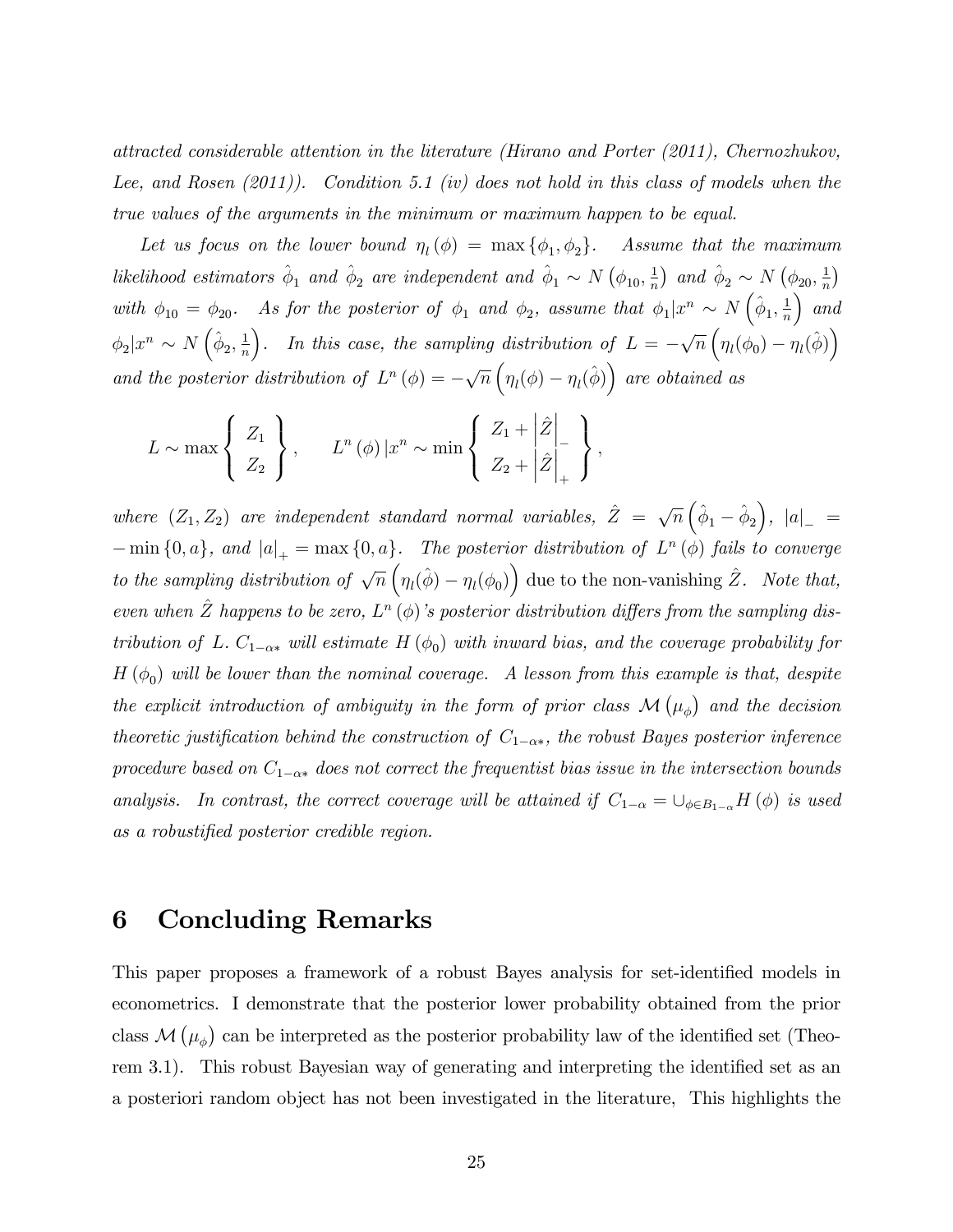seamless links among partial identification analysis, robust Bayes inference, and random set theory, and offers a unified framework of statistical decision and inference for set-identified parameters from the conditional perspective. I employ the posterior gamma-minimax criterion to formulate and solve for a statistical decision with multiple posteriors. The objective function of the gamma-minimax criterion integrates the ambiguity associated with the set identification and posterior uncertainty of the identified set into a single objective function. It leads to a numerically solvable posterior gamma-minimax action, as long as the identified sets  $H(\phi)$  can be simulated from the posterior of  $\phi$ .

The posterior lower probability is a non-additive measure, so one complication of the lower probability inference is that we cannot plot it as we would do for the posterior probability densities. To visualize it and conduct a set estimation in a decision-theoretically justifiable way, I propose the posterior lower credible region. For an interval-identified parameter, I derive the conditions that the posterior lower credible region with credibility  $(1 - \alpha)$  can be interpreted as an asymptotically valid frequentist confidence interval for the identified set with coverage  $(1 - \alpha)$ . This claim can be seen as an extension of the celebrated Bernsteinvon Mises theorem to the multiple prior Bayesian inference via the lower probability, and exemplifies a situation where the robust Bayesians can accomplish a compromise of the Bayesian and frequentist inference.

# Appendix

## A Lemmas and Proofs

In this appendix, I first demonstrate that the set-valued mappings  $\Gamma(\phi)$  and H  $(\phi)$  defined in the main text are closed random sets (measurable and closed set-valued mappings) induced by a probability measure on  $(\Phi, \mathcal{B})$ .

**Lemma A.1** Assume  $(\Theta, \mathcal{A})$  and  $(\Phi, \mathcal{B})$  are complete separable metric spaces. Under Condition 3.1,  $\Gamma(\phi)$  and H  $(\phi)$  are random closed sets induced by a probability measure on  $(\Phi, \mathcal{B})$ ,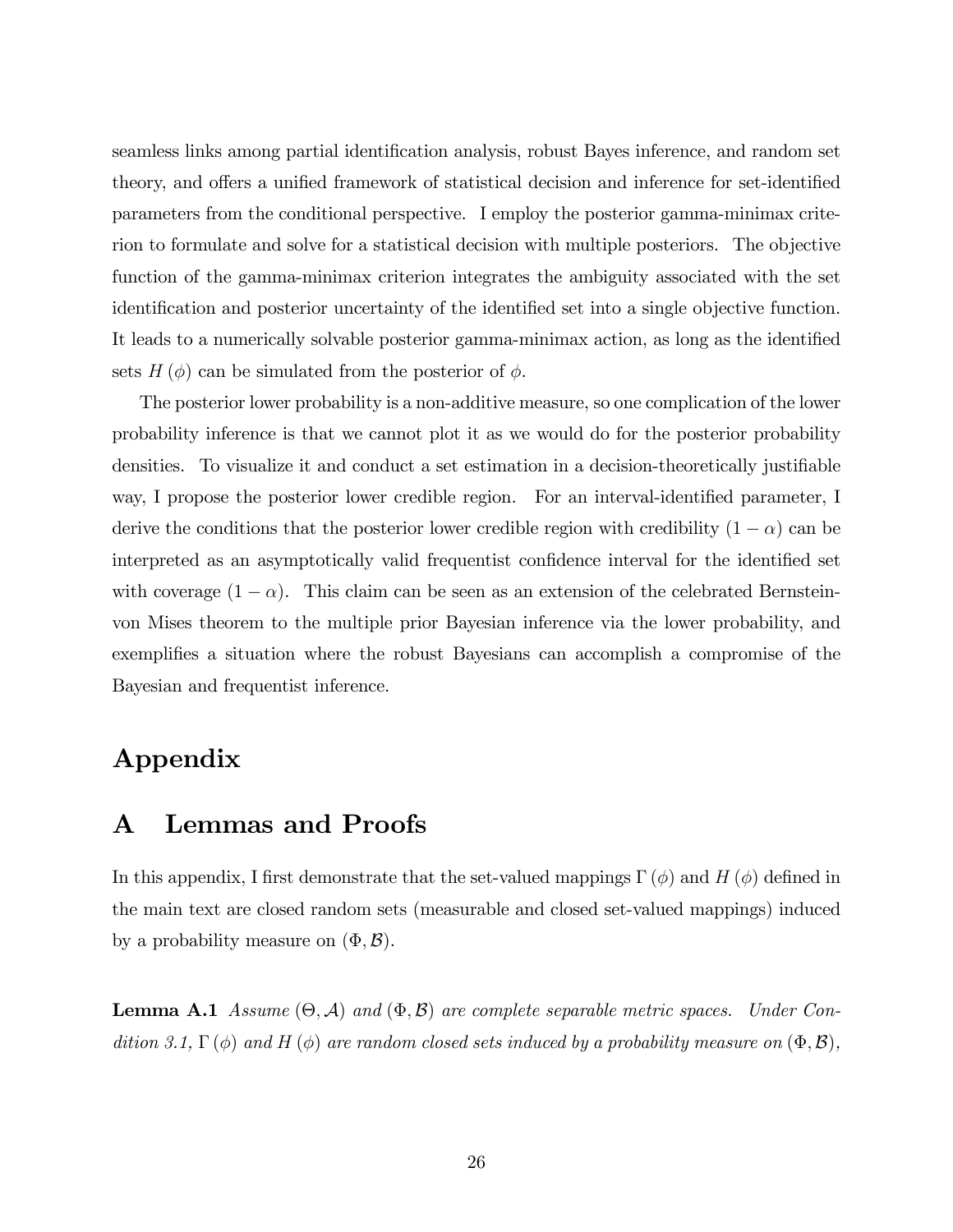*i.e.*,  $\Gamma(\phi)$  and  $H(\phi)$  are closed and, for  $A \in \mathcal{A}$  and  $D \in \mathcal{H}$ ,

$$
\{\phi : \Gamma(\phi) \cap A \neq \emptyset\} \in \mathcal{B} \quad \text{for} \quad A \in \mathcal{A},
$$
  

$$
\{\phi : H(\phi) \cap D \neq \emptyset\} \in \mathcal{B} \quad \text{for} \quad D \in \mathcal{H}.
$$

**Proof.** Closedness of  $\Gamma(\phi)$  and  $H(\phi)$  is implied directly from Conditions 3.1 (ii) and (iii). To prove the measurability of  $\{\phi : \Gamma(\phi) \cap A \neq \emptyset\}$ , Theorem 2.6 in Molchanov is invoked, which states that, given  $(\Theta, \mathcal{A})$  as Polish,  $\{\phi : \Gamma(\phi) \cap A \neq \emptyset\} \in \mathcal{B}$  holds if and only if  $\{\phi : \theta \in \Gamma(\phi)\}\in \mathcal{B}$  is true for every  $\theta \in \Theta$ . Since  $\Gamma(\phi)$  is an inverse image of the manyto-one and onto mapping,  $g : \Theta \to \Phi$ , a unique value of  $\phi \in \Phi$  exists for each  $\theta \in \Theta$ , and  $\{\phi\} \in \mathcal{B}$ , since  $\Phi$  is a metric space. Hence,  $\{\phi : \theta \in \Gamma(\phi)\} \in \mathcal{B}$  holds.

To verify the measurability of  $\{\phi : H(\phi) \cap D \neq \emptyset\}$ , note that

$$
\{\phi: H(\phi) \cap D \neq \emptyset\} = \left\{\phi: \Gamma(\phi) \cap h^{-1}(D) \neq \emptyset\right\}.
$$

Since  $h^{-1}(D) \in \mathcal{A}$ , by the measurability of h (Condition 3.1 (iii)), the first statement of this lemma implies  $\{\phi : H(\phi) \cap D \neq \emptyset\} \in \mathcal{B}$ .

## A.1 Proof of Theorem 3.1

Given the measurability  $\Gamma(\phi)$  and  $H(\phi)$ , as proven in Lemma A.1, the proof of Theorem 3.1 given below uses the following two lemmas. The first lemma says that, given a fixed subset  $A \in \mathcal{A}$  in the parameter space of  $\theta$ , the conditional probability  $\mu_{\theta|\phi}(A|\phi)$  can be bounded below by the indicator function  $1_{\{\Gamma(\phi)\subset A\}}(\phi)$  when  $\mu_{\theta} \in \mathcal{M}(\mu_{\phi})$ . The second lemma shows that for each fixed subset  $A \in \mathcal{A}$ , we can construct a probability measure on  $(\Theta, \mathcal{A})$  that belongs to the prior class  $\mathcal{M}(\mu_{\phi})$  and achieves the lower bound of the conditional probability obtained in the Örst lemma. Theorem 3.1 follows as a corollary of these two lemma.

**Lemma A.2** Assume Condition 3.1 and let  $A \in \mathcal{A}$  be an arbitrary fixed subset of  $\Theta$ . For every  $\mu_{\theta} \in \mathcal{M}(\mu_{\phi}),$ 

 $1_{\{\Gamma(\phi)\subset A\}}(\phi) \leq \mu_{\theta|\phi}(A|\phi)$ 

holds  $\mu_{\phi}$ -almost surely.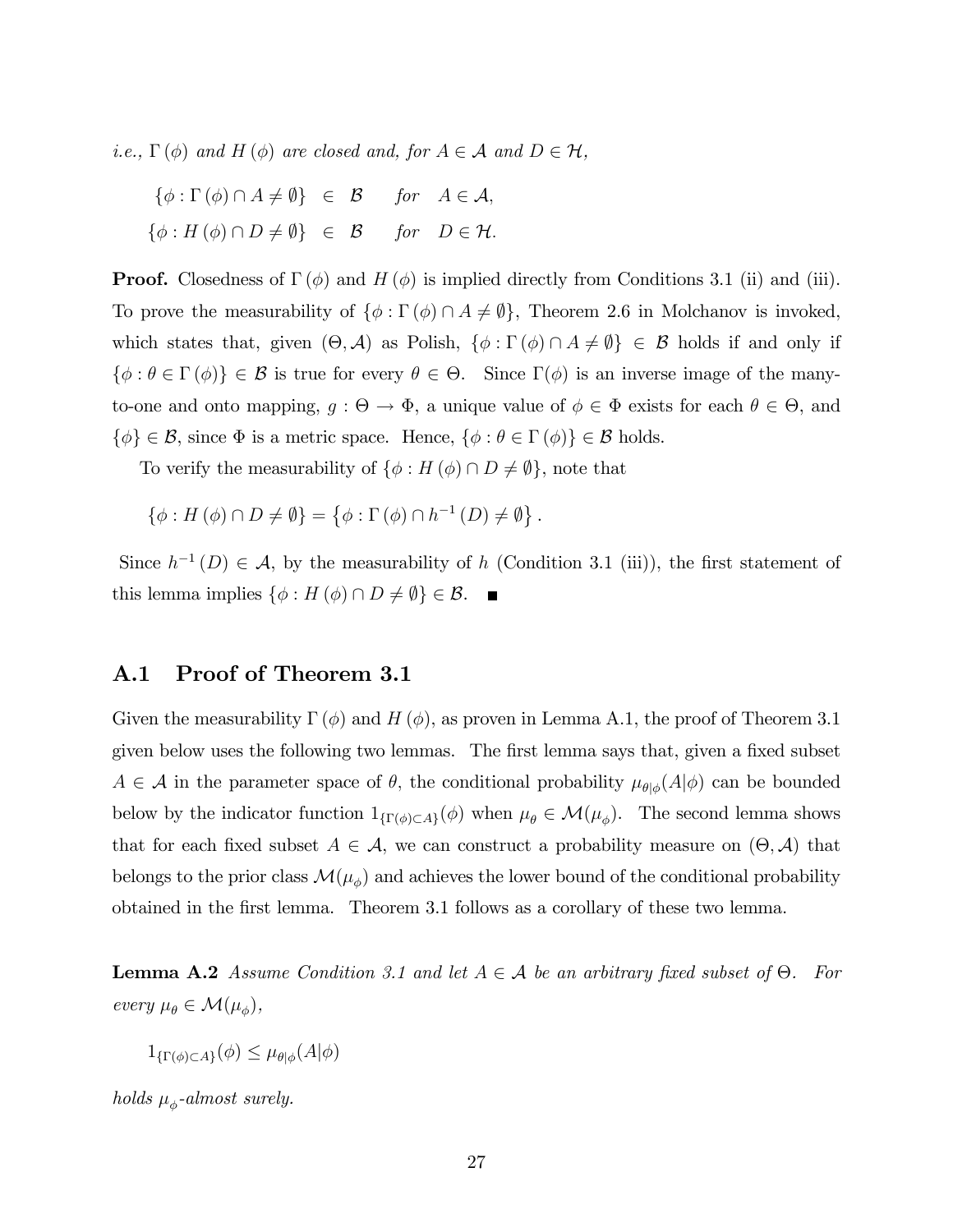**Proof.** For the given subset A, define  $\Phi_1^A = \{ \phi : \Gamma(\phi) \subset A \} \subset \Phi$ . Note that, by Lemma A.1,  $\Phi_1^A$  belongs to the sufficient parameter  $\sigma$ -algebra  $\mathcal{B}$ . To prove the claim, it suffices to show that

$$
\int_{B} 1_{\Phi_1^A}(\phi) d\mu_{\phi} \le \int_{B} \mu_{\theta|\phi}(A|\phi) d\mu_{\phi}
$$
\n(A.1)

for every  $\mu_{\theta} \in \mathcal{M}(\mu_{\phi})$  and  $B \in \mathcal{B}$ .

Consider

$$
\int_B \mu_{\theta|\phi}(A|\phi) d\mu_{\phi} \ge \int_{B \cap \Phi_1^A} \mu_{\theta|\phi}(A|\phi) d\mu_{\phi} = \mu_{\theta}(A \cap \Gamma(B \cap \Phi_1^A)).
$$

where the equality follows by the definition of the conditional probability. By the construction of  $\Phi_1^A$ ,  $\Gamma(B \cap \Phi_1^A) \subset A$  holds, so

$$
\mu_{\theta}(A \cap \Gamma(B \cap \Phi_1^A)) = \mu_{\theta}(\Gamma(B \cap \Phi_1^A))
$$
  
=  $\mu_{\phi}(B \cap \Phi_1^A)$   
=  $\int_B 1_{\Phi_1^A}(\phi) d\mu_{\phi}$ .

Thus, the inequality  $(A.1)$  is proven.  $\blacksquare$ 

**Lemma A.3** Assume Condition 3.1. For each  $A \in \mathcal{A}$ , there exists  $\mu_{\theta^*} \in \mathcal{M}(\mu_\phi)$  whose conditional distribution  $\mu_{\theta *|\phi}$  achieves the lower bound of  $\mu_{\theta|\phi}(A|\phi)$  obtained in Lemma A.2,  $\mu_{\phi}$ -almost surely.

**Proof.** Fix subset  $A \in \mathcal{A}$  throughout the proof. Consider partitioning the sufficient parameter space  $\Phi$  into three, based on the relationship between  $\Gamma(\phi)$  and A,

$$
\begin{array}{rcl}\n\Phi_0^A & = & \{ \phi : \Gamma(\phi) \cap A = \emptyset \}, \\
\Phi_1^A & = & \{ \phi : \Gamma(\phi) \subset A \}, \\
\Phi_2^A & = & \{ \phi : \Gamma(\phi) \cap A \neq \emptyset \text{ and } \Gamma(\phi) \cap A^c \neq \emptyset \},\n\end{array}
$$

where each of  $\Phi_0^A$ ,  $\Phi_1^A$ , and  $\Phi_2^A$  belongs to the sufficient parameter  $\sigma$ -algebra  $\mathcal B$  by Lemma A.1. Note that  $\Phi_0^A$ ,  $\Phi_1^A$ , and  $\Phi_2^A$  are mutually disjoint and constitute a partition of  $\Phi$ .

Now, consider a  $\Theta$ -valued measurable selection  $\xi^A(\cdot)$  defined on  $\Phi_2^A$  such that  $\xi^A(\phi) \in$  $[\Gamma(\phi) \cap A^c]$  holds for  $\mu_{\phi}$ -almost every  $\phi \in \Phi_2^A$ . Note that such measurable selection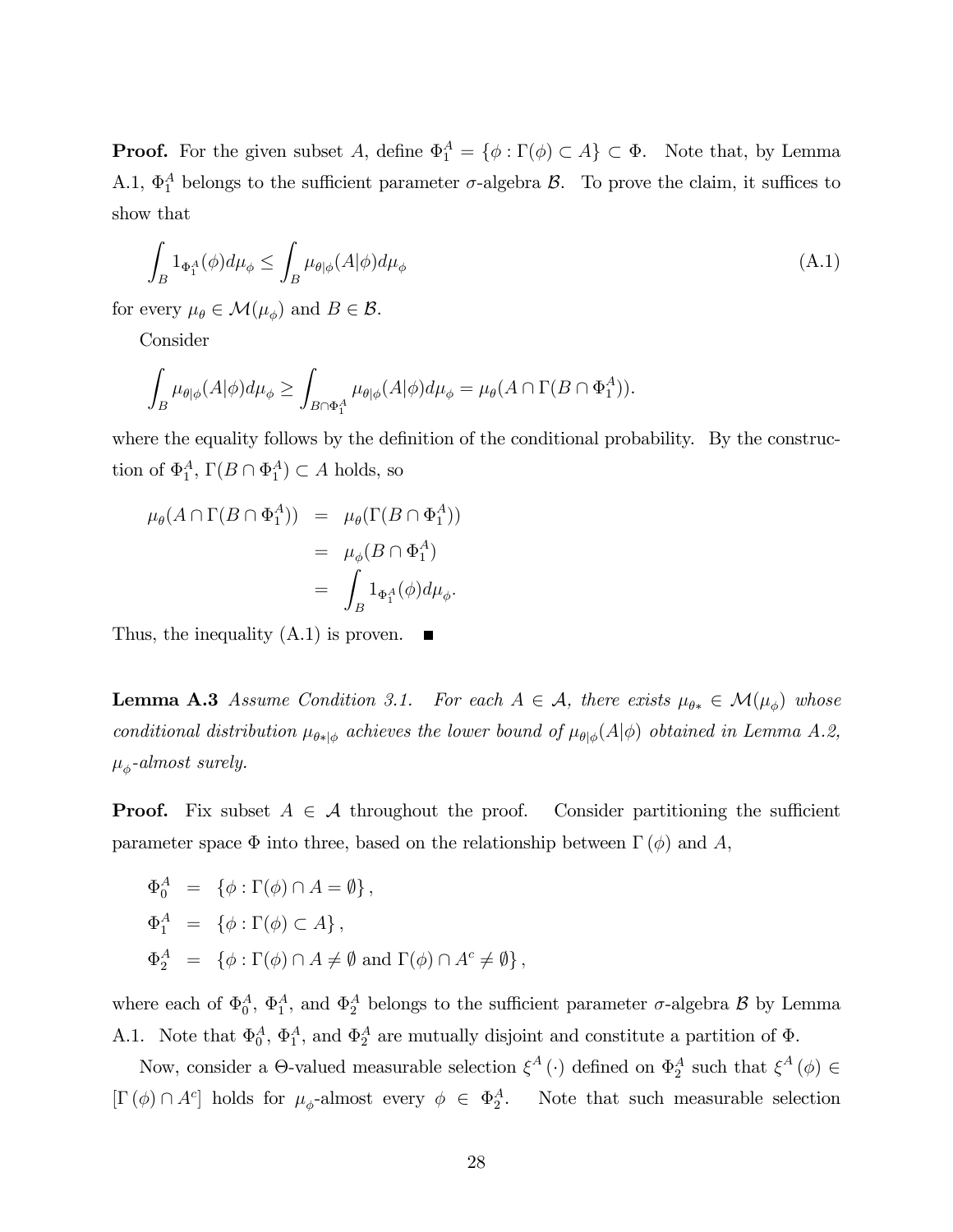$\xi^A(\phi)$  can be constructed, for instance, by  $\xi^A(\phi) = \arg \max_{\theta \in \Gamma(\phi)} d(\theta, A)$ , where  $d(\theta, A) =$  $\inf_{\theta' \in A} ||\theta - \theta'||$  (see Theorem 2.27 in Chapter 1 of Molchanov (2005) for B-measurability of such  $\xi^A(\phi)$ ). Let us pick a probability measure from the prior class,  $\mu_\theta \in \mathcal{M}(\mu_\phi)$ , and construct another measure  $\mu_{\theta*}$  by

$$
\mu_{\theta*}\left(\tilde{A}\right) = \mu_{\theta}\left(\tilde{A} \cap \Gamma\left(\Phi_0^A\right)\right) + \mu_{\theta}\left(\tilde{A} \cap \Gamma\left(\Phi_1^A\right)\right) + \mu_{\phi}\left(\left\{\xi^A\left(\phi\right) \in \tilde{A}\right\} \cap \Phi_2^A\right), \quad \tilde{A} \in \mathcal{A}.
$$

It can be checked that  $\mu_{\theta^*}$  is a probability measure on  $(\Theta, \mathcal{A})$ :  $\mu_{\theta^*}$  satisfies  $\mu_{\theta^*}(\emptyset) = 0$ ,  $\mu_{\theta*}(\Theta) = 1$ , and countable additivity. Furthermore,  $\mu_{\theta*}$  belongs to  $\mathcal{M}(\mu_{\phi})$  because, for  $B \in \mathcal{B}$ ,

$$
\mu_{\theta*}(\Gamma(B)) = \mu_{\theta}(\Gamma(B) \cap \Gamma(\Phi_0^A)) + \mu_{\theta}(\Gamma(B) \cap \Gamma(\Phi_1^A)) + \mu_{\phi}(\{\xi^A(\phi) \in \Gamma(B)\} \cap \Phi_2^A)
$$
  
\n
$$
= \mu_{\theta}(\Gamma(B \cap \Phi_0^A)) + \mu_{\theta}(\Gamma(B \cap \Phi_1^A)) + \mu_{\phi}(B \cap \Phi_2^A)
$$
  
\n
$$
= \mu_{\phi}(B \cap \Phi_0^A) + \mu_{\phi}(B \cap \Phi_1^A) + \mu_{\phi}(B \cap \Phi_2^A)
$$
  
\n
$$
= \mu_{\phi}(B),
$$

where the second line follows because  $\Gamma(\phi)$ 's are disjoint and  $\xi(\phi) \in \Gamma(\phi)$  holds for almost every  $\phi \in \Phi_2^A$ . With the thus-constructed  $\mu_{\theta*}$  and an arbitrary subset  $B \in \mathcal{B}$ , consider

$$
\mu_{\theta*}(A \cap \Gamma(B)) = \mu_{\theta}(A \cap \Gamma(B) \cap \Gamma(\Phi_0^A)) + \mu_{\theta}(A \cap \Gamma(B) \cap \Gamma(\Phi_1^A))
$$
  
 
$$
+ \mu_{\phi}(\{\xi^A(\phi) \in [A \cap \Gamma(B)]\} \cap \Phi_2^A).
$$

Here, by the construction of  $\{\Phi_j^A\}_{j=1,2,3}$  and  $\xi^A(\phi)$ , it holds that  $A\cap\Gamma(\Phi_0^A)=\emptyset$ ,  $\Gamma(\Phi_1^A)\subset A$ , and  $\mu_{\phi}\left(\left\{\xi^A\left(\phi\right) \in [A \cap \Gamma\left(B\right)]\right\} \cap \Phi_2^A\right) = 0$ . Accordingly, we obtain

$$
\mu_{\theta*}(A \cap \Gamma(B)) = \mu_{\theta}(\Gamma(B) \cap \Gamma(\Phi_1^A))
$$
  
=  $\mu_{\phi}(B \cap \Phi_1^A)$   
=  $\int_B 1_{\Phi_1^A}(\phi) d\mu_{\phi}.$ 

Since  $B \in \mathcal{B}$  is arbitrary, this implies that  $\mu_{\theta*}(A|\phi) = 1_{\Phi_1^A}(\phi)$ ,  $\mu_{\phi}$ -almost surely. Thus,  $\mu_{\theta*}$ achieves the lower bound obtained in Lemma A.2.  $\blacksquare$ 

**Proof of Theorem 3.1 (i).** Under the given assumptions, the posterior of  $\theta$  is given by (see equation (3.4))

$$
F_{\theta|X}(A) = \int_{\Phi} \mu_{\theta|\phi}(A|\phi) dF_{\phi|X}(\phi).
$$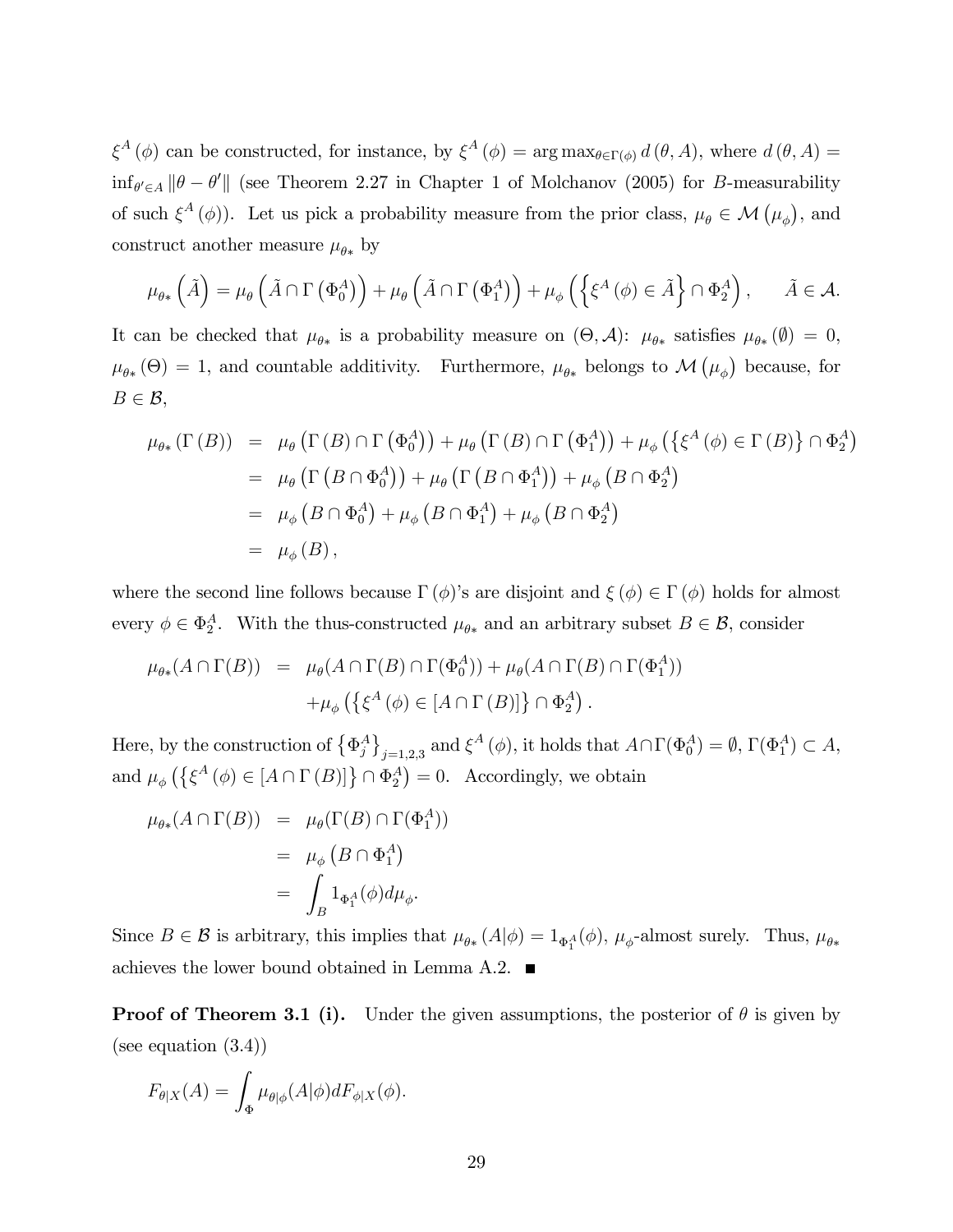By the monotonicity of the integral,  $F_{\theta|X}(A)$  is minimized over the prior class by plugging in the attainable pointwise lower bound of  $\mu_{\theta|\phi}(A|\phi)$  into the integrand. By Lemmas A.2 and A.3, the attainable pointwise lower bound of  $\mu_{\theta|\phi}(A|\phi)$  is given by  $1_{\{\Gamma(\phi)\subset A\}}(\phi)$ , so that it holds

$$
F_{\theta|X*}(A) = \int_{\Phi} 1_{\{\Gamma(\phi) \subset A\}}(\phi) dF_{\phi|X}(\phi) = F_{\phi|X}(\{\phi : \Gamma(\phi) \subset A\}).
$$

The posterior upper probability follows by its conjugacy with the lower probability:

$$
F_{\theta|X}^*(A) = 1 - F_{\theta|X*}(A^c) = F_{\phi|X}(\{\phi : \Gamma(\phi) \cap A \neq \emptyset\}).
$$

 $\blacksquare$ 

## A.2 Proof of Proposition 4.1

The next lemma is used to prove Proposition 4.1. This lemma states that the core of  $F_{\theta|X*}$ agrees with the set of posteriors of  $\theta$  induced by prior class  $\mathcal{M}(\mu_{\phi})$ . In the terminology of Huber (1973), this property is called the representability of the class of probability measures by the lower and upper probabilities.

**Lemma A.4** Assume Condition 3.1. Define the core of the posterior lower probability,

 $\text{core}\left(F_{\theta|X*}\right) = \left\{G_{\theta}: G_{\theta} \text{ probability measure on } (\Theta, \mathcal{A}), F_{\theta|X*}(A) \leq G_{\theta}(A) \text{ for every } A \in \mathcal{A}\right\}.$ 

It holds that

 $\text{core}\left(F_{\theta|X*}\right) = \left\{F_{\theta|X} : F_{\theta|X} \text{ posterior distribution on } (\Theta, \mathcal{A}) \text{ induced by some } \mu_{\theta} \in \mathcal{M}(\mu_{\phi})\right\}.$ 

**Proof of Lemma A.4.** For each  $\mu_{\theta} \in \mathcal{M}(\mu_{\phi}), F_{\theta|X*}(A) \leq F_{\theta|X}(A) \leq F_{\theta|X}(A)$  holds for every  $A \in \mathcal{A}$ , by the definition of the lower and upper probabilities. Hence, core  $(F_{\theta|X*})$ contains  $\{F_{\theta|X} : \mu_{\theta} \in \mathcal{M}(\mu_{\phi})\}.$ 

To show the converse, recall Theorem 3.1 (i), which shows that the lower and upper probabilities are the containment and capacity functionals of the random closed set  $\Gamma(\phi)$ .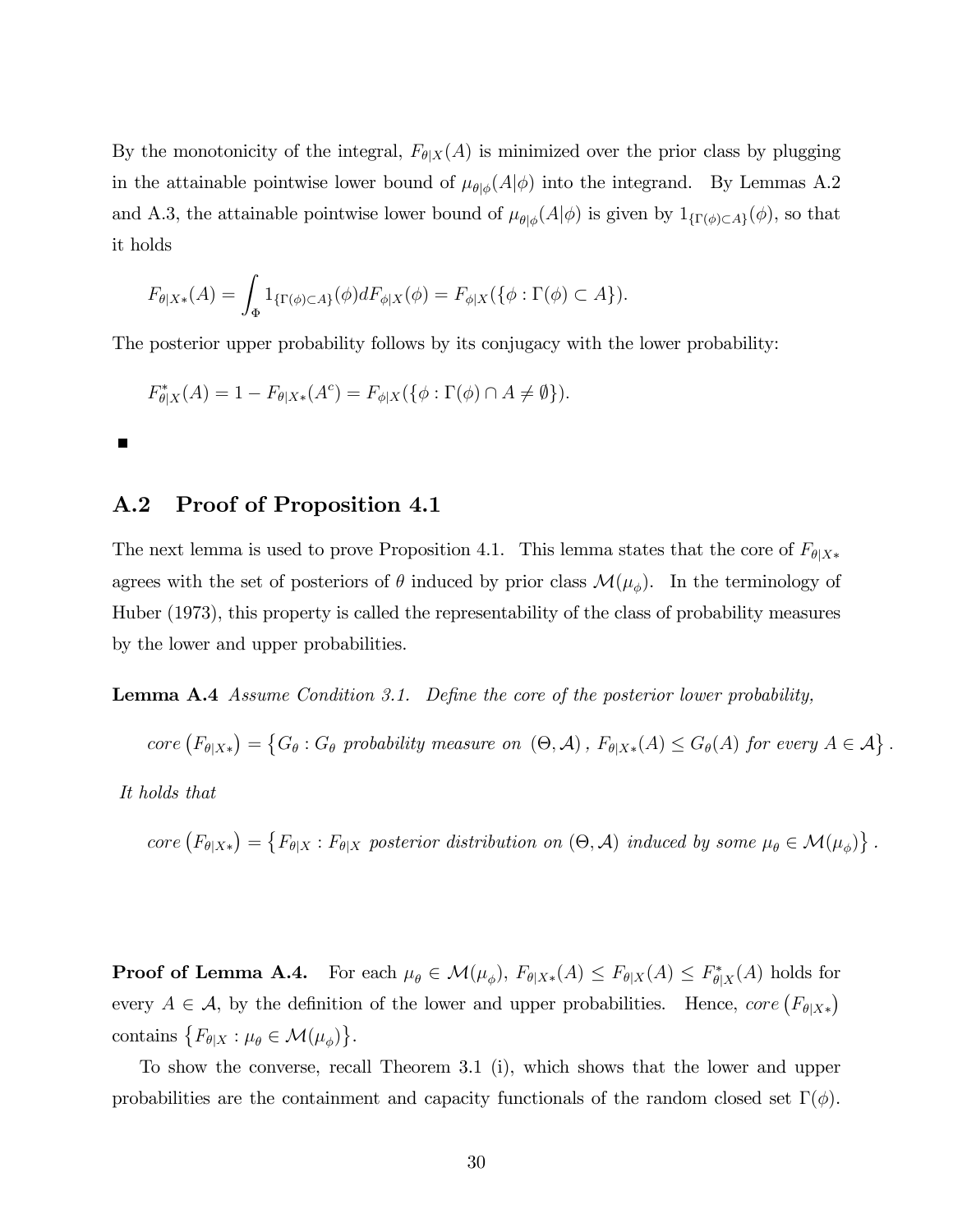As a result, by applying the selectionability theorem of random sets (Molchanov (2005), Theorem 1.2.20), it holds that for each  $G_{\theta} \in core(F_{\theta|X*})$ , there exists a  $\Theta$ -valued random variable  $\xi(\phi)$ , a so-called measurable selection of  $\Gamma(\phi)$ , such that  $\xi(\phi) \in \Gamma(\phi)$  holds for every  $\phi \in \Phi$  and  $G_{\theta}(A) = F_{\phi|X} (\xi(\phi) \in A), A \in \mathcal{A}$ . Let  $G_{\theta} \in core (F_{\theta|X*})$  be fixed and let  $\mu_{\theta}^{\xi}$  $\theta$ be the probability distribution of a corresponding measurable selection  $\xi(\phi)$  induced by the prior of  $\phi$ :

$$
\mu_{\theta}^{\xi}(A) = \mu_{\phi}\left(\{\phi : \xi(\phi) \in A\}\right).
$$

Note that such a  $\mu_{\theta}^{\xi}$  $\phi^{\xi}$  belongs to  $\mathcal{M}(\mu_{\phi})$  since, for each subset  $B \in \mathcal{B}$  in the sufficient parameter space,

$$
\mu_{\theta}^{\xi}(\Gamma(B)) = \mu_{\phi}(\{\phi : \xi(\phi) \in \Gamma(B)\}) = \mu_{\phi}(B),
$$

where the second equality holds because  $\{\Gamma(\phi) : \phi \in B\}$  are mutually disjoint and  $\xi(\phi) \in$  $\Gamma(\phi)$  for every  $\phi$ . Since the conditional distribution of  $\mu_{\theta}^{\xi}$  $\mathcal{E}_{\theta}^{\xi}(A)$  given  $\phi$  is  $\mu_{\theta}^{\xi}$  $\frac{\xi}{\theta|\phi}(A|\phi) =$  $1_{\{\xi(\phi)\in A\}}(\phi)$ , the posterior distribution of  $\theta$  generated from  $\mu_{\theta}^{\xi}$  $\frac{\xi}{\theta}$  is, by  $(3.4)$ ,

$$
\tilde{F}_{\theta|X}(A) = \int 1_{\{\xi(\phi)\in A\}}(\phi) dF_{\phi|X}(\phi)
$$
  
=  $F_{\phi|X}(\xi(\phi) \in A)$   
=  $G_{\theta}(A)$ .

Thus, it is shown that for each  $G_{\theta} \in \mathcal{G}_{\theta}$ , there exists a prior  $\mu_{\theta}^{\xi} \in \mathcal{M}(\mu_{\phi})$ , with which the posterior of  $\theta$  coincides with  $G_{\theta}$ . Hence, core  $(F_{\theta|X^*}) \subset \{F_{\theta|X} : \mu_{\theta} \in \mathcal{M}(\mu_{\phi})\}$ .

**Proof of Proposition 4.1.** Let  $core\left(F_{\theta|X*}\right)$  be the core of  $F_{\theta|X*}$  as defined in Lemma A.4. I apply Proposition 10.3 in Denneberg (1994a), which states that if the upper probability  $F_{\theta|X}^*(\cdot)$  is submodular, then, for any non-negative measurable function  $k: \Theta \to \mathcal{R}_+,$ 

$$
\int k(\theta)dF_{\theta|X}^* = \sup_{G_{\theta}\in core\left(F_{\theta|X*}\right)} \left\{ \int_{\Theta} k(\theta)dG_{\theta} \right\} \tag{A.2}
$$

holds. Corollary 3.1 assures submodularity of  $F_{\theta|X}^*(\cdot)$ , and Lemma A.4 implies that  $\sup_{G_\theta \in core(F_{\theta|X*})} \{ \int_{\Theta} k(\theta) \}$ is equivalent to  $\sup_{\mu_{\theta} \in \mathcal{M}(\mu_{\phi})} \left\{ \int_{\Theta} k(\theta) dF_{\theta|X} \right\}$ . Hence, setting  $k(\theta) = L(h(\theta), a)$  in (A.2) leads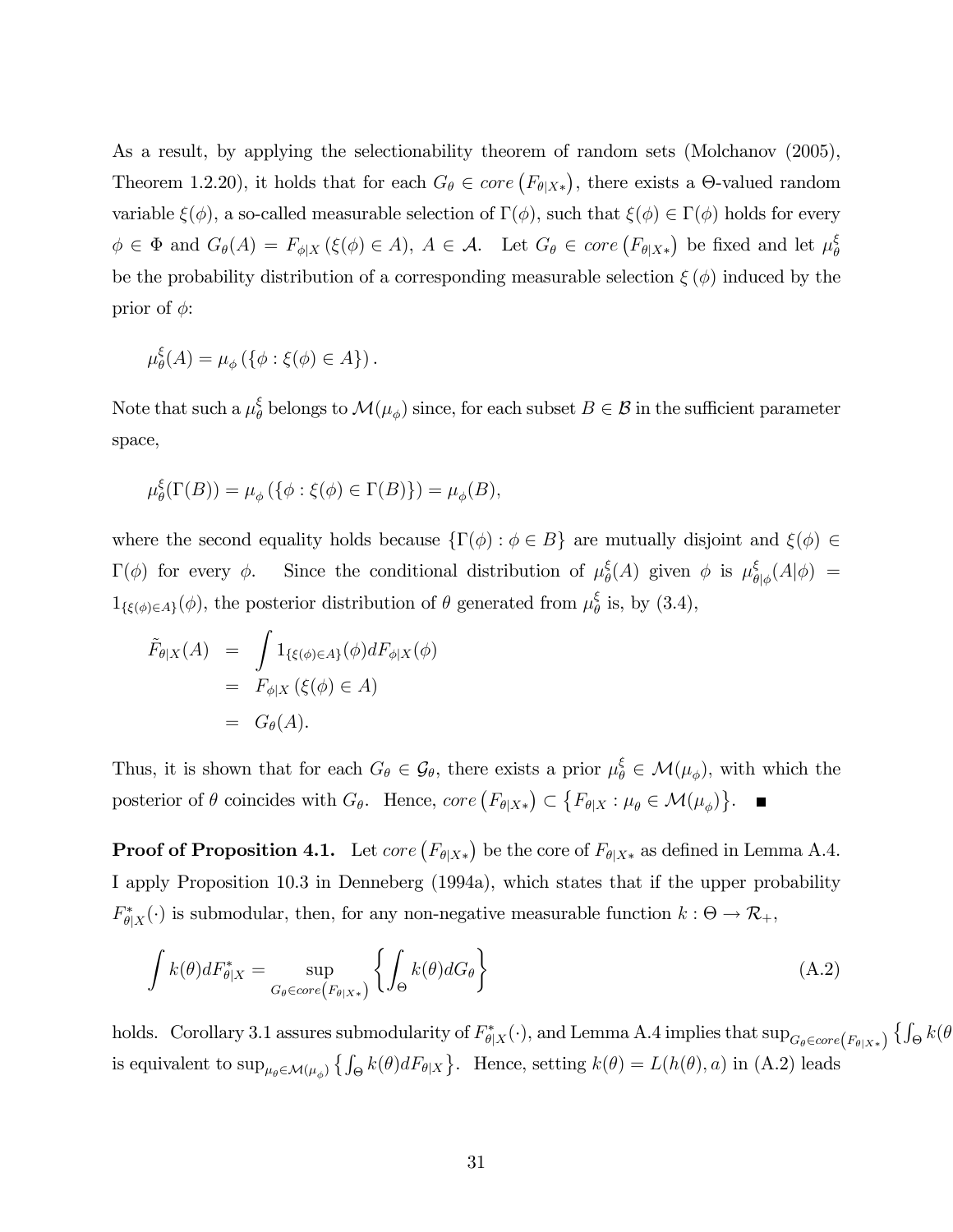to the equality of the Choquet integral of  $L(h(\theta), a)$  with respect to  $F_{\theta|X}^*$  to the posterior upper risk:

$$
\int L(h(\theta),a)dF_{\theta|X}^* = \sup_{\mu_{\theta}\in\mathcal{M}(\mu_{\phi})}\left\{\int_{\Theta} L(h(\theta),a)dF_{\theta|X}\right\}
$$
\n
$$
= \sup_{\mu_{\theta}\in\mathcal{M}(\mu_{\phi})}\left\{\int_{\mathcal{H}} L(\eta,a)dF_{\eta|X}\right\}
$$
\n
$$
= \rho^*\left(\mu_{\phi},a\right).
$$
\n(A.3)

Note further that, by the definition of the Choquet integral and Theorem 3.1 (ii):

$$
\int L(\eta, a)dF_{\eta|X}^* = \int F_{\eta|X}^*(\{\eta : L(\eta, a) \ge t\})dt
$$

$$
= \int F_{\theta|X}^*(\{\theta : L(h(\theta), a)\})dt
$$

$$
= \int L(h(\theta), a)dF_{\theta|X}^*.
$$
(A.4)

Combining  $(A.3)$  and  $(A.4)$  yields the first equality of the proposition.

The second equality of the proposition follows from Theorem 5.1 in Molchanov (2005).

## A.3 Proof of Proposition 5.1

**Proof of Proposition 5.1.** The event  $\{H(\phi) \subset C_r(\eta_c)\}\$  happens if and only if  $\{\bar{d}(\eta_c, H(\phi)) \leq r\}$ . So,  $r_{1-\alpha}(\eta_c) \equiv \inf \{ r : F_{\phi|X} (\{\phi : \bar{d}(\eta_c, H(\phi)) \le r \}) \ge 1 - \alpha \}$  is the radius of the smallest interval centered at  $\eta_c$  that contains random sets  $H(\phi)$  with the posterior probability of at least  $(1 - \alpha)$ . Therefore, finding a minimizer of  $r_{1-\alpha}(\eta_c)$  in  $\eta_c$  is equivalent to searching for the center of the smallest interval that contains  $H(\phi)$  with posterior probability  $1 - \alpha$ . The attained minimum of  $r_{1-\alpha}(\eta_c)$  provides its radius.

## A.4 Proof of Theorem 5.1

Throughout the proofs, superscript  $n$  will be used to denote random objects induced by size *n* sample  $X^n \sim P_{X^n|\phi_0}$ , the probability law of  $X^n$  at  $\phi = \phi_0$ . Convergence in probability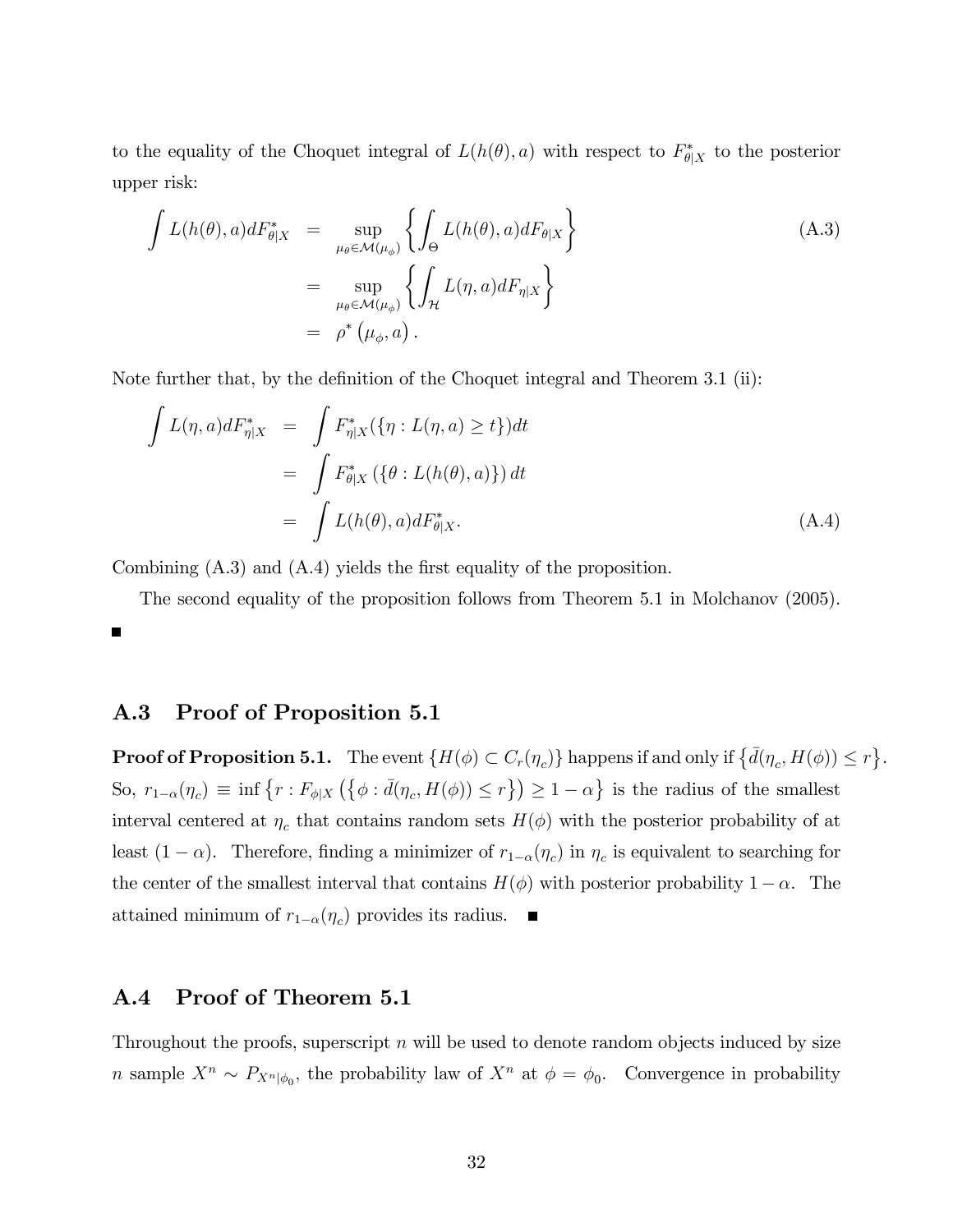under  $P_{X^n|\phi_0}$  is denoted by " $\longrightarrow$ ". I abbreviate "holds for infinitely many  $n$ " by "i.o." (infinitely often).

The following three lemmas will be used.

**Lemma A.5** Let  $J^n(\cdot)$  and  $J(\cdot)$  be as defined in Condition 5.1. Under Condition 5.1,

$$
\sup_{c \in \mathcal{R}^2} |J^n(c) - J(c)| \longrightarrow 0.
$$

Proof. Lemma 2.11 in van der Vaart (1998) shows a non-stochastic version of this lemma. It is straightforward to extend it to the case where the pointwise convergence of  $J^n$  to  $J$  is assumed in terms of convergence in probability with respect to  $P_{X^n|\phi_0}$ .

**Lemma A.6** Let  $Lev_{1-\alpha}^n$  and  $Lev_{1-\alpha}$  be the  $(1-\alpha)$ -level sets of  $J^n(\cdot)$  and  $J(\cdot)$ ,

$$
Lev_{1-\alpha}^{n} = \left\{ c \in \mathcal{R}^{2} : J^{n}(c) \ge 1 - \alpha \right\},
$$
  

$$
Lev_{1-\alpha} = \left\{ c \in \mathcal{R}^{2} : J(c) \ge 1 - \alpha \right\}.
$$

Define a distance from point  $c \in \mathcal{R}^2$  to set  $C \subset \mathcal{R}^2$  in terms of  $d(c, C) \equiv \inf_{c' \in C} ||c - c'||$ , where  $\|\cdot\|$  is the Eucledean distance. Under Condition 5.1, (a) d  $(c, Lev_{1-\alpha}^n) \longrightarrow 0$  for every  $c \in Lev_{1-\alpha}$ , and (b)  $d(c^n, Lev_{1-\alpha}) \longrightarrow 0$  for every  $\{c^n : n = 1, 2, \dots\}$  sequence of measurable selections of  $Lev_{1-\alpha}^n$ .

**Proof.** To prove (a), suppose the conclusion is false. That is, there exist  $\epsilon$ ,  $\delta > 0$ , and  $c = (c_l, c_u) \in Lev_{1-\alpha}$  such that  $P_{X^n|\phi_0} (d(c, Lev_{1-\alpha}^n) > \epsilon) > \delta$ , i.o. Event  $d(c, Lev_{1-\alpha}^n) > \epsilon$ implies  $J^n\left(c_l + \frac{\epsilon}{2}\right)$  $\frac{\epsilon}{2}, c_u + \frac{\epsilon}{2}$  $\left(\frac{\epsilon}{2}\right)$  < 1 –  $\alpha$  since  $\left(c_l + \frac{\epsilon}{2}\right)$  $\frac{\epsilon}{2}, c_u + \frac{\epsilon}{2}$  $\frac{\epsilon}{2}$ )  $\notin Lev_{1-\alpha}^n$ . Therefore, it holds that

$$
P_{X^n|\phi_0} \left( J^n \left( c_l + \frac{\epsilon}{2}, c_u + \frac{\epsilon}{2} \right) < 1 - \alpha \right) > \delta, \text{ i.o.} \tag{A.5}
$$

Under Condition 5.1 (iv), however,

$$
J^{n}\left(c_{l}+\frac{\epsilon}{2},c_{u}+\frac{\epsilon}{2}\right)-J\left(c_{l}+\frac{\epsilon}{2},c_{u}+\frac{\epsilon}{2}\right)\longrightarrow 0.
$$

This convergence combined with

$$
J\left(c_l + \frac{\epsilon}{2}, c_u + \frac{\epsilon}{2}\right) > J\left(c\right) \ge 1 - \alpha
$$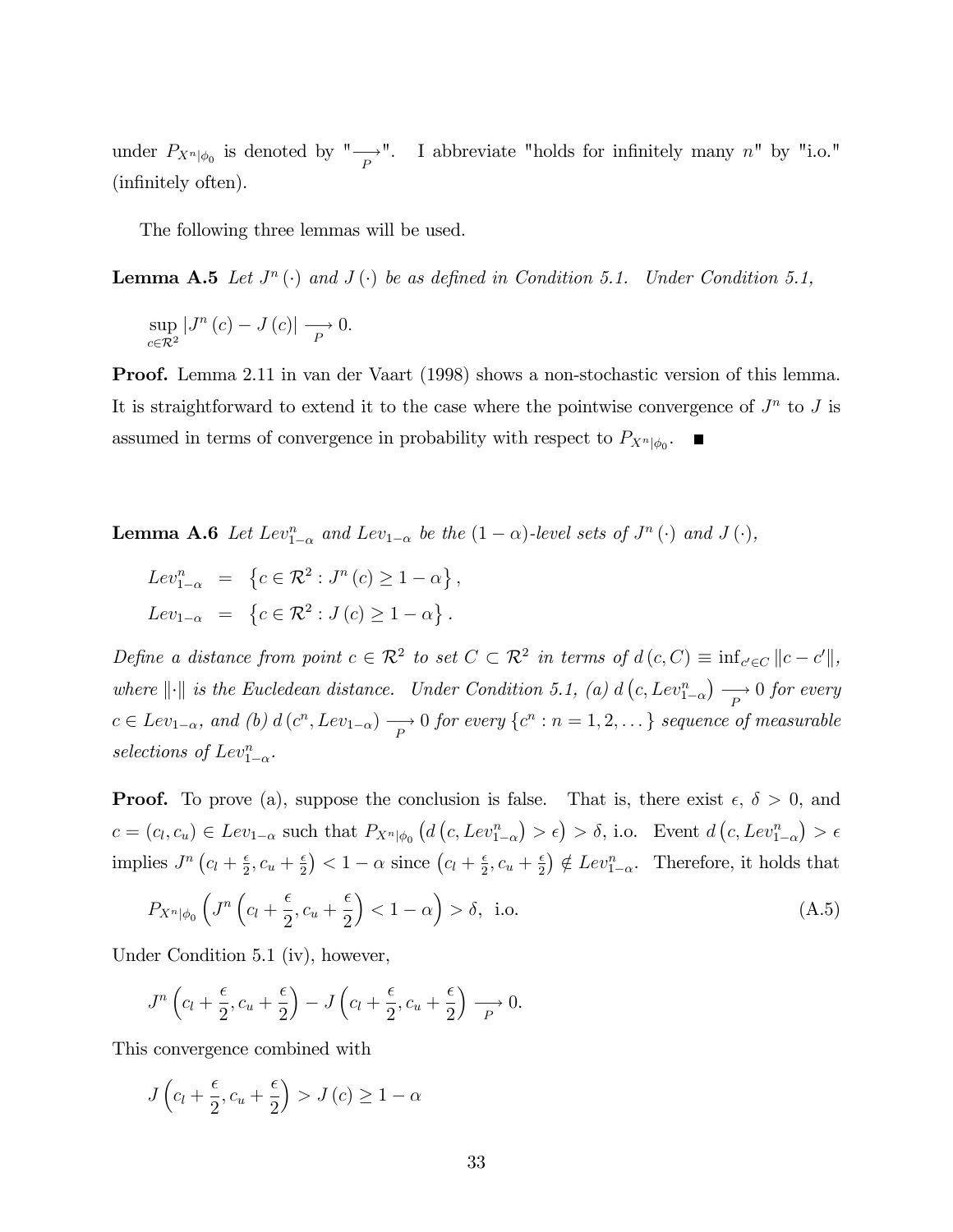due to strict monotonicity of  $J(\cdot)$  implies that  $P_{X^n|\phi_0} (J^n (c_l + \frac{\epsilon}{2}))$  $\frac{\epsilon}{2}, c_u + \frac{\epsilon}{2}$  $\left(\frac{\epsilon}{2}\right) \geq 1 - \alpha$   $\rightarrow$  1 as  $n \to \infty$ . This contradicts (A.5).

To prove (b), suppose again the conclusion is false. This implies there exist  $\epsilon, \delta > 0$ , and a sequence of random variables (measurable selections),  $c^n = (c_l^n, c_u^n)$  with  $P_{X^n|\phi_0}$   $(c^n \in Lev_{1-\alpha}^n)$ 1 for all *n*, such that  $P_{X^n|\phi_0}(d(c^n, Lev_{1-\alpha}) > \epsilon) > \delta$ , i.o. Event  $d(c^n, Lev_{1-\alpha}) > \epsilon$  implies  $J\left(c_l^n+\frac{\epsilon}{2}\right)$  $\frac{\epsilon}{2}, c_u^n + \frac{\epsilon}{2}$  $\left(\frac{\epsilon}{2}\right)$  < 1 –  $\alpha$ , so it holds that

$$
P_{X^n|\phi_0} \left( J\left(c_l^n + \frac{\epsilon}{2}, c_u^n + \frac{\epsilon}{2}\right) < 1 - \alpha \right) > \delta \text{, i.o.} \tag{A.6}
$$

To find contradiction, note that

$$
J\left(c_l^n + \frac{\epsilon}{2}, c_u^n + \frac{\epsilon}{2}\right) = \left[J\left(c_l^n + \frac{\epsilon}{2}, c_u^n + \frac{\epsilon}{2}\right) - J\left(c_l^n, c_u^n\right)\right] + \left[J\left(c_l^n, c_u^n\right) - J^n\left(c_l^n, c_u^n\right)\right] + J^n\left(c_l^n, c_u^n\right) > \left[J\left(c_l^n, c_u^n\right) - J^n\left(c_l^n, c_u^n\right)\right] + 1 - \alpha \longrightarrow 1 - \alpha,
$$

where the convergence in probability in the last line follows from  $[J(c_l^n, c_u^n) - J^n(c_l^n, c_u^n)] \to_{P}$ 0 as implied by Lemma A.5. This implies  $P_{X^n|\phi_0} (J(c_i^n + \frac{\epsilon}{2}))$  $\frac{\epsilon}{2}, c_u^n + \frac{\epsilon}{2}$  $\left(\frac{\epsilon}{2}\right) \geq 1 - \alpha$   $\rightarrow$  1 as  $n \rightarrow$  $\infty$ , which contradicts (A.6).

Lemma A.7 Assume Condition 5.1. Let

 $K^{n}$  =  $\arg \min \{c_{l} + c_{u} : J^{n}(c) \geq 1 - \alpha \},$  $K = \arg \min \{c_l + c_u : J(c) \geq 1 - \alpha \},$ 

which are non-empty and closed since the objective function is continuous and monotonically decreasing, and level sets  $Lev_{1-\alpha}^n$  and  $Lev_{1-\alpha}$  are closed and bounded from below by continuity of  $J^n$  and  $J$  (as imposed in Conditions 5.1 (ii) and (iv)). Then,  $d(\hat{c}^n, K) \longrightarrow 0$  holds for every  $\{\hat{c}^n : n = 1, 2, \dots\}$  sequence of measurable selection from  $K^n$ .

**Proof.** Suppose that the conclusion is false, that is, there exist  $\epsilon$ ,  $\delta > 0$ , and  $\hat{c}^n = (\hat{c}_l^n, \hat{c}_u^n)$ with  $P_{X^n|\phi_0}(\hat{c}^n \in K^n) = 1$  for all n, such that

$$
P_{X^n|\phi_0} \left( d\left(\hat{c}^n, K\right) > \epsilon \right) > \delta, \quad \text{i.o.} \tag{A.7}
$$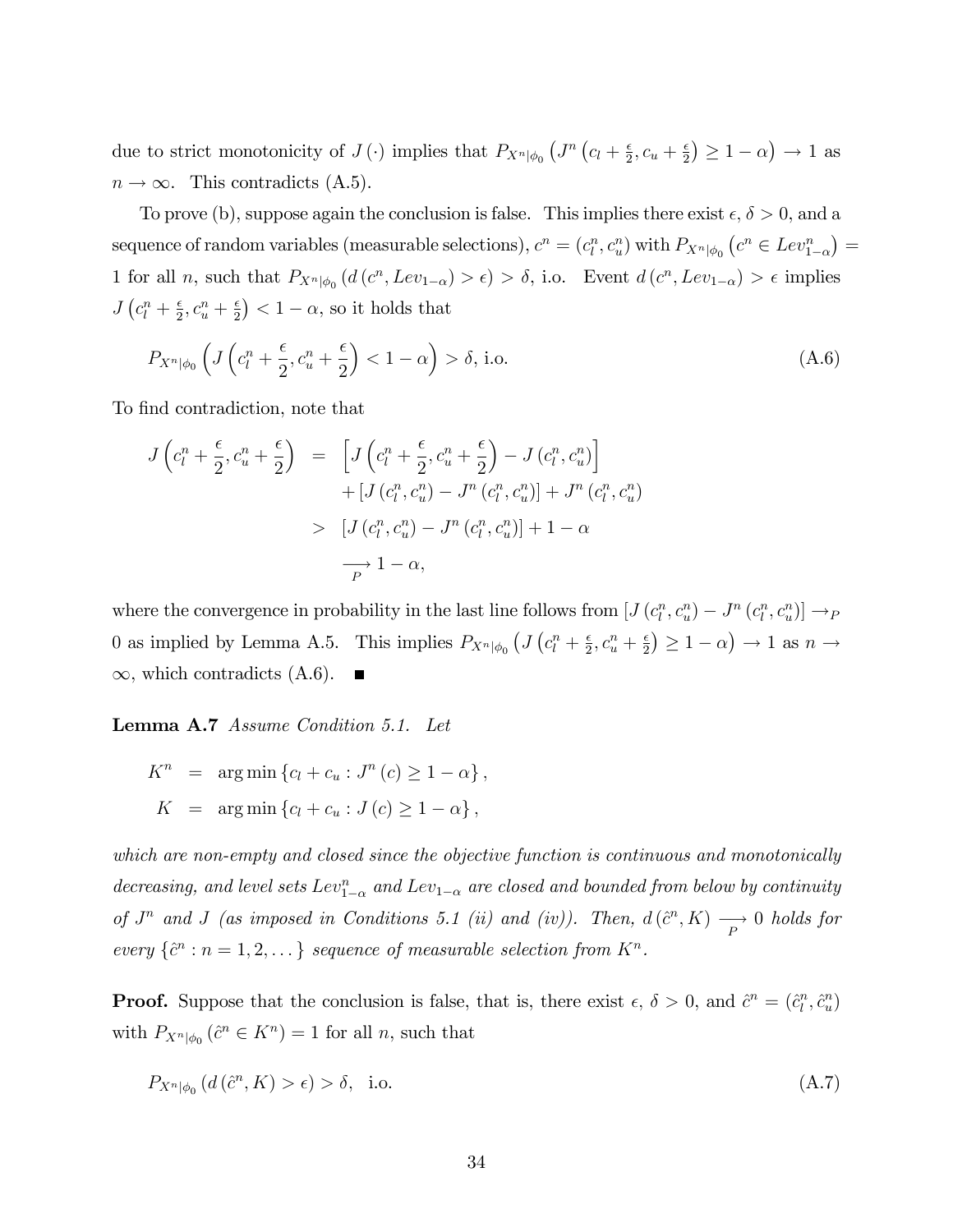By the construction of  $\hat{c}^n$ ,  $P_{X^n|\phi_0}(\hat{c}^n \in Lev_{1-\alpha}^n) = 1$  for all n, so that Lemma A.6 (b) assures that there exists a random sequence,  $\tilde{c}^n = (\tilde{c}_l^n, \tilde{c}_u^n)$  such that  $P_{X^n|\phi_0}(\tilde{c}^n \in Lev_{1-\alpha}) = 1$  for all n and  $\|\hat{c}^n - \tilde{c}^n\| \longrightarrow 0$  hold. Consequently, (A.7) implies that an analogous statement holds for  $\tilde{c}^n$  as well;  $P_{X^n|\phi_0}(d(\tilde{c}^n, K) > \epsilon) > \delta$ , i.o. Let  $\hat{f}^n = \hat{c}_l^n + \hat{c}_u^n$ ,  $\tilde{f}^n = \tilde{c}_l^n + \tilde{c}_u^n$ , and  $f^* = \min\{c_l + c_u : J(c) \geq 1 - \alpha\}$ . If  $P_{X^n|\phi_0}(d(\tilde{c}^n, K) > \epsilon) > \delta$ , i.o. is true, then  $P_{X^n|\phi_0}(\tilde{c}^n \in Lev_{1-\alpha}) = 1$  implies that there exists  $\xi > 0$  such that  $P_{X^n|\phi_0}(\tilde{f}^n - f^* > \xi) > \delta$ , i.o. Whereas, when  $\left| \hat{f}^n - \tilde{f}^n \right| \longrightarrow 0$ , it holds that

$$
P_{X^n|\phi_0}\left(\hat{f}^n - f^* > \xi\right) > \delta, \quad \text{i.o.} \tag{A.8}
$$

In order to derive a contradiction, pick  $c \in K$  and apply Lemma A.6 (a) to find a random sequence  $c^n = (c_l^n, c_u^n)$  such that  $P_{X^n|\phi_0} (c^n \in Lev_{1-\alpha}^n) = 1$  for all  $n$  and  $||c - c^n|| \xrightarrow{P}$ 0. Along such sequence  $c^n$ ,  $f^* - (c_l^{n*} + c_u^{n*}) \longrightarrow 0$  holds. Then, (A.8) combined with  $f^* - (c_l^n + c_u^n) \longrightarrow 0$  leads to

$$
P_{X^n|\phi_0}(\hat{f}^n - (c_l^n + c_u^n) > \xi) > \delta, \text{ i.o.},
$$

implying that the value of the objective function evaluated at feasible point  $c^n \in Lev_{1-\alpha}^n$  is smaller than that evaluated at  $\hat{c}^n$  with a positive probability. This contradicts that  $\hat{c}^n$  is a minimizer,  $P_{X^n|\phi_0}(\hat{c}^n \in K^n) = 1$  for all n.

**Proof of Theorem 5.1.** By denoting a connected interval as  $C = [l, u]$ , I can write the optimization problem for obtaining  $C_{1-\alpha*}$  as

$$
\min_{l,u} [u-l]
$$
\ns.t.

\n
$$
F_{\phi|X^n} (l \leq \eta_l(\phi) \quad \text{and} \quad \eta_u(\phi) \leq u) \geq 1 - \alpha.
$$

In terms of random variables  $L^n(\phi) = -a_n \left( \eta_l(\phi) - \eta_l(\hat{\phi}) \right)$  and  $U^n(\phi) = a_n \left( \eta_u(\phi) - \eta_u(\hat{\phi}) \right)$ , I can rewrite the constraint as:

$$
F_{\phi|X^n}\left(L^n\left(\phi\right)\leq -a_n\left(l-\eta_l(\hat{\phi})\right)\quad\text{and}\quad U^n\left(\phi\right)\leq a_n\left(u-\eta_u(\hat{\phi})\right)\right)\geq 1-\alpha.
$$

Therefore, by defining  $c_l = -a_n \left( l - \eta_l(\hat{\phi}) \right)$  and  $c_u = a_n \left( u - \eta_u(\hat{\phi}) \right)$ , the above constrained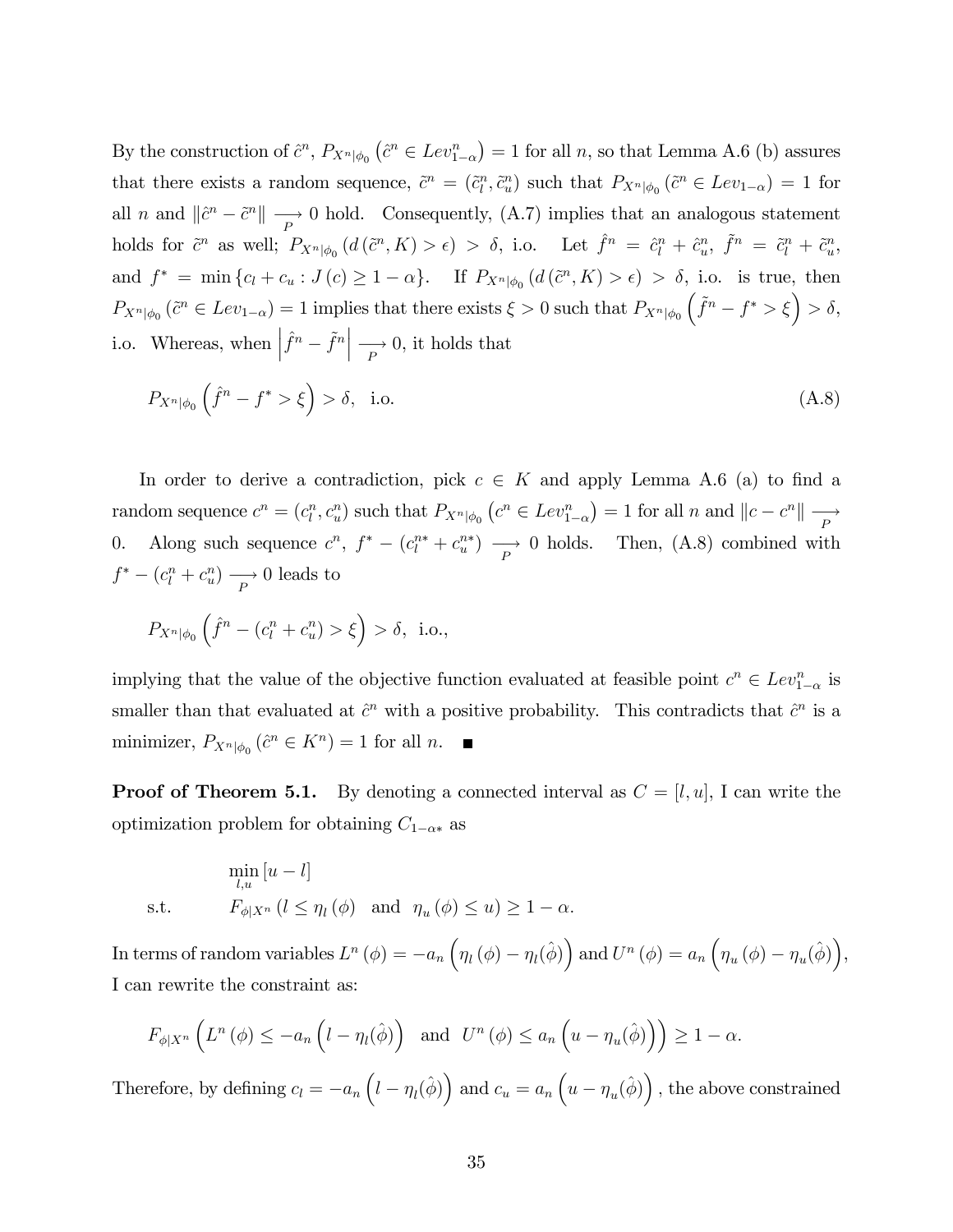minimization problem is written as

$$
\min [c_l + c_u]
$$
  
s.t. 
$$
J^n(c_l, c_u) \ge 1 - \alpha.
$$

Let  $K<sup>n</sup>$  be the set of solutions of this minimization problem, as defined in Lemma A.7. For a sequence of random variables  $\hat{c}^n = (\hat{c}_l^n, \hat{c}_u^n)$  such that  $P_{X^n|\phi_0}$   $(\hat{c}^n \in K^n) = 1$ , the posterior lower credible region is obtained as  $C_{1-\alpha*} = \left[\eta_l(\hat{\phi}) - \frac{\hat{c}_l^n}{a_n}, \eta_u(\hat{\phi}) + \frac{\hat{c}_u^n}{a_n}\right]$ . The coverage probability of  $C_{1-\alpha*}$  for the true identified set is

$$
P_{X^{n}|\phi_0} (H (\phi_0) \subset C_{1-\alpha *})
$$
  
=  $P_{X^{n}|\phi_0} \left( \eta_l \left( \hat{\phi} \right) - \frac{\hat{c}_l^n}{a_n} \leq \eta_l (\phi_0) \text{ and } \eta_u (\phi_0) \leq \eta_u(\hat{\phi}) + \frac{\hat{c}_u^n}{a_n} \right)$   
=  $P_{X^{n}|\phi_0} \left( -a_n \left( \eta_l (\phi_0) - \eta_l(\hat{\phi}) \right) \leq \hat{c}_l^n \text{ and } a_n \left( \eta_u (\phi_0) - \eta_u(\hat{\phi}) \right) \leq \hat{c}_u^n \right)$   
\equiv  $\hat{J}(\hat{c}^n)$ ,

where  $\hat{J}(\cdot)$  denotes the cumulative distribution function of the sampling distribution of  $\left(-a_n\left(\eta_l\left(\phi_0\right)-\eta_l\left(\hat{\phi}\right)\right), a_n\left(\eta_u\left(\phi_0\right)-\eta_u\left(\hat{\phi}\right)\right)\right)$ , which converges to  $J\left(\cdot\right)$  pointwise by Condition 5.1 (ii). By Lemma A.7, there exists a random sequence  $\bar{c}^n \in K$  such that  $\|\bar{c}^n - \hat{c}^n\| \longrightarrow$ 0. Hence, for  $\epsilon > 0$  and such  $\bar{c}^n$ , it holds that

$$
P_{X^n|\phi_0} (H (\phi_0) \subset C_{1-\alpha*}) = \hat{J} (\hat{c}^n)
$$
  
=  $J (\bar{c}^n) + J (\hat{c}^n) - J (\bar{c}^n) + \hat{J} (\hat{c}^n) - J (\hat{c}^n) + o(1)$  (A.9)

Note that  $J(\bar{c}^n) = 1 - \alpha$  because, by strict monotonicity of the objective function and continuity of  $J(\cdot)$ ,  $\bar{c}^n \in K$  lies in the boundary of the level set  $\{c \in \mathcal{R}^2 : J(c) \geq 1 - \alpha\}$ . By the Lipschitz continuity of  $J(\cdot)$  (Condition 5.1 (ii)), for positive constant  $M < \infty$ ,

$$
|J(\hat{c}^n) - J(\bar{c}^n)| \leq M \epsilon P_{X^n|\phi_0} \left( \|\hat{c}^n - \bar{c}^n\| \leq \epsilon \right) + 2P_{X^n|\phi_0} \left( \|\hat{c}^n - \bar{c}^n\| > \epsilon \right) = M \epsilon + o(1).
$$

Furthermore,  $|\hat{J}(\hat{c}^n) - J(\hat{c}^n)| = o(1)$  holds by the uniform convergence of  $\hat{J}(\cdot)$  to  $J(\cdot)$ (Lemma 2.11 in van der Vaart (1998)). Therefore, (A.9) leads to

$$
\left|P_{X^{n}\left|\phi_{0}\right.}\left(H\left(\phi_{0}\right)\subset C_{1-\alpha*}\right)-\left(1-\alpha\right)\right|\leq M\epsilon+o\left(1\right).
$$

Since  $\epsilon > 0$  is arbitrary, I complete the proof.  $\blacksquare$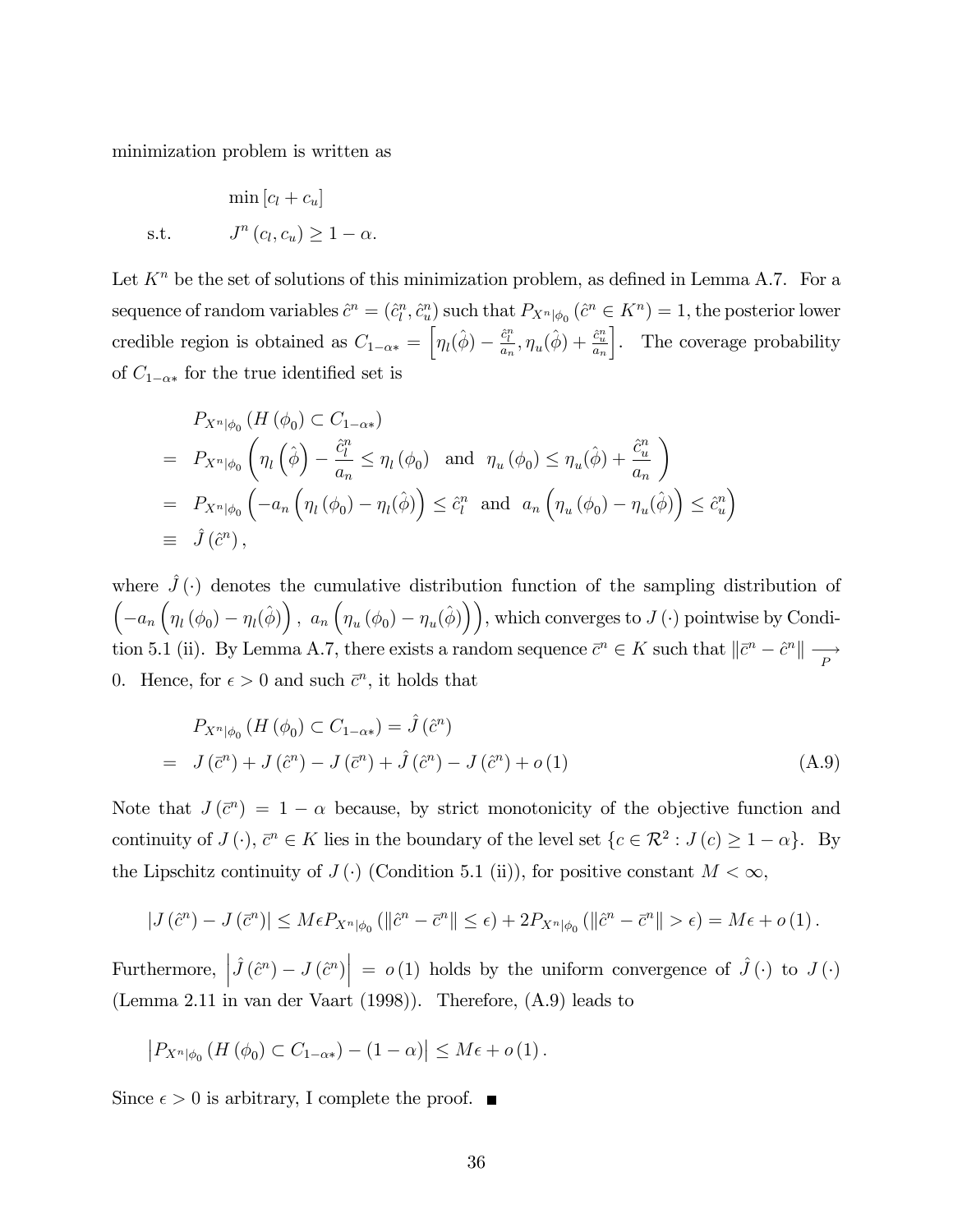## B More on the Gamma-minimax Decision Analysis

## B.1 Gamma-minimax Decision and Dynamic Inconsistency

This appendix examines the unconditional gamma-minimax decision problem (Kudo (1967), Berger (1985, pp. 213–218), etc.). Let  $\delta(\cdot)$  be a decision function that maps  $x \in \mathbf{X}$  to the action space  $\mathcal{H}_a \subset \mathcal{H}$  and let  $\Delta$  be the space of decisions (a subset of measurable functions  $\mathbf{X} \rightarrow \mathcal{H}_a$ .) The Bayes risk is defined as:

$$
r(\mu_{\theta}, \delta) = \int_{\Theta} \left[ \int_{\mathcal{X}} L(h(\theta), \delta(x)) p(x|\theta) dx \right] d\mu_{\theta}.
$$
 (B.1)

Given the prior class  $\mathcal{M}(\mu_{\phi})$ , the unconditional gamma-minimax criterion ranks decisions in terms of the upper Bayes risk,  $r^*(\mu_\phi, \delta) \equiv \sup_{\mu_\theta \in \mathcal{M}(\mu_\phi)} r(\mu_\theta, \delta)$ . Accordingly, the optimal decision under this criterion is defined as follows.

**Definition B.1** An unconditional gamma-minimax decision  $\delta^* \in \Delta$  is a decision rule that minimizes the upper Bayes risk,

$$
r^*(\mu_\phi, \delta^*) = \inf_{\delta \in \Delta} r^*(\mu_\phi, \delta) = \inf_{\delta \in \Delta} \sup_{\mu_\theta \in \mathcal{M}(\mu_\phi)} r(\mu_\theta, \delta).
$$

In the standard Bayes decision problem with a single prior, the Bayes rule that minimizes  $r(\mu_{\theta}, \delta)$  coincides with the posterior Bayes action for every possible sample  $x \in \mathbf{X}$ . Therefore, being either unconditional or conditional on data does not matter for the actual action to be taken. With multiple priors, however, the decision rule that minimizes  $r^*(\mu_\phi, \delta)$  does not, in general, coincide with the posterior gamma-minimax action (Betro and Ruggeri (1992)). The next example illustrates that such a dynamic inconsistency also arises with the current specification of prior class.

**Example B.1** Consider the identified set for  $\eta \in \mathcal{R}$  to be given by  $H(\phi) = [\phi, \phi + c]$  with a known constant  $c > 0$ . Data  $X = (X_1, \ldots, X_n)$  are generated i.i.d. from  $\mathcal{N}(\phi, 1)$ . Let a prior for  $\phi$  be  $\mathcal{N}(0,1)$ . Then, the posterior of  $\phi$  is normal with mean  $\frac{n}{n+1}\overline{X}$  and variance  $\frac{1}{n+1}$ , where  $\bar{X} = \frac{1}{n}$  $\frac{1}{n}\sum_{i=1}^{n} X_i$ . Specify the quadratic loss function,  $L(\eta, a) = (\eta - a)^2$ .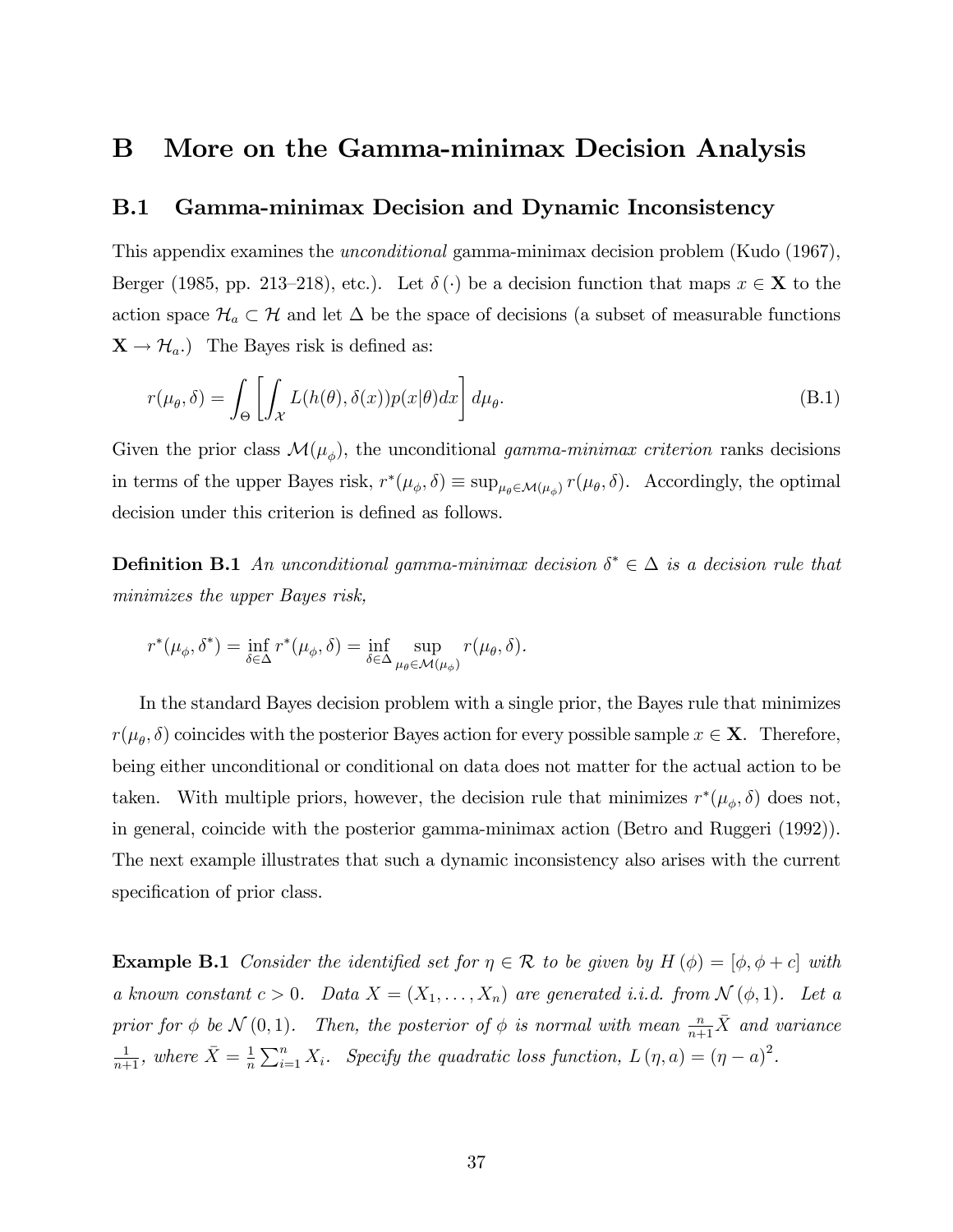Consider computing the posterior gamma minimax action. With the quadratic loss, the integrand in the third expression of Proposition 4.1  $(4.2)$  is written as

$$
\sup_{\eta \in H(\phi)} L(\eta, a) = \left[ a - \left( \phi + \frac{c}{2} \right) \right]^2 + c \left| a - \left( \phi + \frac{c}{2} \right) \right| + \frac{c^2}{4}.
$$

Therefore, the posterior upper risk for action a is given by

$$
E_{\phi|X}\left[a-\left(\phi+\frac{c}{2}\right)\right]^2+cE_{\phi|X}\left|a-\left(\phi+\frac{c}{2}\right)\right|+\frac{c^2}{4}.
$$

Since the posterior of  $\phi$  is symmetric around its posterior mean, the posterior mean of  $(\phi + \frac{c}{2})$  $\frac{c}{2}$ minimizes  $E_{\phi|X}$   $\left[a - \left(\phi + \frac{c}{2}\right)\right]$  $\left[\frac{c}{2}\right]\right]^2$  and  $E_{\phi|X}\left|a-\left(\phi+\frac{c}{2}\right)\right|$  $\binom{c}{2}$  simultaneously. Hence, the posterior gamma-minimax action is

$$
a_X^* = E_{\phi|X^n}(\phi) + \frac{c}{2} = \frac{n}{n+1}\bar{X} + \frac{c}{2}.
$$

Next, consider the unconditional gamma minimax criterion for a decision function  $\delta(X)$ . Note that the Bayes risk with a single prior is written as

$$
r(\mu_{\theta}, \delta) = \int_{\Phi} \int_{\mathcal{H}} \left\{ Var_{X|\phi} (\delta(X)) + \left[ E_{X|\phi} [\delta(X)] - \eta \right]^2 \right\} d\mu_{\eta|\phi} d\mu_{\phi}
$$
  
= 
$$
\int_{\Phi} Var_{X|\phi} (\delta(X)) d\mu_{\phi} + \int_{\Phi} \int_{\mathcal{H}} \left[ E_{X|\phi} [\delta(X)] - \eta \right]^2 d\mu_{\eta|\phi} d\mu_{\phi},
$$

where  $Var_{X|\phi}(\cdot)$  and  $E_{X|\phi}(\cdot)$  are the variance and expectation with respect to the sampling distribution of X, which only depends on  $\phi$  by definition. By the same argument as in obtaining the third expression of Proposition 4.1  $(4.2)$ , I obtain the upper Bayes risk over the prior class  $\mathcal{M}(\mu_{\phi})$  as:

$$
r^*(\mu_{\phi}, \delta) = \int_{\Phi} Var_{X|\phi} (\delta(X)) d\mu_{\phi} + \int_{\Phi} \sup_{\eta \in H(\phi)} [E_{X|\phi} [\delta(X)] - \eta]^2 d\mu_{\phi}.
$$
  

$$
= \int_{\Phi} Var_{X|\phi} (\delta(X)) d\mu_{\phi}
$$
  

$$
+ \int_{\Phi} \left\{ \left[ E_{X|\phi} [\delta(X)] - (\phi + \frac{c}{2}) \right]^2 + c \left| E_{X|\phi} [\delta(X)] - (\phi + \frac{c}{2}) \right| + \frac{c^2}{4} \right\} d\mu_{\phi}.
$$

The upper Bayes risk evaluated at the posterior gamma-minimax action,  $\delta(X) = a_X^* =$  $\frac{n}{n+1}\overline{X}+\frac{c}{2}$  $\frac{c}{2}$ , is calculated as

$$
r^*(\mu_{\phi}, a_X^*) = \frac{1 + c(2/\pi)^{\frac{1}{2}}}{n+1} + \frac{c^2}{4}.
$$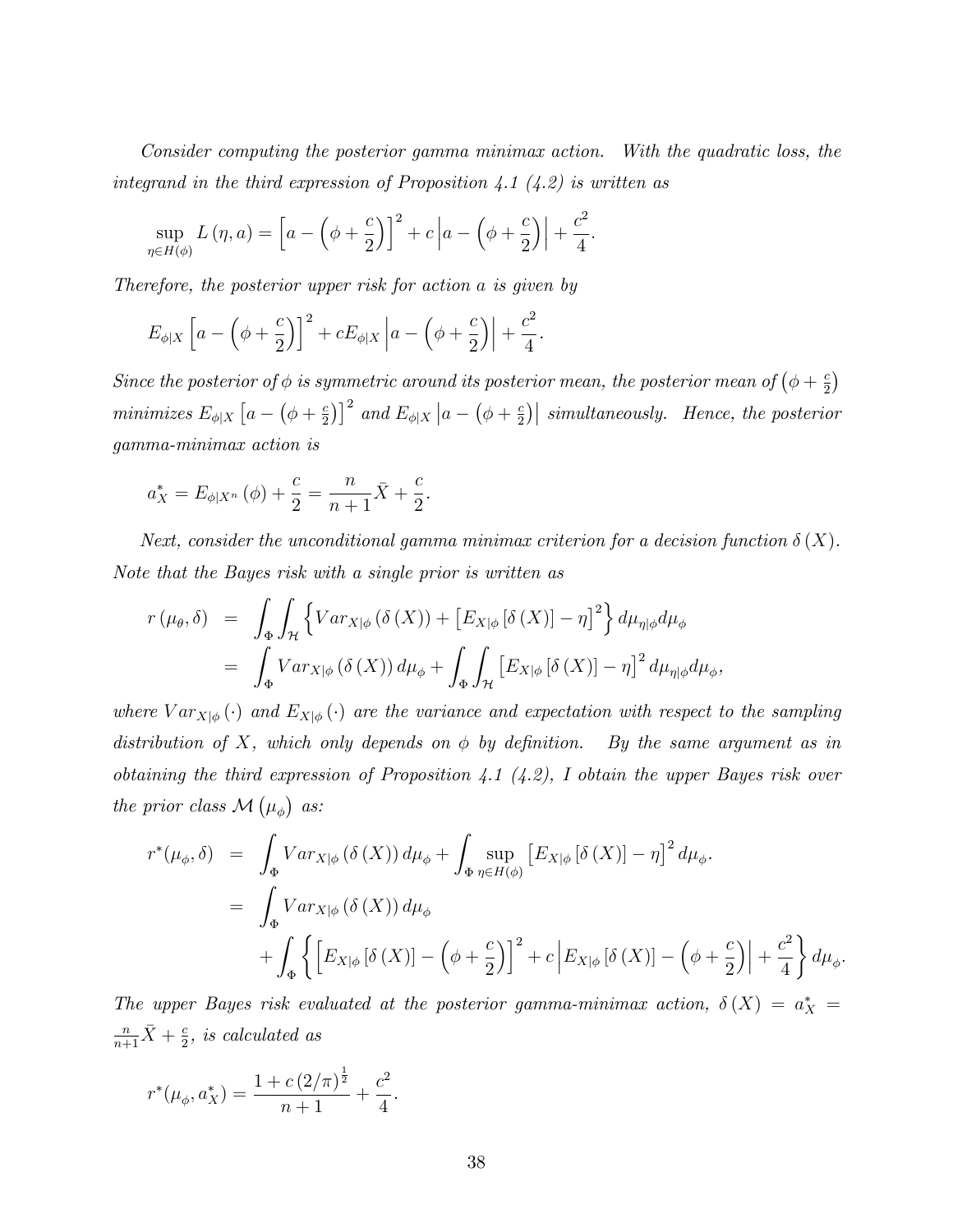Consider now a decision rule  $\tilde{\delta}(X) = \bar{X} + \frac{c}{2}$  $\frac{c}{2}$  that is different from  $a_X^*$ . The upper Bayes risk of  $\tilde{\delta}(X)$  is obtained as

$$
r^*(\mu_\phi,\tilde{\delta})=\frac{1}{n}+\frac{c^2}{4},
$$

which is strictly smaller than  $r^*(\mu_\phi, a_X^*)$  if  $cn\left(\frac{2}{\pi}\right)^{\frac{1}{2}} > 1$ . Therefore, for some c and n,  $\tilde{\delta}(X)$  outperforms  $a_X^*$  in terms of the unconditional gamma minimax criterion. Hence, the posterior gamma-minimax action  $a_X^*$  fails to be optimal in the unconditional sense.

With the specified prior class, a prior that supprts  $a_x^*$  to be a posterior Bayes action generally depends on realization of data  $x$ . Consequently, one cannot claim that decision  $\delta(x) = a_x^*$  is supported as an unconditional Bayes decision with respect to any prior in the class. On the other hand, the saddle-point argument in the minimax problem shows that the unconditional gamma-minimax decision  $\delta^*$  is ensured to be a Bayes decision with respect to a least favorable prior in the class. This difference, that  $\delta^*$  is a Bayes decision while  $a_x^*$  is not, results in the descrepancy between the conditional and unconditional gamma minimax decisions.

To my knowledge, no consensus is available on whether one should condition on data or not in solving the gamma minimax problem. In the current context, however, the two decision criteria differ in terms of simplicity of computing the optimal actions. The posterior gamma minimax action is simpler to compute, as shown in the main text, whereas it does not seem to be the case for the unconditional gamma minimax decision.

## B.2 Gamma-minimax Regret Analysis

In this appendix, I consider the posterior gamma-minimax regret criterion as an alternative to the posterior gamma-minimax criterion considered in Section 4. To maintain analytical tractability, I consider the point estimation problem for scalar  $\eta$  with quadratic loss,  $L(\eta, a) =$  $(\eta - a)^2$ .

The statistical decision problem under the conditional gamma-minimax regret criterion is set up as follows.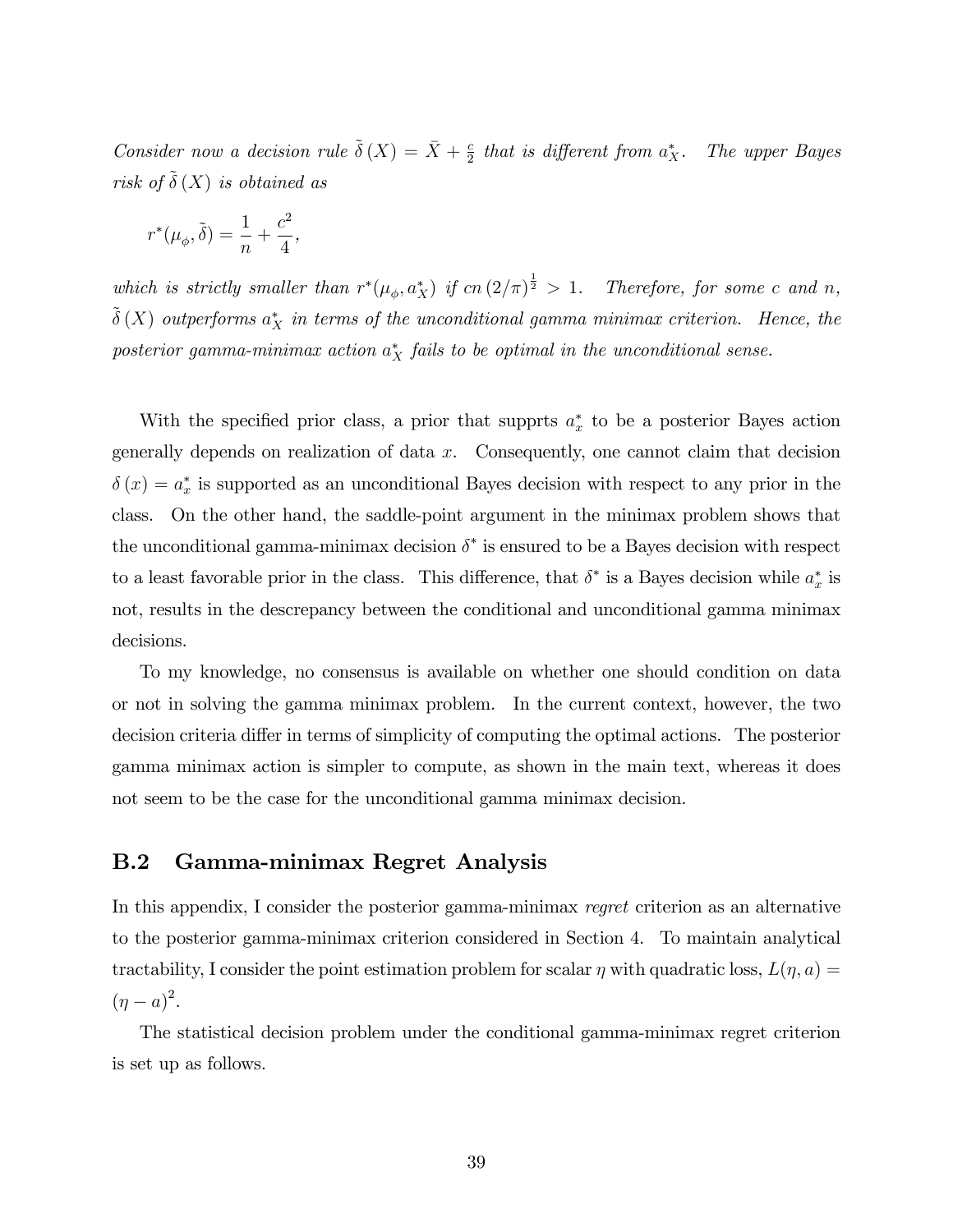**Definition B.2** Define the lower bound of the posterior risk, given  $\mu_{\theta}$ , by  $\underline{\rho}(\mu_{\theta}) = \inf_{a \in \mathcal{H}} \rho(\mu_{\theta}, a)$ . The posterior gamma-minimax regret action  $a_x^{reg} \in \mathcal{H}$  solves

$$
\inf_{a\in\mathcal{H}_a}\sup_{\mu_\theta\in\mathcal{M}(\mu_\phi)}\left\{\rho(\mu_\theta,a)-\underline{\rho}(\mu_\theta)\right\}.
$$

Since the loss function is quadratic, the posterior risk  $\rho(\mu_{\theta}, a)$  for a given  $\mu_{\theta}$  is minimized at  $\hat{\eta}_{\mu_{\theta}}$ , the posterior mean of  $\eta$ . Therefore, the lower bound of the posterior risk is simply the posterior variance,  $\rho(\mu_{\theta}) = E_{\eta|X}((\eta - \hat{\eta}_{\mu_{\theta}})^2)$ , and the posterior regret can be written as

$$
\rho(\mu_{\theta}, a) - \underline{\rho}(\mu_{\theta}) = E_{\eta|X} \left[ (\eta - a)^2 - (\eta - \hat{\eta}_{\mu_{\theta}})^2 \right] \n= E_{\eta|X} \left[ (a - \hat{\eta}_{\mu_{\theta}})^2 \right].
$$

Let  $\left[\underline{\eta}_x, \bar{\eta}_x\right]$  be the range of the posterior mean of  $\eta$  when  $\mu_\theta$  varies over the prior class  $\mathcal{M}(\mu_{\phi})$ , where  $\left[\underline{\eta}_x, \bar{\eta}_x\right]$  is assumed to be bounded,  $m(x|\mu_{\phi})$ -almost surely. Then, the posterior gamma-minimax regret is simplified to

$$
\sup_{\mu_{\theta} \in \mathcal{M}(\mu_{\phi})} \left\{ \rho(\mu_{\theta}, a) - \underline{\rho}(\mu_{\theta}) \right\} = \begin{cases} (\bar{\eta}_x - a)^2 & \text{for } a \le \frac{\eta_x + \bar{\eta}_x}{2}, \\ \left(\frac{\eta_x}{2} - a\right)^2 & \text{for } a > \frac{\eta_x + \bar{\eta}_x}{2}. \end{cases}
$$
(B.2)

Hence, the posterior gamma-minimax regret is minimized at  $\frac{\eta_x + \bar{\eta}_x}{2}$  $\frac{1}{2}$ , yielding the posterior gamma minimax regret action as the midpoint decision,  $a_x^{reg} = \frac{\eta_x + \bar{\eta}_x}{2}$  $\frac{1}{2}$ . Since  $\eta_x$  and  $\bar{\eta}_x$  are seen as the posterior means of the lower and upper bounds of the identified sets, reporting  $a_x^{reg}$ is qualitatively similar to reporting the midpoint of the efficient estimators for the bounds, which is known to be the local asymptotic minimax regret decision obtained in Song  $(2012)$ .

Since the lower bound of the posterior risk  $\rho(\mu_{\theta})$ , in general, depends on the prior  $\mu_{\theta} \in \mathcal{M}(\mu_{\phi})$ , the posterior gamma-minimax regret action  $a_x^{reg}$  differs from the posterior gamma-minimax action  $a_x^*$  obtained in Section 4. For large samples, however, this difference disappears and  $a_x^{reg}$  and  $a_x^{*}$  converge to the midpoint of the true identified sets in case of a symmetric loss function.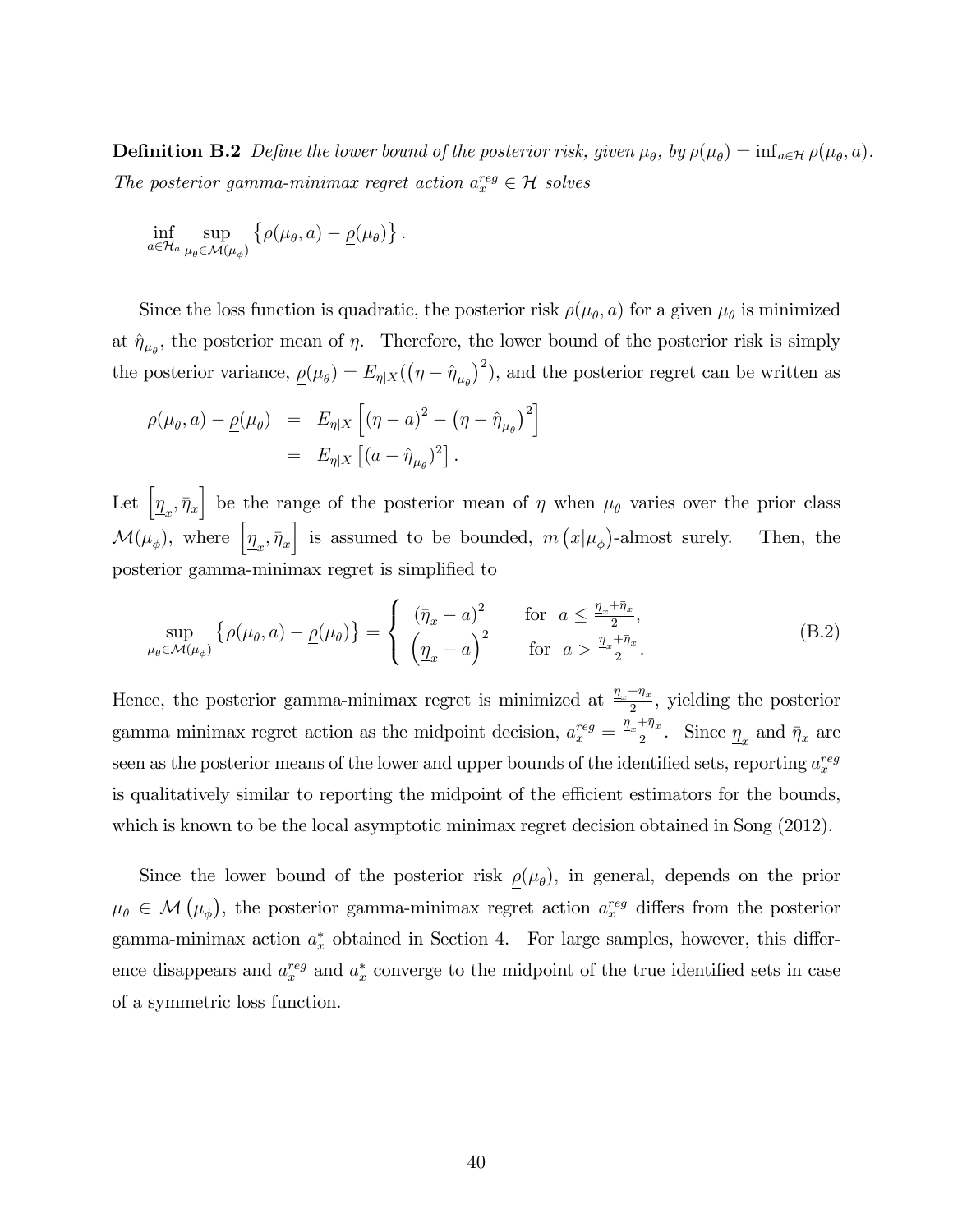# References

- [1] Andrews, D.W.K. and P. Guggenberger (2009) "Validity of Subsampling and íPlug-in Asymptotics' Inference for Parameters Defined by Moment Inequalities," Econometric Theory, 25, 669-709.
- [2] Andrews, D.W.K. and G. Soares (2010) "Inference for Parameters Defined by Moment Inequalities Using Generalized Moment Selection," Econometrica, 78, 119-157.
- [3] Angrist, J. D., G. W. Imbens, and D. B. Rubin (1996) "Identification of Causal Effects Using Instrumental Variables," Journal of the American Statistical Association, 91, 444-472.
- [4] Balke, A. and J. Pearl (1997) "Bounds on Treatment Effects from Studies with Imperfect Compliance," Journal of the American Statistical Association, 92, 1171-1176.
- [5] Barankin, E.W. (1960) "Sufficient Parameters: Solution of the Minimal Dimensionality Problem," Annals of the Institute of Mathematical Statistics, 12, 91-118.
- [6] Beresteanu, A. and F. Molinari (2008) "Asymptotic Properties for a Class of Partially Identified Models," Econometrica, 76, 763-814.
- [7] Beresteanu, A., I.S. Molchanov, and F. Molinari (2012) "Partial Identification Using Random Sets Theory," Journal of Econometrics, 166, 17-32.
- [8] Berger, J.O. (1984) "The Robust Bayesian Viewpoint." In J. Kadane ed. Robust of Bayesian Analysis, Amsterdam: North-Holland
- [9] Berger, J.O. (1985) Statistical Decision Theory and Bayesian Analysis, Second edition. Spring-Verlag.
- [10] Berger, J.O. and L.M. Berliner (1986) "Robust Bayes and Empirical Bayes Analysis with  $\epsilon$ -contaminated Priors," Annals of Statistics, 14, 461-486.
- [11] Bertsimas, D. and J.N. Tsitsiklis (1997) Introduction to Linear Optimization. Athena Scientific, Nashua, NH.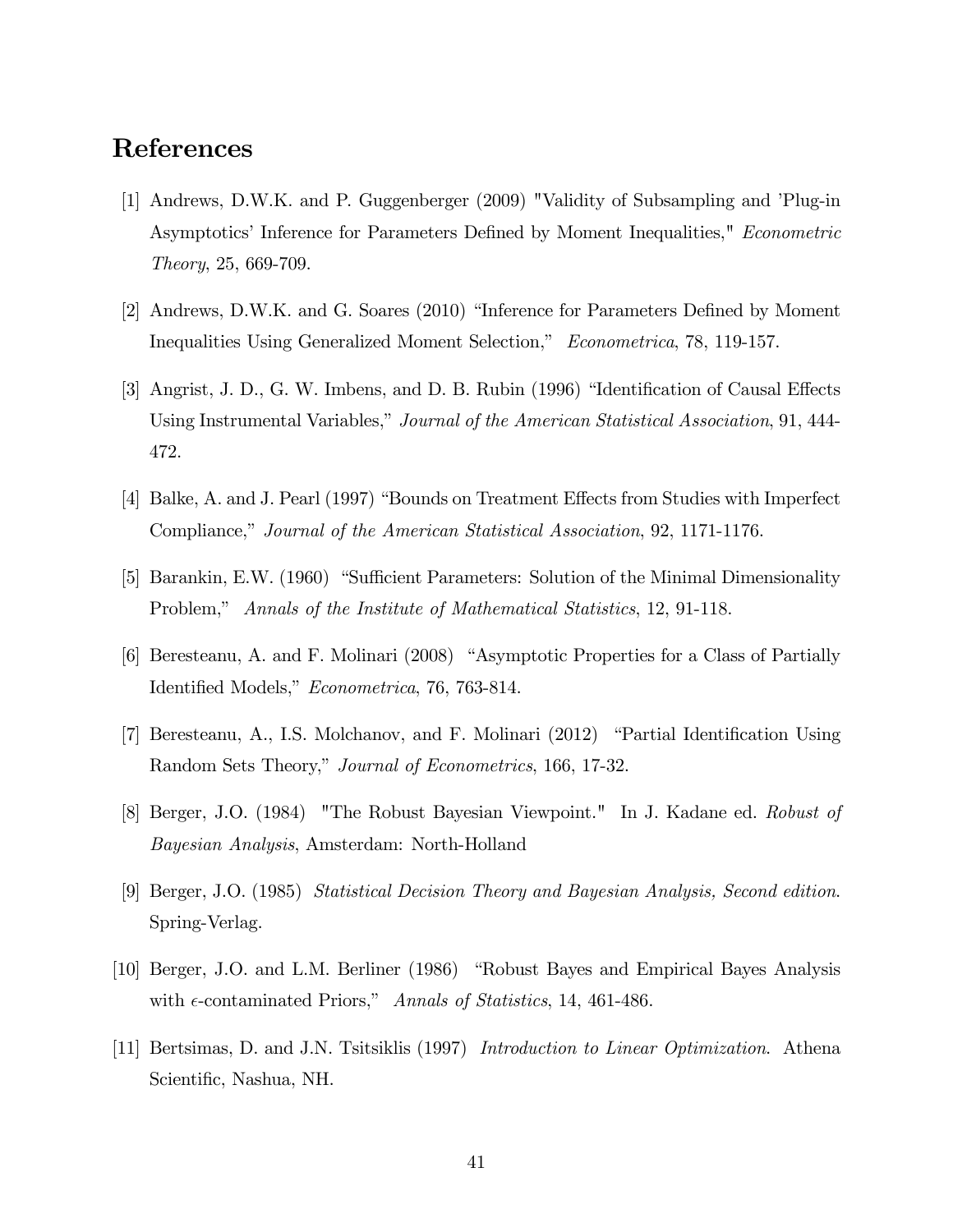- [12] Betro, B. and Ruggeri, F. (1992) "Conditional I-minimax Actions under Convex Losses," Communications in Statistics, Part  $A$  – Theory and Methods, 21, 1051-1066.
- [13] Chamberlain, G. and E.E. Leamer (1976) "Matrix Weighted Averages and Posterior Bounds,î Journal of the Royal Statistical Society, Series B, 38, 73-84.
- [14] Chamberlain, G. (2000) "Econometric Applications of Maxmin Expected Utility," Journal of Applied Econometrics, Vol. 15, 6, 625-644.
- [15] Chernozhukov, V., H. Hong, and E. Tamer  $(2007)$  "Estimation and Confidence Regions for Parameter Sets in Econometric Models," Econometrica, 75, 1243-1284.
- [16] Chernozhukov, V., S. Lee, and A. Rosen  $(2011)$  "Intersection Bounds: Estimation and Inference," cemmap working paper.
- [17] Dawid, A.P. (1979) "Conditional Independence in Statistical Theory," *Journal of the* Royal Statistical Society, Series B, 41, No. 1, 1-31.
- [18] DeRobertis, L. and J.A. Hartigan (1981) "Bayesian Inference Using Intervals of Measures," The Annals of Statistics, 9, No. 2, 235-244.
- [19] Dempster, A.P. (1966) "New Methods for Reasoning Towards Posterior Distributions Based on Sample Data," Annals of Mathematical Statistics, 37, 355-374.
- [20] Dempster, A.P. (1967a) "Upper and Lower Probabilities Induced by a Multivalued Mapping," Annals of Mathematical Statistics, 38, 325-339.
- [21] Dempster, A.P. (1967b) "Upper and Lower Probability Inferences Based on a Sample from a Finite Univariate Population," *Biometrika*, 54, 515-528.
- [22] Dempster, A.P. (1968) "A Generalization of Bayesian Inference," Journal of the Royal Statistical Society, Series B, 30, 205-247.
- [23] Denneberg, D. (1994a) Non-additive Measures and Integral. Kluwer Academic Publishers, Dordrecht, The Netherlands.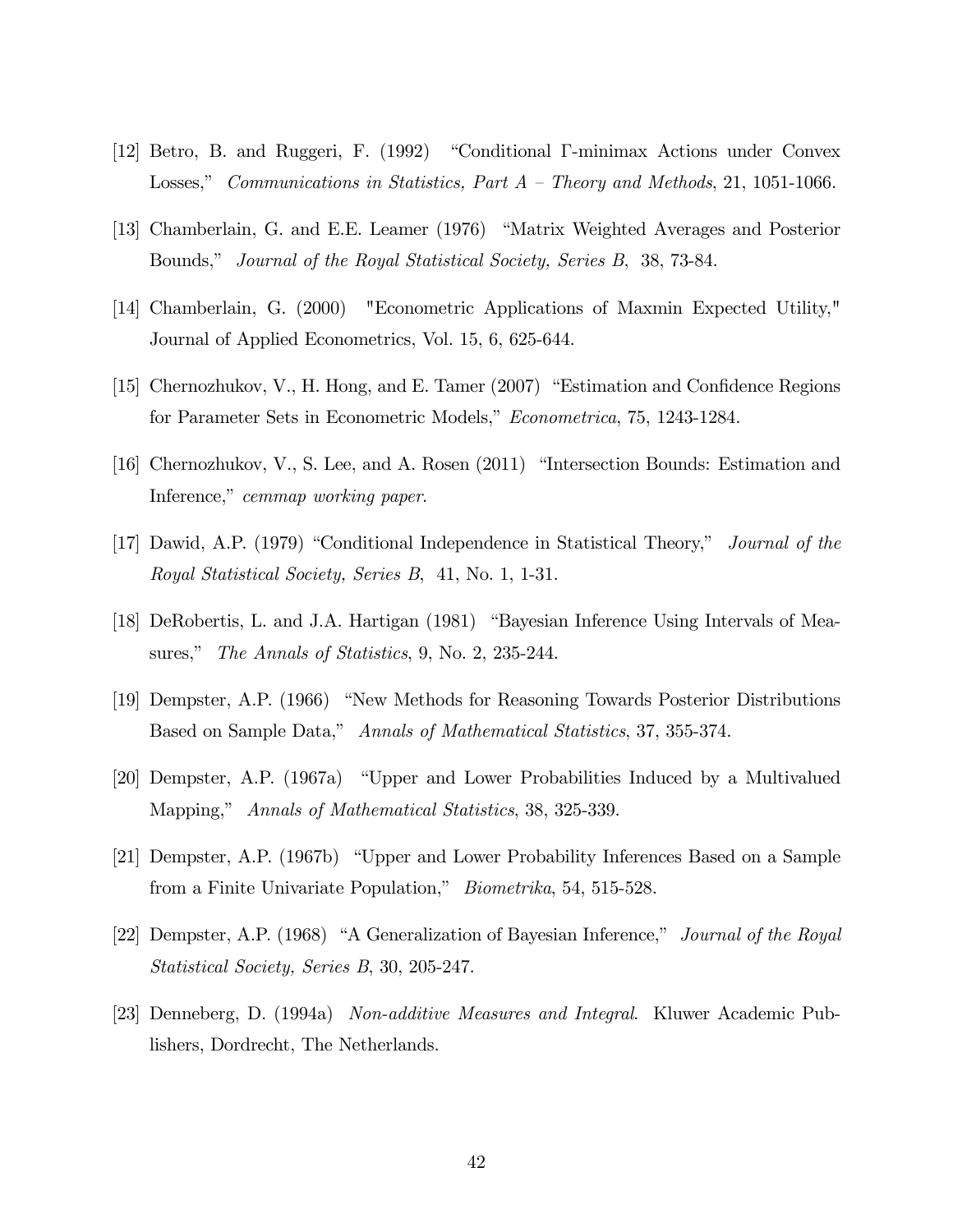- [24] Drèze, J.H. (1974) "Bayesian Theory of Identification in Simultaneous Equations Models." In S.E. Fienberg and A. Zellner eds. Studies in Bayesian Econometrics and Statistics, In Honor of Leonard J. Savage, pp. 175-191. North-Holland, Amsterdam.
- [25] Epstein, L.G. and K. Seo (2012) "Bayesian Inference and Non-Bayesian Prediction and Choice: Foundations and an Application to Entry Games with Multiple Equilibria," mimeo, Boston Univesity and Northwestern University.
- [26] Florens, J.-P. and M. Mouchart (1977) "Reduction of Bayesian Experiments." CORE Discussion Paper 7737, Universite Catholique de Louvain, Louvain-la-Neuve, Belgium.
- [27] Florens, J.-P., M. Mouchart, and J.-M. Rolin (1990) Elements of Bayesian Statistics. Marcel Dekker, New York.
- [28] Florens, J.-P. and A. Simoni (2011) "Bayesian Identification and Partial Identification." mimeo, Toulouse School of Economics and Universita Bocconi.
- $[29]$  Galichon, A. and M. Henry  $(2006)$  "Inference in Incomplete Models," unpublished manuscript, Ecole Polytechnique and Universite de Montreal.
- [30] Galichon, A. and M. Henry (2009) "A Test of Non-identifying Restrictions and Confidence Regions for Partially Identified Parameters" Journal of Econometrics, Vol. 152, 2, 186-196.
- [31] Gustafson, P. (2009) "What Are the Limits of Posterior Distributions Arising from Nonidentified Models, and Why Should We Care?" Journal of the American Statistical Association, 104, No. 488, 1682-1695.
- [32] Gustafson, P. (2010) "Bayesian Inference for Partially Identified Models," The International Journal of Biostatistics, 6, Issue 2.
- [33] K. Hirano and J. Porter (2011) "Impossibility Results for Nondifferentiable Functionals," forthcoming in Econometrica.
- [34] Horowitz, J., and C.F. Manski (2000) "Nonparametric Analysis of Randomized Experiments with Missing Covariate and Outcome Data," Journal of the American Statistical Association, 95, 77-84.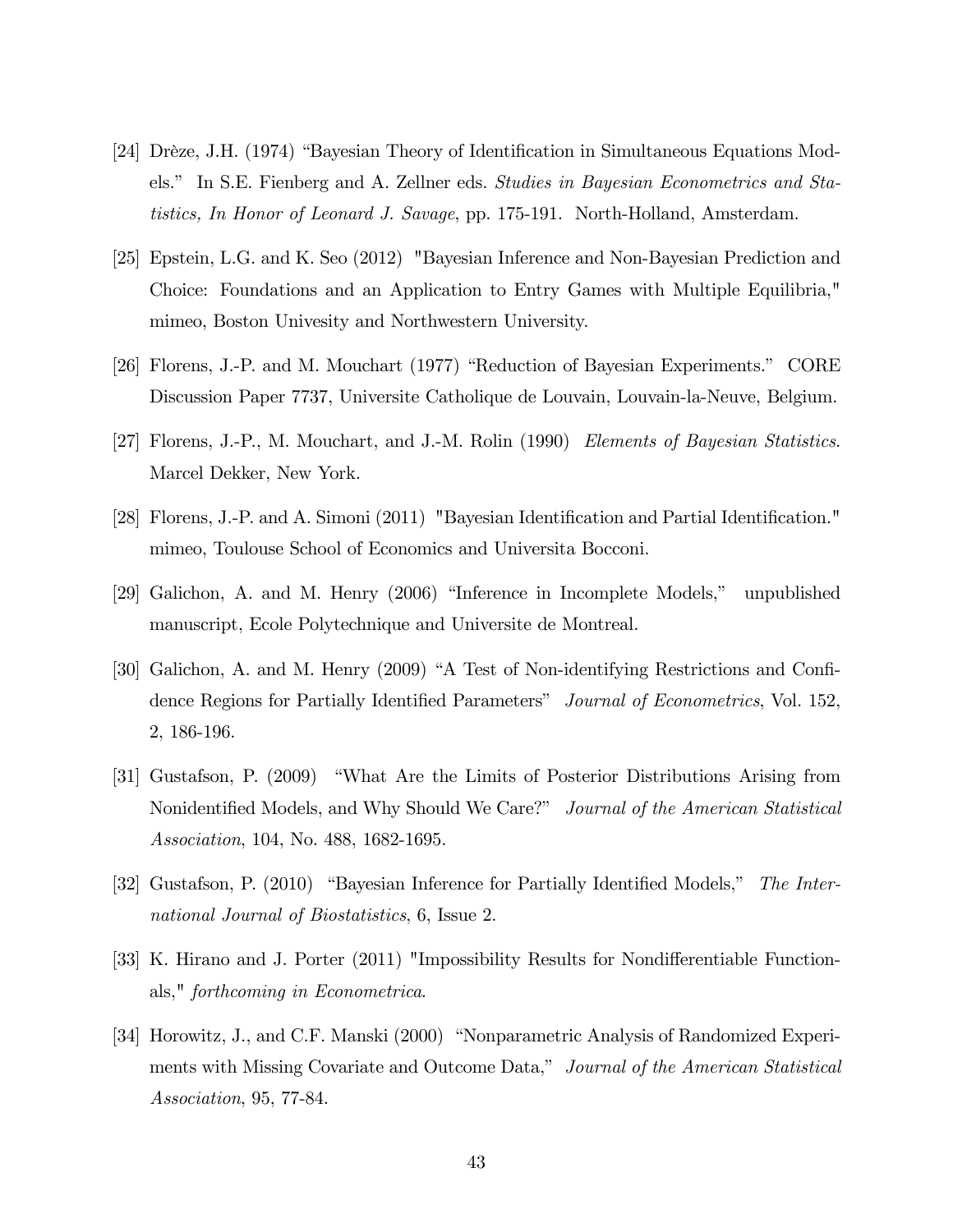- [35] Huber, P.J. (1973) "The Use of Choquet Capacities in Statistics," *Bulletin of Interna*tional Statistical Institute, 45, 181-191.
- [36] Hurwicz, L. (1950) "Generalization of the Concept of Identification," Statistical Inference in Dynamic Economic Models, Cowles Commision Monograph 10. John Wiley and Sons, New York.
- [37] Imbens, G. W. and J. D. Angrist (1994) "Identification and Estimation of Local Average Treatment Effects," Econometrica, 62, 467-475.
- [38] Imbens, G. W. and C.F. Manski (2004) "Confidence Intervals for Partially Identified Parameters," Econometrica, 72, 1845-1857.
- [39] Kadane, J.B. (1974) "The Role of Identification in Bayesian Theory." In S.E. Fienberg and A. Zellner eds. Studies in Bayesian Econometrics and Statistics, In Honor of Leonard J. Savage, pp. 175-191. North-Holland, Amsterdam.
- [40] Kass, R.E. and L. Wasserman (1996) "The Selection of Prior Distributions by Formal Rules," Journal of the American Statistical Association, 92, No. 435, 1343-1369.
- [41] Kudō, H. (1967) "On Partial Prior Information and the Property of Parametric Sufficiency." In L. Le Cam and J. Neyman eds. Proceedings the Fifth Berkeley Symposium on Mathematical Statistics and Probability, 251-265.
- [42] Koopmans and Riersol (1950) "The Identification of Structural Characteristics,"  $An$ nals of Mathematical Statistics , 21, 165-181.
- [43] Leamer, E.E. (1982) "Sets of Posterior Means with Bounded Variance Priors," Econometrica, 50, 725-736.
- [44] Lehmann, E.L. and J. P. Romano (2005) Testing Statistical Hypotheses, Second edition. Springer Science + Business Media, New York.
- [45] Liao, Y. and W. Jiang  $(2010)$  "Bayesian Analysis in Moment Inequality Models," The Annals of Statistics, 38, 1, 275-316.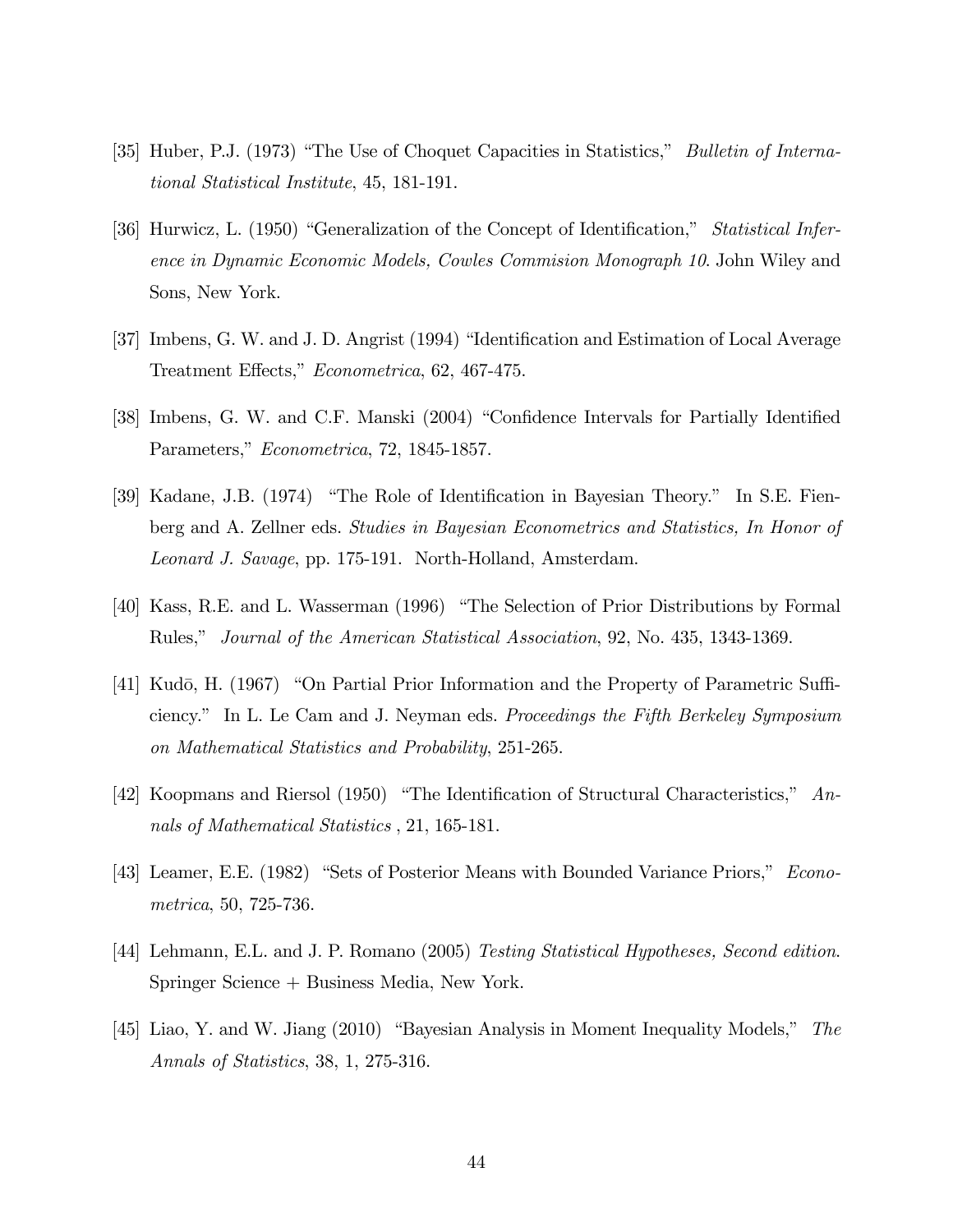- [46] Manski, C.F. (1989) "Anatomy of the Selection Problem," The Journal of Human Resources, 24, No. 3, 343-360.
- [47] Manski, C.F. (1990) "Nonparametric Bounds on Treatment Effects," The American Economic Review, 80, No. 2, 319-323.
- [48] Manski, C.F. (2003) Partial Identification of Probability Distributions. Springer-Verlag, New York.
- [49] Manski, C.F. (2007) *Identification for Prediction and Decision*. Harvard University Press, Cambridge, Massachusetts.
- [50] Manski, C.F. (2009) "Diversified Treatment under Ambiguity," International Economic Review, 50, 1013-1041.
- [51] Molchanov, I. (2005) *Theory of Random Sets.* Springer-Verlag.
- [52] Moon, H.R. and F. Schorfheide (2011) "Bayesian and Frequentist Inference in Partially Identified Models," forthcoming in Econometrica.
- [53] Neath, A.A. and F.J. Samaniego (1997) "On the Efficacy of Bayesian Inference for Nonidentifiable Models," The American Statistician, 51, 3, 225-232.
- [54] Norets, A. and X. Tang (2012) "Semiparametric Inference in Dynamic Binary Choice Models," unpublished manuscript. Princeton University and University of Pennsylvania.
- [55] Pearl, J. (1995) "On the Testability of Causal Models with Latent and Instrumental Variables," Uncertainty in Artificial Intelligence, 11, 435-443.
- [56] Picci, G. (1977) "Some Connections Between the Theory of Sufficient Statistics and the Identifiability Problem," SIAM Journal on Applied Mathematics, 33, 383-398.
- [57] Poirier, D.J. (1998) "Revising Beliefs in Nonidentified Models," *Econometric Theory* , 14, 483-509.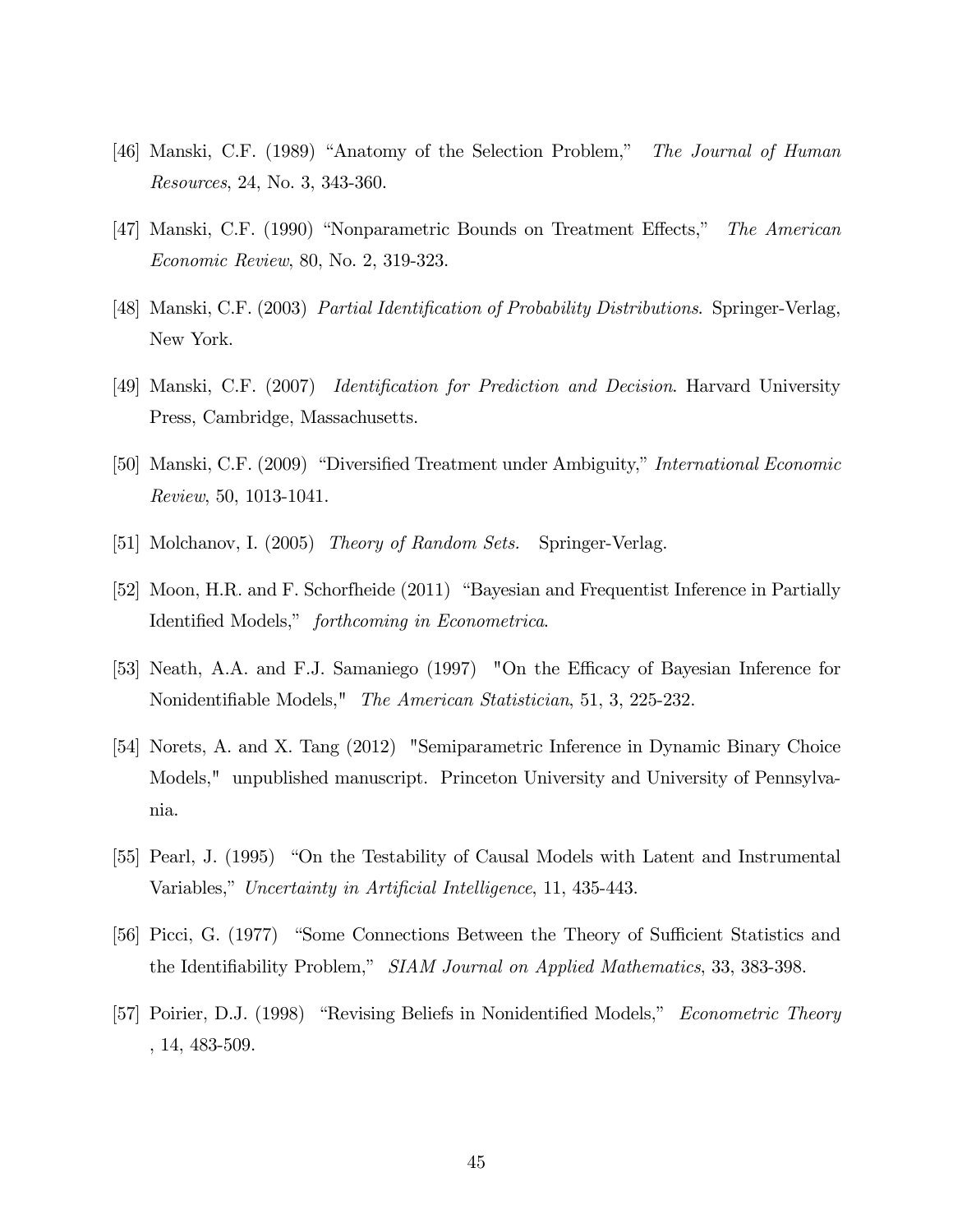- [58] Rios Insua, D., F. Ruggeri, and B. Vidakovic (1995) "Some Results on Posterior Regret  $\Gamma$ -minimax estimation," *Statistics and Decisions*, 13, 315-331.
- [59] Romano, J.P. and A.M. Shaikh (2010) "Inference for the Identified Set in Partially Identified Econometric Models," Econometrica, 78, 169-211.
- [60] Rothenberg, T.J. (1971) "Identification in Parametric Models," Econometrica, 39, No. 3, 577-591.
- [61] Savage, L. (1951) "The Theory of Statistical Decision," Journal of the American Statistical Association, 46, 55-67.
- [62] Shafer, G. (1976) A Mathematical Theory of Evidence. Princeton University Press, Princeton, NJ.
- [63] Shafer, G. (1982) "Belief Functions and Parametric Models," Journal of the Royal Statistical Society, Series B, 44, No. 3, 322-352.
- [64] Schennach, S.M. (2005) "Bayesian Exponentially Tilted Empirical Likelihood," Biometrika, 92, 1, 31-46.
- [65] Schervish, M.J. (1995) Theory of Statistics. Springer-Verlag, New York.
- [66] Song, K. (2012) "Point Decisions for Interval Identified Parameters," unpublished manuscript, University of British Columbia.
- [67] Stoye, J. (2009) "More on Confidence Intervals for Partially Identified Parameters," Econometrica, 77, 1299-1315.
- [68] van der Vaart, A.W. (1998) Asymptotic Statistics. Cambridge University Press.
- [69] Vidakovic, B. (2000) "T-minimax: A Paradigm for Conservative Robust Bayesians." In D. Rios Insua and F. Ruggeri eds. *Robust Bayesian Analysis, Lecture Notes in Statistics*, 152, 241-259. Springer, New York.
- [70] Walley, P. (1991) Statistical Reasoning with Imprecise Probabilities. Chapman and Hall, London.